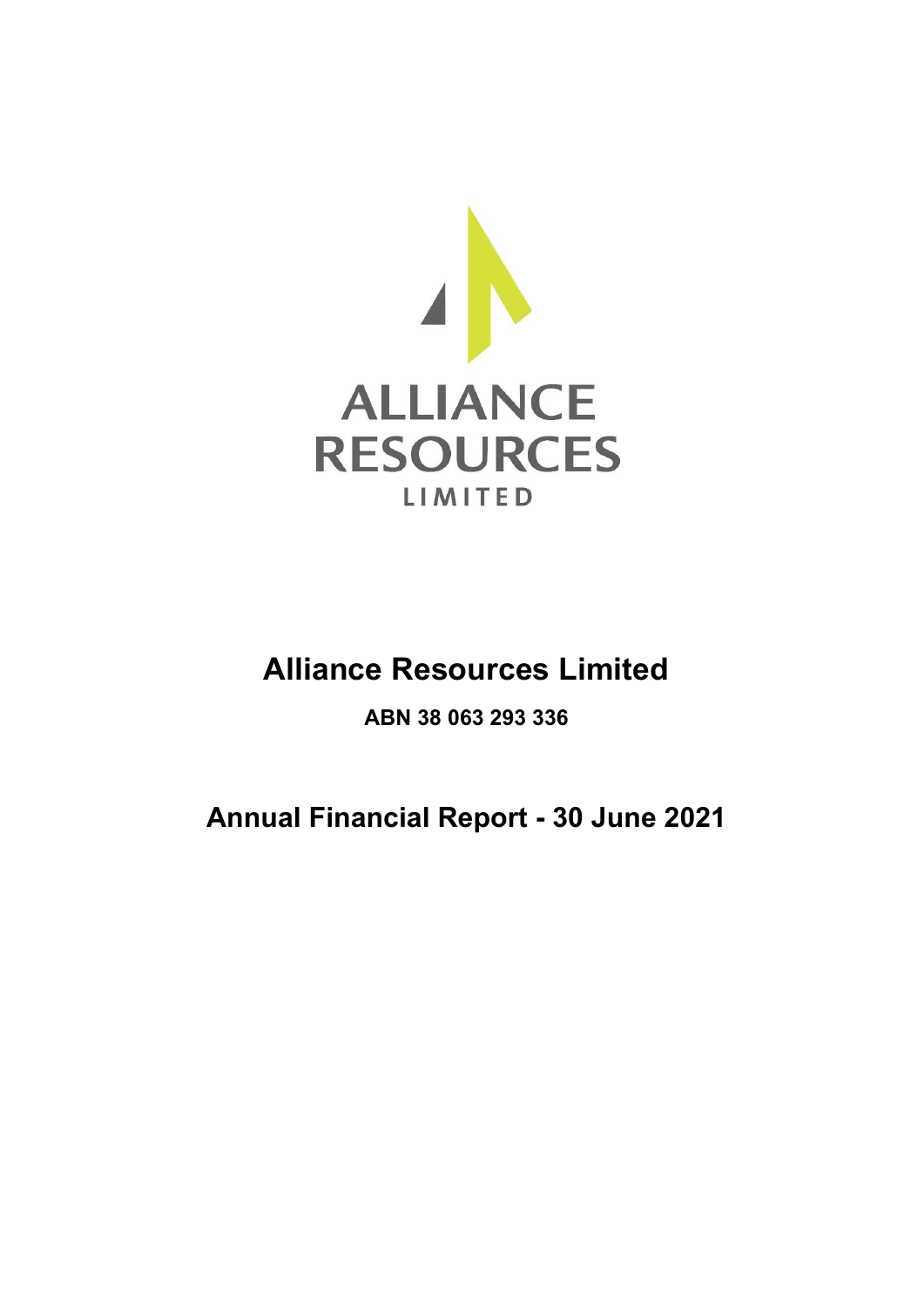#### **Alliance Resources Limited Corporate directory 30 June 2021**

| <b>Directors</b>       | Ian J Gandel (Chairman)<br>Kevin J Malaxos (Managing Director)<br>Anthony D Lethlean (Non-executive Director)<br>Stephen F Johnston (Non-executive Director) |
|------------------------|--------------------------------------------------------------------------------------------------------------------------------------------------------------|
| Company secretary      | Robert P Tolliday                                                                                                                                            |
| Registered office      | Suite 3, 51 - 55 City Road<br>Southbank Victoria 3006<br>Telephone +61 3 9697 9090<br>Facsimile +61 3 9697 9091                                              |
| Share register         | <b>Computershare Investor Services</b><br><b>GPO Box 2975</b><br>Melbourne, VIC 3001<br>Telephone: 1300 850 505                                              |
| Auditor                | <b>BDO Audit Pty Ltd</b><br>Collins Square, Tower 4, Level 18<br><b>727 Collins Street</b><br>Melbourne, VIC, 3008                                           |
| Solicitors             | <b>HWL Ebsworth Lawyers</b><br>Level 8, 447 Collins Street<br>Melbourne VIC 3000                                                                             |
| <b>Bankers</b>         | Australia and New Zealand Banking Group Limited (ANZ)                                                                                                        |
| Stock exchange listing | Alliance Resources Limited shares are listed on the Australian Securities Exchange<br>(ASX code: AGS)                                                        |
| Website                | www.allianceresources.com.au<br>E-mail: info@allianceresources.com.au                                                                                        |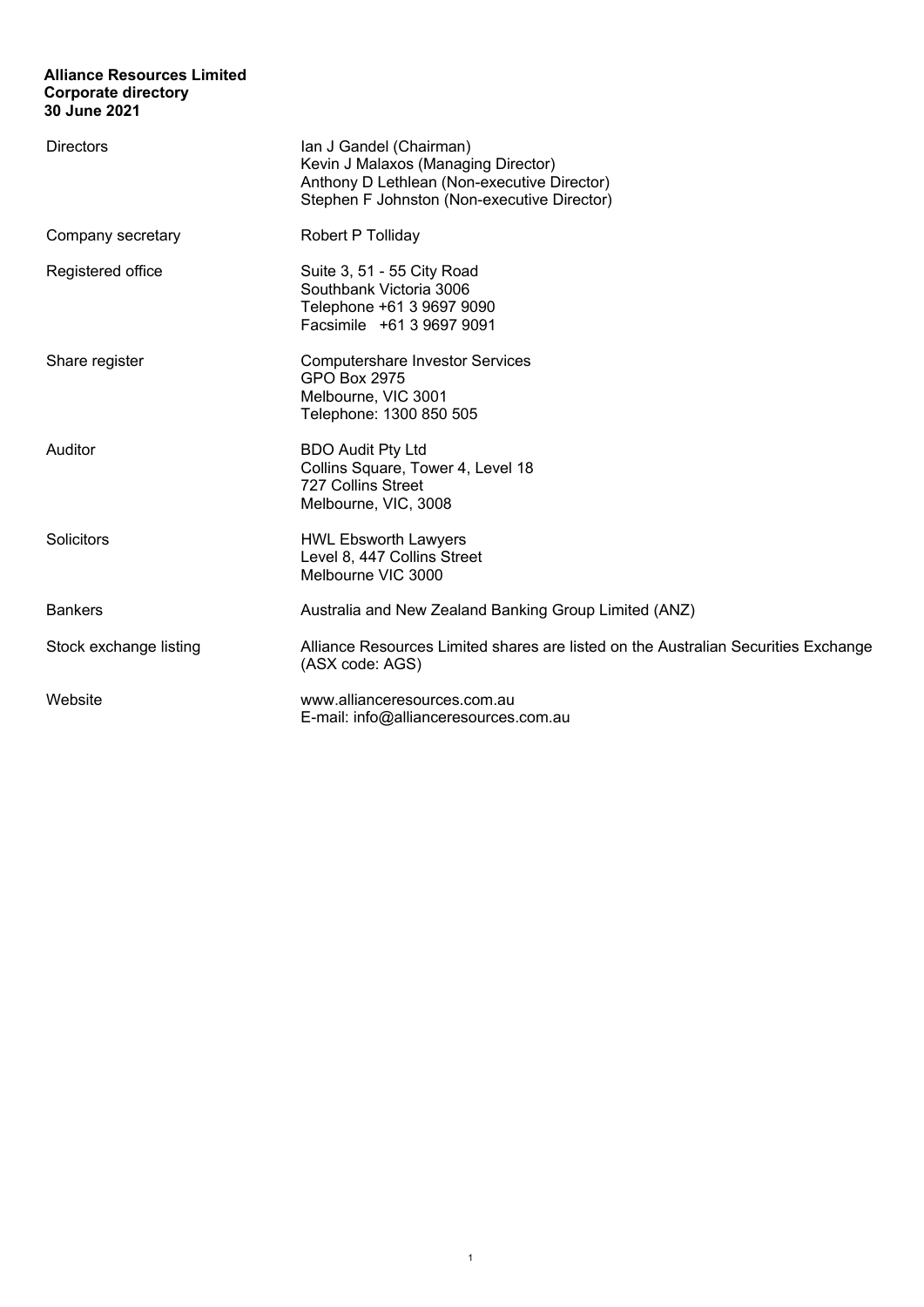The directors present their report, together with the financial statements, on the consolidated entity (referred to hereafter as the 'consolidated entity' or 'group') consisting of Alliance Resources Limited (referred to hereafter as the 'company' or 'parent entity') and the entities it controlled at the end of, or during, the year ended 30 June 2021.

## **Directors**

The following persons were directors of Alliance Resources Limited during the whole of the financial year and up to the date of this report, unless otherwise stated:

Ian J Gandel (Non-Independent Non-Executive Chairman) Anthony D Lethlean (Non-Executive Director) Stephen F Johnston (Non-Executive Director) Kevin J Malaxos (Managing Director)

#### **Principal activities**

The principal activities of the consolidated entity during the year ended 30 June 2021 were exploring its projects in South Australia (Wilcherry Project) and Western Australia for gold and base metals.

#### **Dividends**

There were no dividends paid, recommended or declared during the current or previous financial year.

#### **Review of operations**

The loss for the consolidated entity after providing for income tax amounted to \$1,377,000 (30 June 2020: \$1,751,000).

A review of the group's operations and financial position for the financial year and up to the date of this report is included in the annual report and should be read as part of the Directors' Report.

#### **Significant changes in the state of affairs**

There were no significant changes in the state of affairs of the consolidated entity during the financial year.

#### **Matters subsequent to the end of the financial year**

No matter or circumstance has arisen since 30 June 2021 that has significantly affected, or may significantly affect the consolidated entity's operations, the results of those operations, or the consolidated entity's state of affairs in future financial years.

#### **Likely developments and expected results of operations**

The Boards' strategy for the immediate future is to explore the group's existing projects and continue to progress the Wilcherry Project towards the development stage.

## **Environmental regulation**

Exploration activities at the group's projects in South Australia and Western Australia are conducted in accordance with relevant guidelines appropriate to those jurisdictions.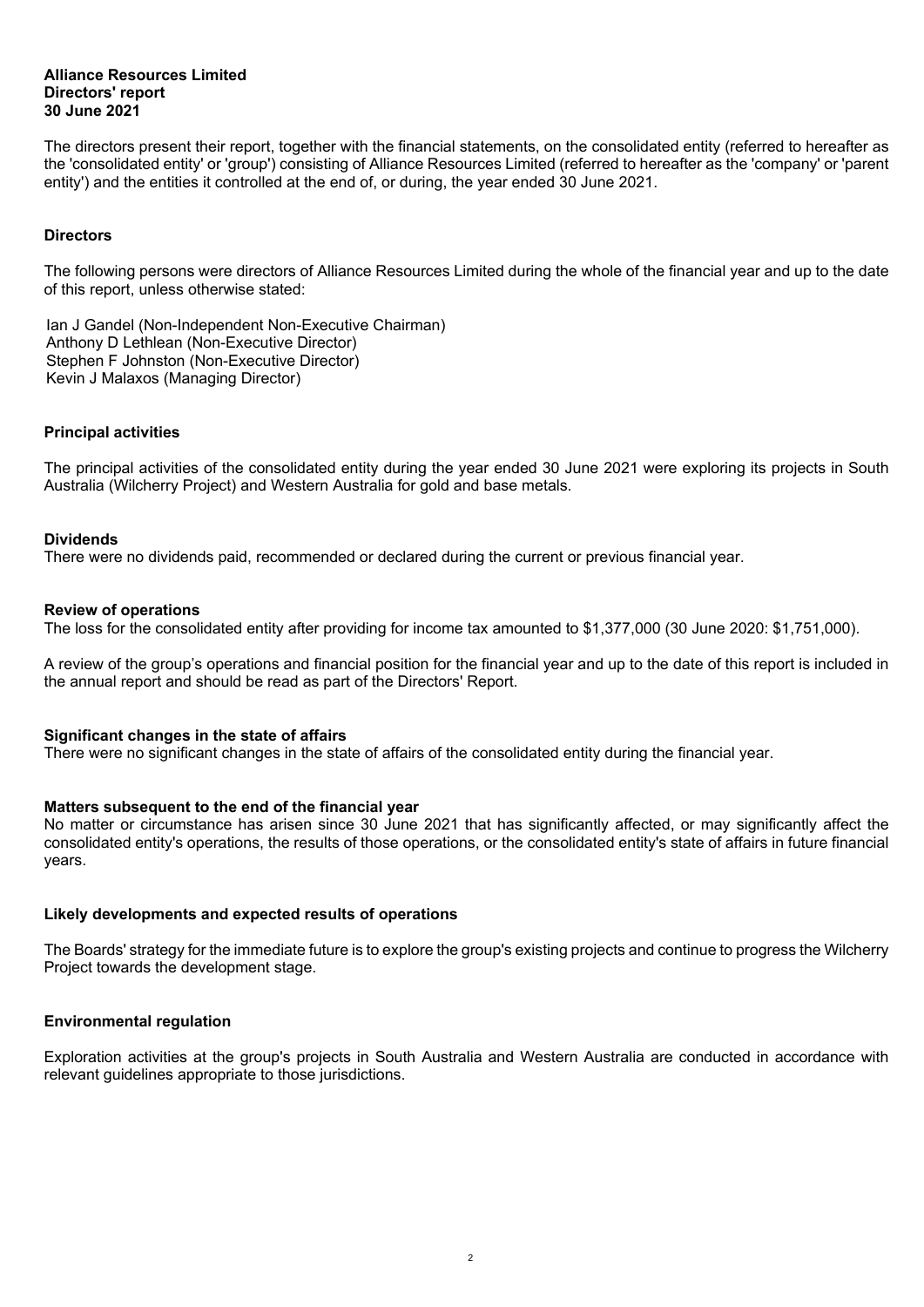# **Occupational Health & Safety**

The group has in place policies to cover Induction of New Employees, COVID-19 requirements, Duty of Care, Safety, Environment, Return to Work, Harassment, Fitness for Work and Privacy, and to ensure Quality Assurance and Control of its operations.

The group is committed to providing a safe working environment for employees, contractors and others who may be affected directly or indirectly by its activities, protection of the environment and respect for the indigenous cultures and communities in which it operates.

| <b>Information on directors</b>      |                                                                                                                                                                                                                                                                                                                                                                                                                                                                                                      |
|--------------------------------------|------------------------------------------------------------------------------------------------------------------------------------------------------------------------------------------------------------------------------------------------------------------------------------------------------------------------------------------------------------------------------------------------------------------------------------------------------------------------------------------------------|
| Name:                                | Ian Jeffrey Gandel (Appointed a director on 15 October 2003)                                                                                                                                                                                                                                                                                                                                                                                                                                         |
| Title:                               | Non-Independent Non-Executive Chairman (Appointed on 23 June 2016)                                                                                                                                                                                                                                                                                                                                                                                                                                   |
| Qualifications:                      | LLB, BEc, FCPA, FAICD                                                                                                                                                                                                                                                                                                                                                                                                                                                                                |
| Experience and expertise:            | lan Gandel is a mining entrepreneur with extensive experience in retail management<br>and retail property including Gandel Shopping Centres, Priceline Retail Chain and the<br>CEO chain of serviced offices. Ian is a former Director of the Gandel Retail Trust. Ian<br>has been an investor in the mining industry since 1994, is a substantial shareholder of<br>a number of publicly listed Australian companies and is also involved in privately-<br>funded exploration in Western Australia. |
| Other current directorships:         | Ian is Non-executive Chairman of Alkane Resources Ltd ('Alkane') (appointed 1<br>September 2017 and has been a non-executive director since 24 July 2006). He is<br>also Non-executive Chairman of Australian Strategic Materials Ltd (appointed 18 March<br>2014).                                                                                                                                                                                                                                  |
| Former directorships (last 3 years): | N/A                                                                                                                                                                                                                                                                                                                                                                                                                                                                                                  |
| Special responsibilities:            | lan is a member of the Nominations, Remuneration and Audit & Risk Committees<br>(appointed 5 August 2010).                                                                                                                                                                                                                                                                                                                                                                                           |
| Interests in shares:                 | 149,796,086 as at 30 June 2021 (2020:127,968,073)                                                                                                                                                                                                                                                                                                                                                                                                                                                    |
| Interests in options:                | Nil (2020: Nil)                                                                                                                                                                                                                                                                                                                                                                                                                                                                                      |
| Name:                                | Anthony (Tony) Dean Lethlean (Appointed a director 15 October 2003)                                                                                                                                                                                                                                                                                                                                                                                                                                  |
| Title:                               | Independent Non-Executive Director                                                                                                                                                                                                                                                                                                                                                                                                                                                                   |
| Qualifications:                      | BAppSc (Geology)                                                                                                                                                                                                                                                                                                                                                                                                                                                                                     |
| Experience and expertise:            | Tony Lethlean is a geologist with over 10 years mining experience specialising in<br>underground operations, including Kalgoorlie's Golden Mile (WMC & KCGM) and<br>Bellevue. For over 19 years he has been in banking and stock broking, including the<br>global mining group at CIBC World Markets.                                                                                                                                                                                                |
| Other current directorships:         | Tony is also a non-executive director of Alkane Resources Ltd (appointed 30 May<br>2002).                                                                                                                                                                                                                                                                                                                                                                                                            |
| Former directorships (last 3 years): | N/A                                                                                                                                                                                                                                                                                                                                                                                                                                                                                                  |
| Special responsibilities:            | Tony is the Chairman of the Nominations, Remuneration and Audit & Risk Committees<br>(appointed 5 August 2010).                                                                                                                                                                                                                                                                                                                                                                                      |
| Interests in shares:                 | Nil as at 30 June 2021 (2020: Nil)                                                                                                                                                                                                                                                                                                                                                                                                                                                                   |
| Interests in options:                | Nil (2020: Nil)                                                                                                                                                                                                                                                                                                                                                                                                                                                                                      |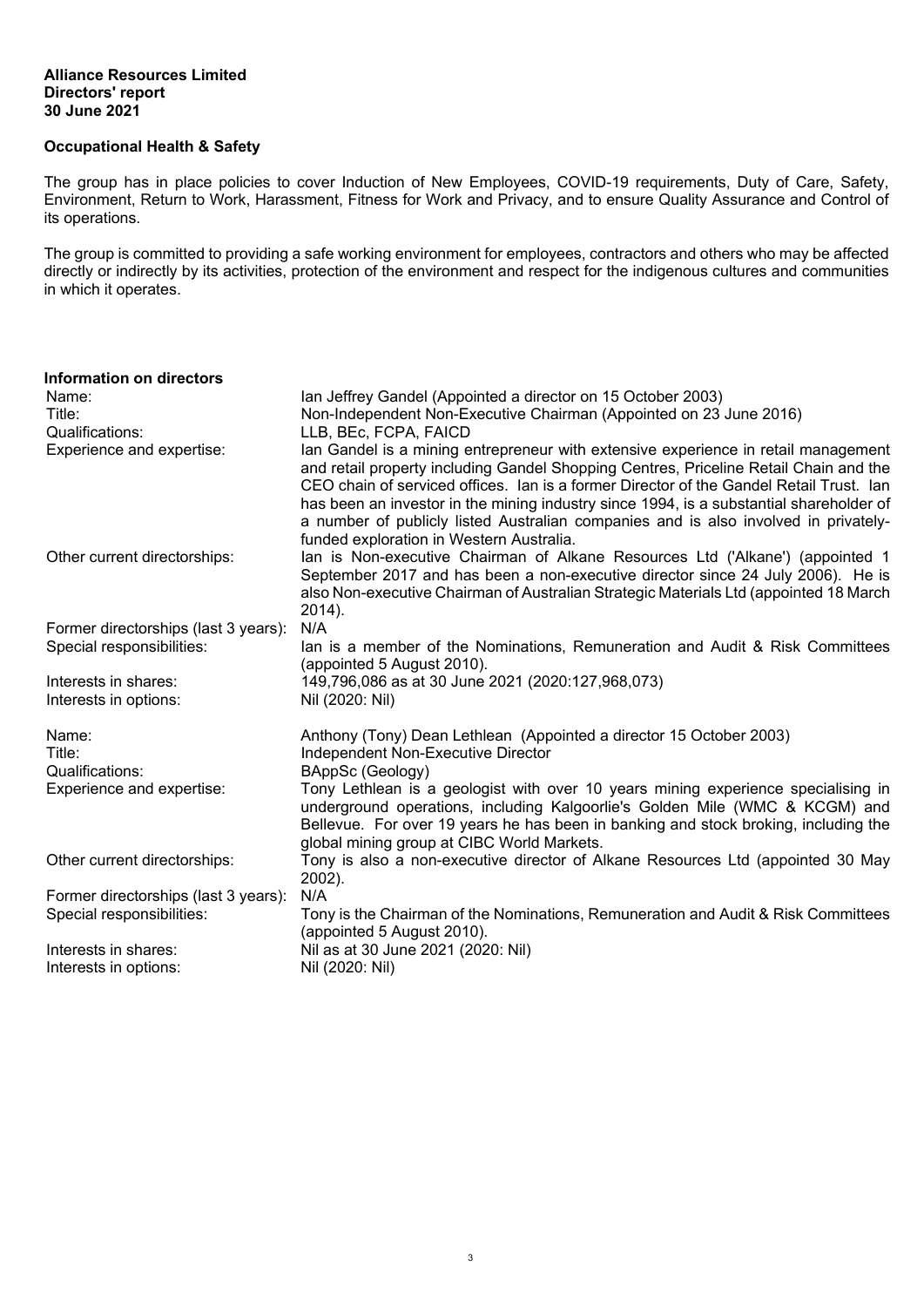| Name:<br>Title:<br>Qualifications:<br>Experience and expertise:                                                    | Stephen (Steve) Frederick Johnston<br>Non-Executive Director<br>BAppSc (App. Geol.), MAusIMM<br>Steve is a geologist with extensive exploration and mining experience within Australia<br>for commodities including gold, base metals and uranium. He was employed by<br>Alliance since 2003 in varying capacities including as General Manager, Chief<br>Executive Officer and Managing Director. Between 1993 to 2001 Steve held executive<br>roles with ASX listed Croesus Mining NL and Exco Resources NL. Steve is a Corporate<br>Member of the Australasian Institute of Mining and Metallurgy. |
|--------------------------------------------------------------------------------------------------------------------|-------------------------------------------------------------------------------------------------------------------------------------------------------------------------------------------------------------------------------------------------------------------------------------------------------------------------------------------------------------------------------------------------------------------------------------------------------------------------------------------------------------------------------------------------------------------------------------------------------|
| Other current directorships:                                                                                       | N/A                                                                                                                                                                                                                                                                                                                                                                                                                                                                                                                                                                                                   |
| Former directorships (last 3 years):<br>Special responsibilities:<br>Interests in shares:<br>Interests in options: | N/A<br>Steve is a member of the Audit & Risk Committee (appointed 16 April 2020)<br>Nil as at 30 June 2021 (2020: Nil)<br>2,000,000 as at 30 June 2021 (2020: 3,000,000)                                                                                                                                                                                                                                                                                                                                                                                                                              |
| Name:<br>Title:<br>Qualifications:                                                                                 | Kevin J Malaxos<br><b>Managing Director</b><br>BAppSc (Mining Eng.)                                                                                                                                                                                                                                                                                                                                                                                                                                                                                                                                   |
| Experience and expertise:<br>Other current directorships:                                                          | Kevin Malaxos is a mining engineer with over 30 years mining experience within<br>Australia and South Africa for commodities including gold, nickel, base metals and iron<br>ore. Prior to joining Alliance Resources in 2019, he held senior operational and<br>executive roles with various ASX listed explorers and producers and a private mining<br>contracting group. He has worked across both open pit and underground operations,<br>and managed project approvals in several commodities. Kevin is a Member of the<br>Australasian Institute of Mining and Metallurgy.<br>N/A               |
| Former directorships (last 3 years):                                                                               | Kevin resigned as a non-executive director of Maximus Resources Ltd on 30 November                                                                                                                                                                                                                                                                                                                                                                                                                                                                                                                    |
|                                                                                                                    | 2020 (appointed a director 13 December 2010)                                                                                                                                                                                                                                                                                                                                                                                                                                                                                                                                                          |
| Interests in shares:                                                                                               | Nil as at 30 June 2021 (2020:Nil)                                                                                                                                                                                                                                                                                                                                                                                                                                                                                                                                                                     |
| Interests in options:                                                                                              | 7,000,000 as at 30 June 2021 (2020: 7,000,000)                                                                                                                                                                                                                                                                                                                                                                                                                                                                                                                                                        |

'Other current directorships' quoted above are current directorships for listed entities only and excludes directorships in all other types of entities, unless otherwise stated.

'Former directorships (in the last 3 years)' quoted above are directorships held in the last 3 years for listed entities only and excludes directorships in all other types of entities, unless otherwise stated.

#### **Company secretary**

Robert (Bob) Tolliday is a Chartered Accountant with over 30 years' experience in business including accounting, audit, corporate finance, corporate recovery, treasury, HR, office management and company secretarial. Bob has worked for Gandel Metals Pty Ltd for the past 9 years providing CFO & Company Secretarial Services to a number of listed Mining entities under a management services agreement. Prior to this Bob worked for over 10 years as the Company Secretary / GM Finance & Admin for the Professional Golfers Association of Australia Ltd (PGA), and before that he was a Senior Manager and spent over 13 years working for Chartered Accounting practices KPMG and Pitcher Partners in both Australia and the UK. Bob was also a former director and Company Secretary of Octagonal Resources Ltd.

## **Meetings of directors**

The number of meetings of the company's Board of Directors ('the Board') and of each Board committee held during the year ended 30 June 2021, and the number of meetings attended by each director were:

|               |          | <b>Full Board</b> |                          | <b>Remuneration Committee</b> |          | Audit and Risk Committee |  |
|---------------|----------|-------------------|--------------------------|-------------------------------|----------|--------------------------|--|
|               | Attended | Held              | Attended                 | Held                          | Attended | Held                     |  |
| Mr I Gandel   |          |                   |                          |                               |          |                          |  |
| Mr T Lethlean |          |                   |                          |                               |          | 3                        |  |
| Mr S Johnston |          |                   | $\overline{\phantom{0}}$ |                               |          | 3                        |  |
| Mr K Malaxos  |          |                   | $\overline{\phantom{0}}$ |                               |          |                          |  |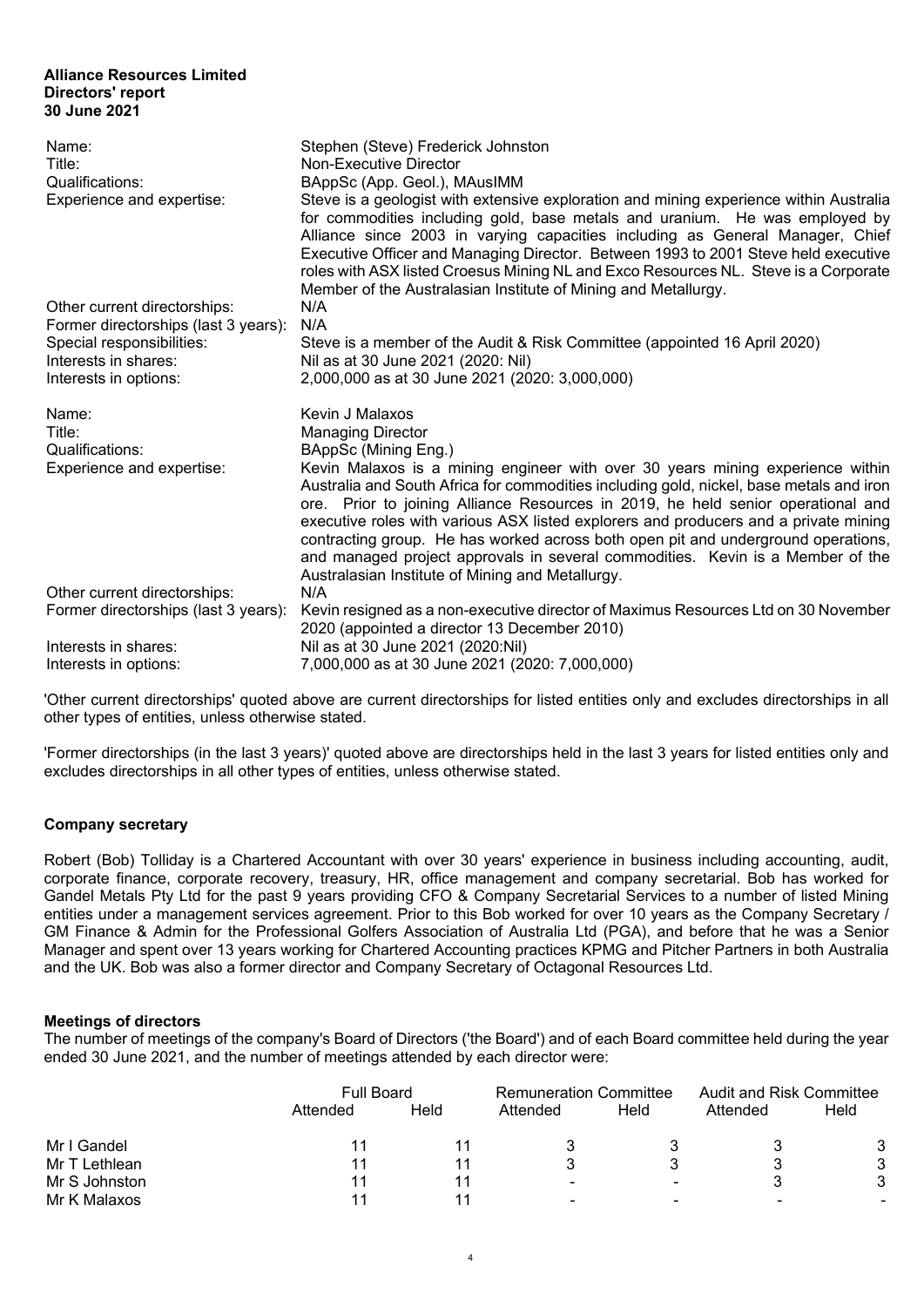Held: represents the number of meetings held during the time the director held office or was a member of the relevant committee.

## **Remuneration report (audited)**

The remuneration report, which has been audited, outlines the director and senior management/executives (Key Management Personnel) remuneration arrangements for the consolidated entity for the financial year ended 30 June 2021, in accordance with the requirements of the Corporations Act 2001 and its Regulations.

Key management personnel are those persons having authority and responsibility for planning, directing and controlling the activities of the entity, directly or indirectly, including all directors.

The remuneration report is set out under the following main headings:

- Principles used to determine the nature and amount of remuneration
- Details of remuneration
- Service agreements
- Share-based compensation
- Additional information
- Additional disclosures relating to key management personnel

#### *Principles used to determine the nature and amount of remuneration*

The objective of the consolidated entity and company's executive reward framework is to ensure reward for performance is competitive and appropriate for the results delivered. The framework aligns executive reward with the achievement of strategic objectives and the creation of value for shareholders and conforms with the market best practice for delivery of reward. The Board of Directors ('the Board') ensures that executive reward satisfies the following key criteria for good reward governance practices:

- competitiveness and reasonableness
- acceptability to shareholders
- performance linkage / alignment of executive compensation
- transparency

The Remuneration Committee is responsible for determining and reviewing remuneration arrangements for its directors and executives. The performance of the consolidated entity and company depends on the quality of its directors and executives. The remuneration philosophy is to attract, motivate and retain high performance and high quality personnel. The committee did not engage the services of a remuneration consultant during the year.

The Remuneration Committee has structured an executive remuneration framework that is market competitive and complementary to the reward strategy of the consolidated entity and company.

The reward framework is designed to align executive reward to shareholders' interests. The Board have considered that it should seek to enhance shareholders' interests by:

- having economic profit as a core component of plan design
- focusing on sustained growth in shareholder wealth, consisting of growth in share price and delivering constant or increasing return on assets as well as focusing the executive on key non-financial drivers of value
- attracting and retaining high calibre executives

Additionally, the reward framework should seek to enhance executives' interests by:

- rewarding capability and experience
- reflecting competitive reward for contribution to growth in shareholder wealth
- providing a clear structure for earning rewards

In accordance with best practice corporate governance, the structure of non-executive director and executive remuneration are separate.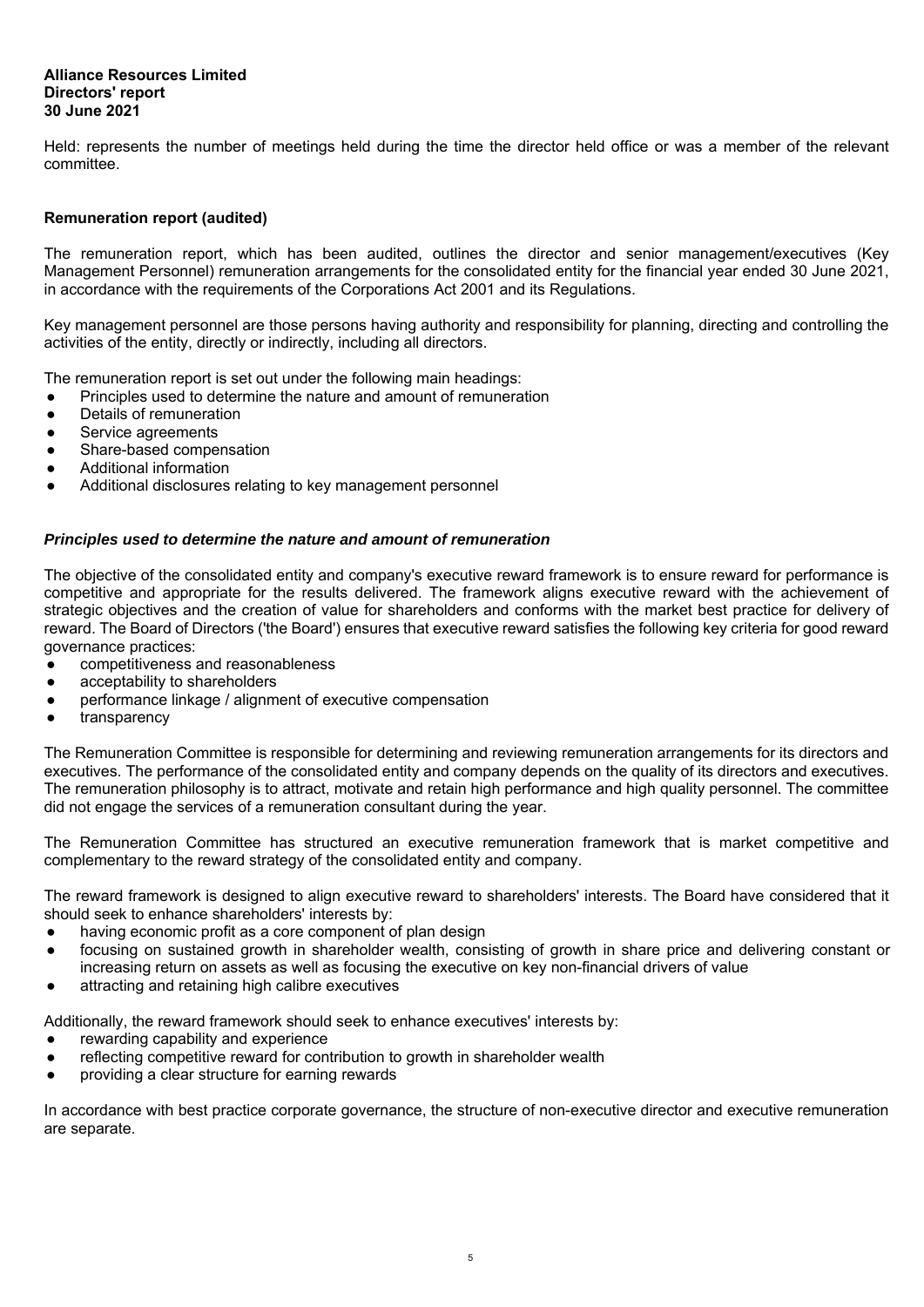#### *Non-executive director remuneration*

Fees and payments to non-executive directors reflect the demands which are made on, and the responsibilities of, the directors. Non-executive directors' fees and payments are reviewed by the Remuneration Committee. The Remuneration Committee has agreed in the past to the advice of independent remuneration consultants or remuneration publications to ensure non-executive directors' fees and payments are appropriate and in line with the market. The chairman's fees are determined independently to the fees of other non-executive directors based on comparative roles in the external market. The Chairman is not present at any discussions relating to determination of his own remuneration. Non-executive directors did not receive share options or other incentives during the reporting period.

ASX listing rules require that the aggregate non-executive director remuneration shall be determined periodically by a general meeting. The most recent determination was at the Annual General Meeting held on 20 November 2018, where the shareholders approved an aggregate remuneration of \$500,000.

#### *Executive remuneration*

The consolidated entity and company aims to reward executives with a level and mix of remuneration based on their position and responsibility, which is both fixed and variable.

The executive remuneration and reward framework has four components:

- base pay and non-monetary benefits
- short-term performance incentives
- share-based payments
- other remuneration such as superannuation and long service leave

The combination of these comprises the executive's total remuneration.

Fixed remuneration, consisting of base salary, superannuation and non-monetary benefits, are reviewed by the Remuneration Committee, based on individual and business unit performance, the overall performance of the consolidated entity and comparable market remuneration.

Executives can receive their fixed remuneration in the form of cash or other fringe benefits (for example motor vehicle benefits) where it does not create any additional cost to the consolidated entity and adds additional value to the executive.

The short-term incentive ('STI') program is designed to align the targets of the business units with the targets of those executives in charge of meeting those targets. STI payments are granted to executives based on specific annual targets and key performance indicators ('KPI') being achieved. KPI's include profit contribution, customer satisfaction, leadership contribution and exploration management.

The long-term incentives ('LTI') includes long service leave and share-based payments. These include an increase in shareholders' value relative to the entire market and an increase when compared to the consolidated entity's direct competitors. LTI payments are granted to executives based on key performance indicators ('KPI') being achieved. KPI's include profit contribution, customer satisfaction, leadership contribution and exploration management.

#### *Consolidated entity performance and link to remuneration*

The company's remuneration policy seeks to reward staff members for their contribution to achieving significant milestones but there is no direct link between remuneration paid and growth in the company's share price or financial performance.

#### *Voting at the company's 2020 Annual General Meeting ('AGM')*

The company received 99.64% of 'for' votes in relation to its remuneration report for the year ended 30 June 2020. The company did not receive any specific feedback at the AGM regarding its remuneration policies.

#### *Details of remuneration*

#### *Amounts of remuneration*

Details of the remuneration of key management personnel of the consolidated entity are set out in the following tables.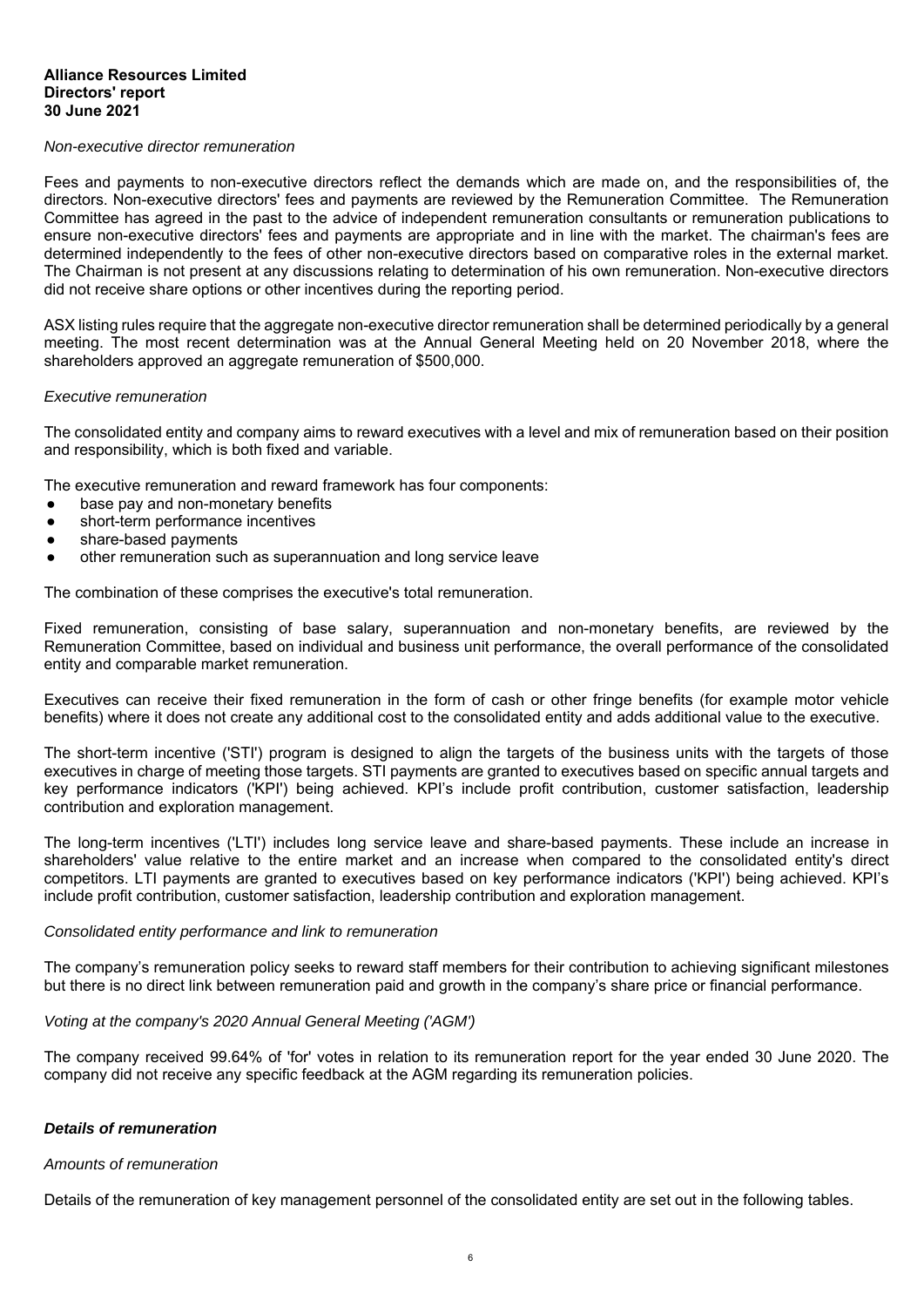The key management personnel of the consolidated entity consisted of the directors of Alliance Resources Limited and the following person:

● Mr R Tolliday (Chief Financial Officer & Company Secretary)

|                                                                              |                               | Short-term benefits      |                        | Post-<br>employment<br>benefits | Long-term<br>benefits          | Share-<br>based<br>payments | Termination<br>benefits       |                            |
|------------------------------------------------------------------------------|-------------------------------|--------------------------|------------------------|---------------------------------|--------------------------------|-----------------------------|-------------------------------|----------------------------|
| 2021                                                                         | Cash salary<br>and fees<br>\$ | Consulting<br>Fees<br>\$ | Non-<br>monetary<br>\$ | Super-<br>annuation<br>\$       | Long<br>service<br>leave<br>\$ | Equity-<br>settled<br>\$    | Termination<br>payments<br>\$ | Total<br>\$                |
| Non-Executive<br>Directors:<br>Mr I Gandel<br>Mr T Lethlean<br>Mr S Johnston | 86,499<br>53,272<br>49,831    |                          |                        | 8,217<br>5,060<br>4,627         |                                |                             | $\blacksquare$                | 94,716<br>58,332<br>54,458 |
| Executive<br>Directors:<br>Mr K Malaxos                                      | 279,000                       |                          |                        | 25,000                          | 3,219                          | 99,128                      |                               | 406,347                    |
| Other Key<br>Management<br>Personnel:<br>Mr R Tolliday*                      |                               |                          |                        |                                 |                                |                             |                               |                            |
|                                                                              | 468,602                       |                          |                        | 42,904                          | 3,219                          | 99,128                      | -                             | 613,853                    |

\* The Gandel Metals Trust employed Mr Tolliday. The Gandel Metals Trust is an entity associated with Mr I Gandel. Included in the fees paid in terms of The Gandel Metals management service agreement to The Gandel Metals Trust are professional fees of \$356,100 for accounting and company secretarial services including services provided by Mr Tolliday. All charges were on commercial terms.

|                                       |                               | Short-term benefits      |                          | Post-<br>employment<br>benefits | Long-term<br>benefits          | Share-<br>based<br>payments | Termination<br>benefits       |             |
|---------------------------------------|-------------------------------|--------------------------|--------------------------|---------------------------------|--------------------------------|-----------------------------|-------------------------------|-------------|
| 2020                                  | Cash salary<br>and fees<br>\$ | Consulting<br>Fees<br>\$ | Non-<br>monetary<br>\$   | Super-<br>annuation<br>\$       | Long<br>service<br>leave<br>\$ | Equity-<br>settled<br>\$    | Termination<br>payments<br>\$ | Total<br>\$ |
| Non-Executive<br>Directors:           |                               |                          |                          |                                 |                                |                             |                               |             |
| Mr I Gandel                           | 85,000                        |                          |                          | 8,075                           |                                |                             |                               | 93,075      |
| Mr T Lethlean                         | 62,633                        |                          |                          | 5,950                           |                                |                             |                               | 68,583      |
| Mr S Johnston                         | 28,933                        |                          | ٠                        | 2,673                           |                                |                             | Ξ.                            | 31,606      |
| Executive<br>Directors:               |                               |                          |                          |                                 |                                |                             |                               |             |
| Mr K Malaxos<br>Mr S Johnston         | 152,064                       |                          |                          | 13,819                          | 1,540                          | 158,898                     |                               | 326,321     |
| (resigned)                            | 107,707                       |                          | $\overline{\phantom{a}}$ | 10,416                          | (84, 889)                      | 1,697                       | 86,609                        | 121,540     |
| Other Key<br>Management<br>Personnel: |                               |                          |                          |                                 |                                |                             |                               |             |
| Mr R Tolliday*                        |                               |                          |                          |                                 |                                | 1,200                       |                               | 1,200       |
|                                       | 436,337                       |                          | -                        | 40,933                          | (83, 349)                      | 161,795                     | 86,609                        | 642,325     |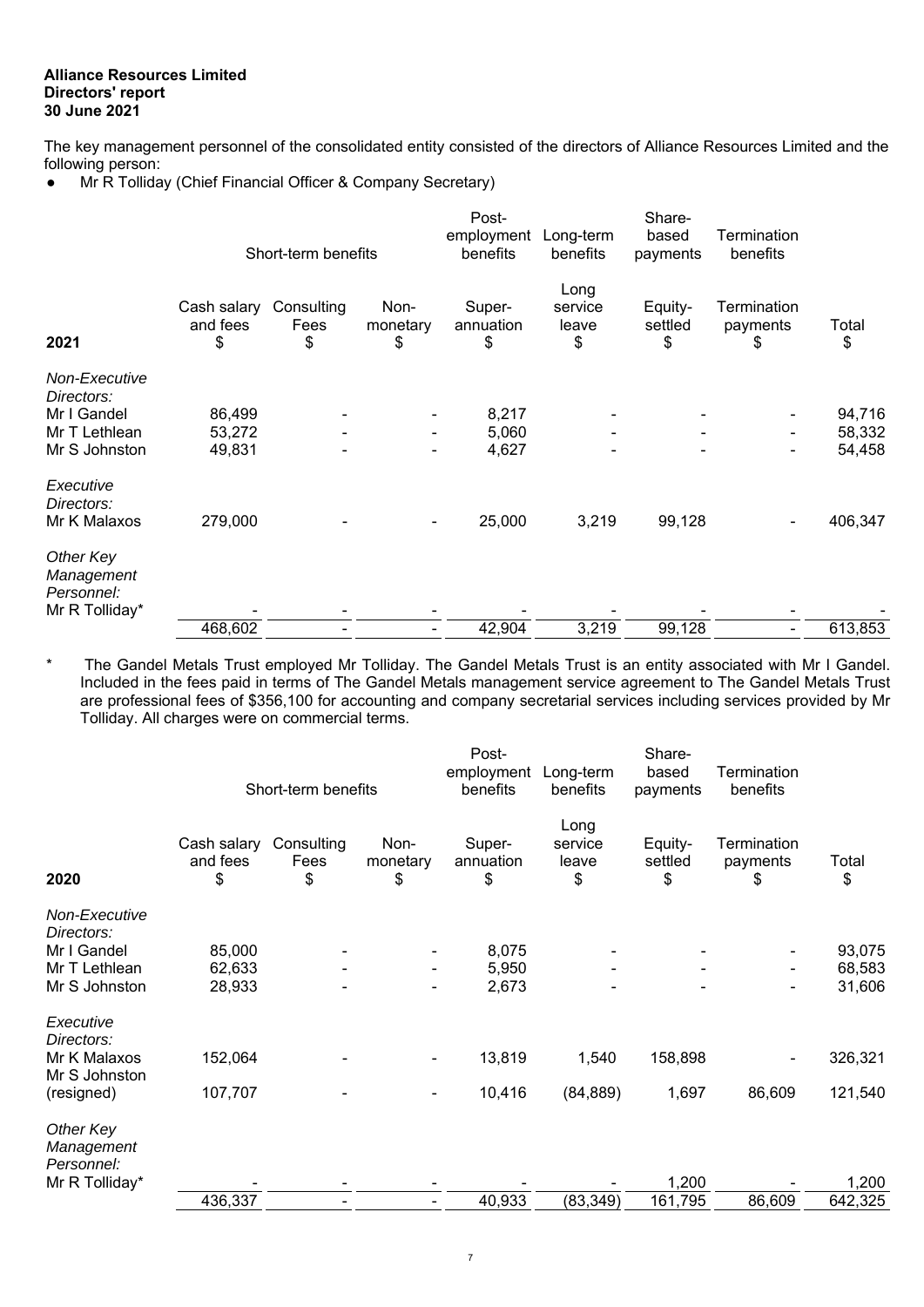\* The Gandel Metals Trust employed Mr Tolliday. The Gandel Metals Trust is an entity associated with Mr I Gandel. Included in the fees paid in terms of The Gandel Metals management service agreement to The Gandel Metals Trust are professional fees of \$310,200 for accounting and company secretarial services including services provided by Mr Tolliday. All charges were on commercial terms.

The proportion of remuneration linked to performance and the fixed proportion are as follows:

|                                             |      | Fixed remuneration |                          | At risk - STI            |      | At risk - LTI |
|---------------------------------------------|------|--------------------|--------------------------|--------------------------|------|---------------|
| Name                                        | 2021 | 2020               | 2021                     | 2020                     | 2021 | 2020          |
| <b>Non-Executive Directors:</b>             |      |                    |                          |                          |      |               |
| Mr I Gandel                                 | 100% | 100%               |                          |                          |      |               |
| Mr T Lethlean                               | 100% | 100%               | $\overline{\phantom{0}}$ | $\overline{\phantom{0}}$ |      |               |
| Mr S Johnston                               | 100% | 100%               |                          |                          |      |               |
| <b>Executive Directors:</b><br>Mr K Malaxos | 75%  | 51%                |                          |                          | 25%  | 49%           |
| <b>Other Key Management</b><br>Personnel:   |      |                    |                          |                          |      |               |
| Mr R Tolliday                               |      |                    |                          |                          |      | 100%          |

#### *Service agreements*

Remuneration and other terms of employment for key management personnel are formalised in service agreements. Details of these agreements are as follows:

| Name:                | Kevin Malaxos                                                                                                                                                                                                                                                                                                                                       |
|----------------------|-----------------------------------------------------------------------------------------------------------------------------------------------------------------------------------------------------------------------------------------------------------------------------------------------------------------------------------------------------|
| Title:               | <b>Managing Director</b>                                                                                                                                                                                                                                                                                                                            |
| Agreement commenced: | 1 December 2019                                                                                                                                                                                                                                                                                                                                     |
| Term of agreement:   | 3 years                                                                                                                                                                                                                                                                                                                                             |
| Details:             | $\sim$ Remuneration - \$279,000 (excluding Superannuation) this excludes - Benefits of<br>Employment (including Options) and reimbursement of various expenses including<br>parking, memberships & subscriptions and mobile phone charges (capped).                                                                                                 |
|                      | $\sim$ Termination – The contract is capable of termination on standard employment terms,<br>which include 6 months' notice (3 months if within the first twelve months of<br>employment) if terminated by the Company (without cause) or by Mr Malaxos. The<br>Board retains the discretion to make a payment in lieu of notice equal to 3 months' |

salary plus all accrued benefits up to the end of the notice period.

Key management personnel have no entitlement to termination payments in the event of removal for misconduct.

#### *Share-based compensation*

#### *Issue of shares*

There were no shares issued to directors and other key management personnel as part of compensation during the year ended 30 June 2021.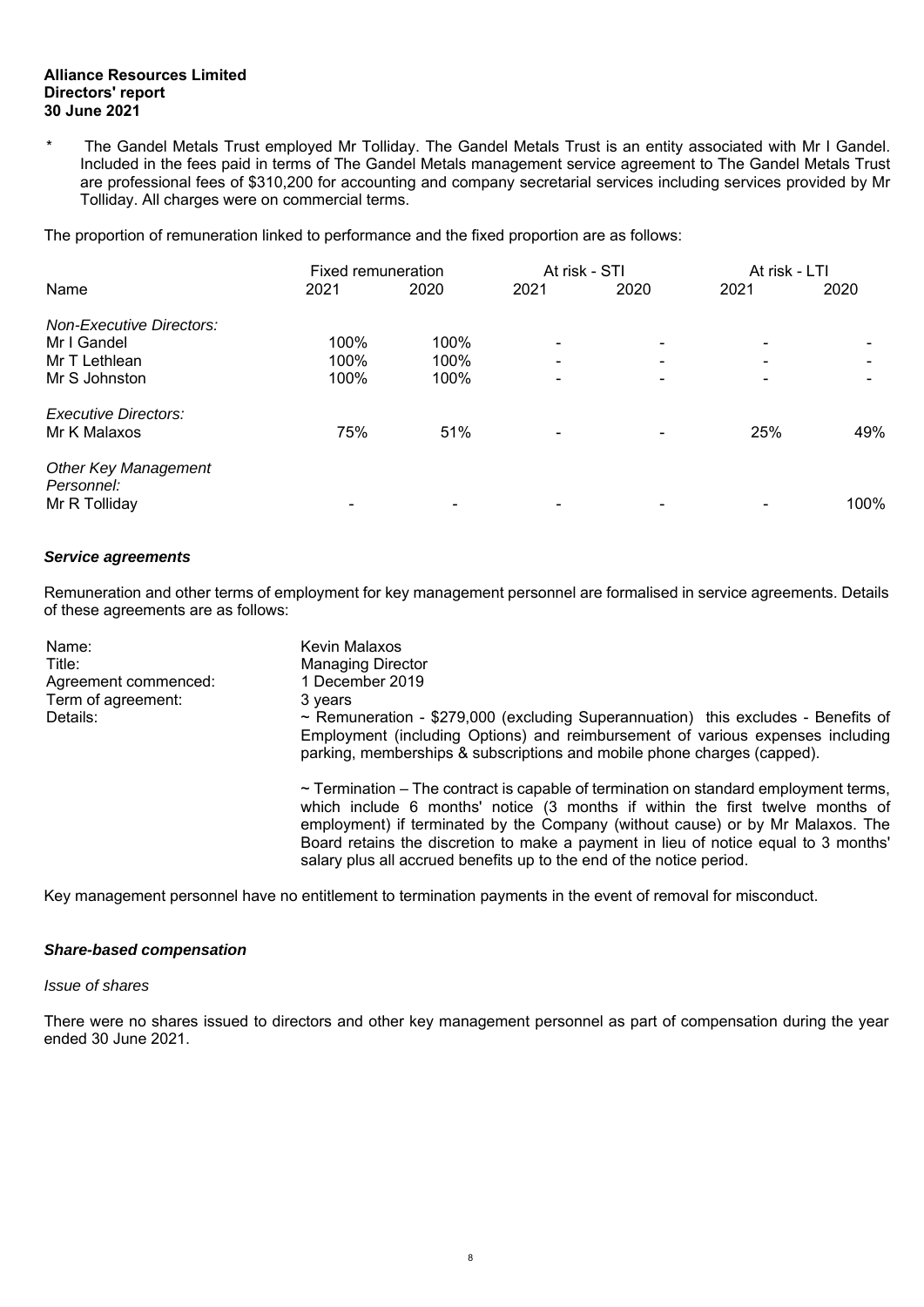#### *Options*

The terms and conditions of each grant of options over ordinary shares affecting remuneration of directors and other key management personnel in this financial year or future reporting years are as follows:

|                  | Vesting date and |                  |                | Fair value<br>per option |
|------------------|------------------|------------------|----------------|--------------------------|
| Grant date       | exercisable date | Expiry date      | Exercise price | at grant date            |
| 30 November 2016 | 1 September 2017 | 31 August 2020   | \$0.1592       | \$0.0280                 |
| 30 November 2016 | 1 September 2018 | 31 August 2021   | \$0.1992       | \$0.0280                 |
| 30 November 2016 | 1 September 2019 | 31 August 2022   | \$0.2392       | \$0.0280                 |
| 2 April 2017     | 1 April 2018     | 31 March 2021    | \$0.1592       | \$0.0200                 |
| 2 April 2017     | 1 April 2019     | 31 March 2022    | \$0.1992       | \$0.0190                 |
| 2 April 2017     | 1 April 2020     | 31 March 2023    | \$0.2392       | \$0.0190                 |
| 1 December 2019  | 1 December 2019  | 30 November 2022 | \$0.1200       | \$0.0500                 |
| 1 December 2019  | 1 December 2019  | 30 November 2022 | \$0.1600       | \$0.0400                 |
| 1 December 2019  | 1 December 2021  | 30 November 2024 | \$0.1600       | \$0.0560                 |
| 1 December 2019  | 1 December 2021  | 30 November 2024 | \$0,2000       | \$0.0460                 |
| 1 December 2019  | 1 January 2022*  | 1 January 2025*  | \$0.2000       | \$0.0370                 |
| 1 December 2019  | 1 July 2022*     | 1 July 2025*     | \$0.2000       | \$0.0440                 |
| 1 December 2019  | 1 October 2022*  | 1 October 2025*  | \$0,2000       | \$0.0510                 |

Note: The vesting date and expiry date for these options are related to non-market conditions and therefore reflect management's best estimate of when the related milestones will be achieved.

Options granted carry no dividend or voting rights.

Executives, staff and approved specialist advisors/contractors who are involved with the business are all entitled to participate in the Employee Share Options Plan (ESOP).

As at 30 June 2021 there were 7,000,000 (2020:7,000,000) unlisted options issued over ordinary shares of Alliance Resources Limited granted to the Managing Director and 3,300,000 (2020:4,850,000) unlisted options granted to Executives, Staff and Contractors.

The number of options over ordinary shares granted to and vested by directors and other key management personnel during the year ended 30 June 2021 are set out below:

| Name                                           | Number of  | Number of  | Number of           | Number of                         |
|------------------------------------------------|------------|------------|---------------------|-----------------------------------|
|                                                | options    | options    | options             | options                           |
|                                                | granted    | granted    | vested              | vested                            |
|                                                | during the | during the | during the          | during the                        |
|                                                | year       | year       | year                | year                              |
|                                                | 2021       | 2020       | 2021                | 2020                              |
| Mr S Johnston<br>Mr R Tolliday<br>Mr K Malaxos |            | 7,000,000  | $\blacksquare$<br>- | 1,000,000<br>250,000<br>2,000,000 |

- The Terms of the options are as follows:
	- The Options were granted for no consideration
	- Options granted carry no dividend or voting rights
	- The exercise price of the Options was determined by the directors
	- Each Option converts to one ordinary share
	- The vesting date was the date that the options are able to be exercised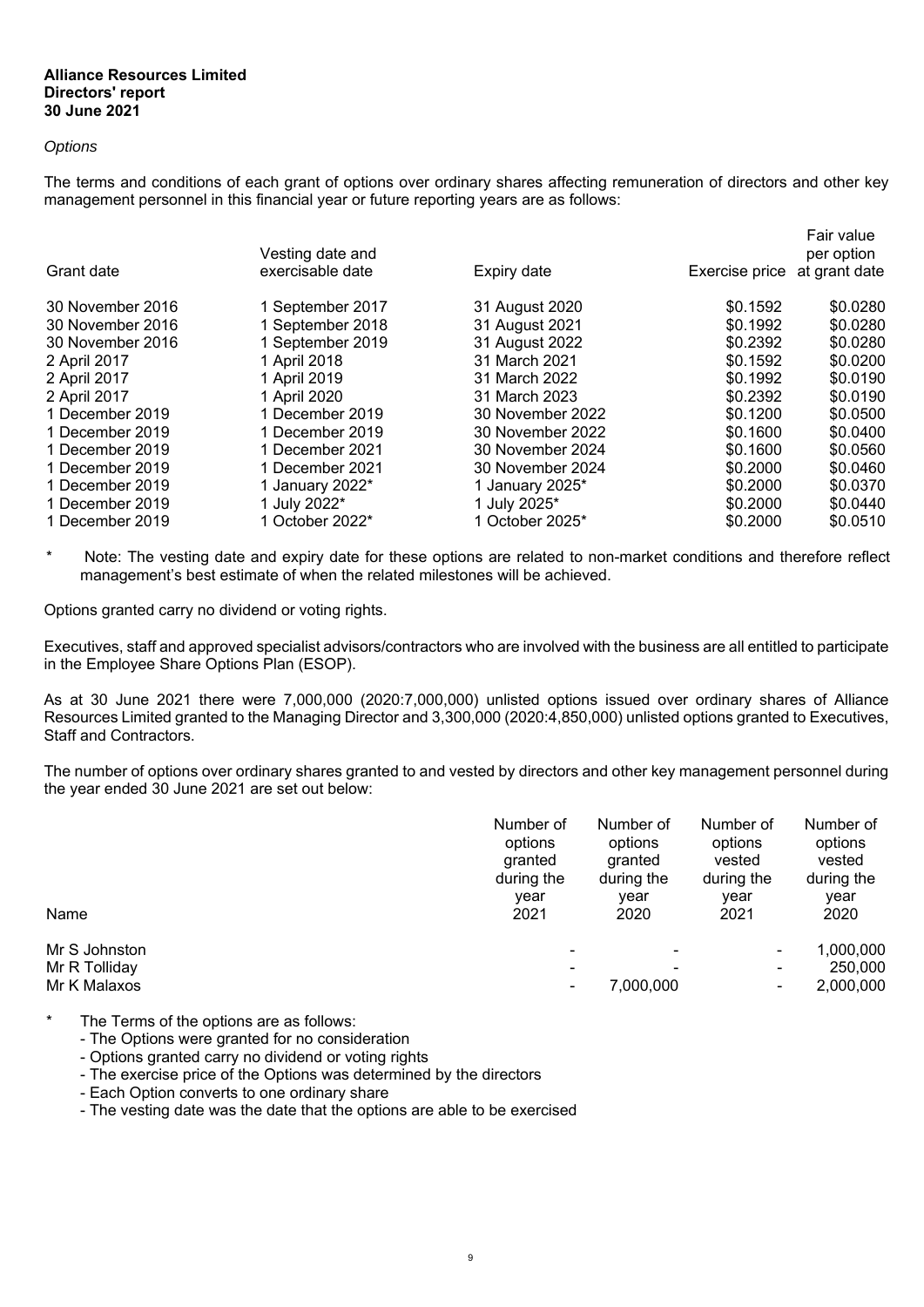#### *Additional information*

The earnings of the consolidated entity for the five years to 30 June 2021 are summarised below:

|                                                                                         | 2021<br>\$'000            | 2020<br>\$'000           | 2019<br>\$'000           | 2018<br>\$'000            | 2017<br>\$'000              |
|-----------------------------------------------------------------------------------------|---------------------------|--------------------------|--------------------------|---------------------------|-----------------------------|
| Revenue and other income<br><b>EBITDA</b><br><b>EBIT</b>                                | 56<br>(1,253)<br>(1, 372) | 69<br>(1,629)<br>(1,751) | 60<br>(1,613)<br>(1,650) | 150<br>(1,260)<br>(1,273) | 375<br>(1, 133)<br>(1, 150) |
|                                                                                         | 2021                      | 2020                     | 2019                     | 2018                      | 2017                        |
| Share price at financial year end (cents)<br>Basic earnings/(loss) per share (cents per | 15.00                     | 17.50                    | 9.80                     | 9.10                      | 8.80                        |
| share)                                                                                  | (0.72)                    | (1.13)                   | (1.16)                   | (1.22)                    | (1.10)                      |

#### *Additional disclosures relating to key management personnel*

#### *Shareholding*

The number of shares in the company held during the financial year by each director and other members of key management personnel of the consolidated entity, including their personally related parties, is set out below:

|                 | Balance at<br>the start of<br>the vear | Received<br>as part of<br>remuneration | Additions  | Disposals/<br>other | Balance at<br>the end of<br>the vear |
|-----------------|----------------------------------------|----------------------------------------|------------|---------------------|--------------------------------------|
| Ordinary shares |                                        |                                        |            |                     |                                      |
| Mr I Gandel     | 127,968,073                            | ۰                                      | 21,828,013 |                     | 149.796.086                          |
|                 | 127,968,073                            | $\blacksquare$                         | 21.828.013 |                     | 149,796,086                          |

#### *Option holding*

The number of options over ordinary shares in the company held during the financial year by each director and other members of key management personnel of the consolidated entity, including their personally related parties, is set out below:

|                              | Balance at<br>the start of<br>the year | Granted                  | Exercised | Expired/<br>forfeited/<br>other | Balance at<br>the end of<br>the year |
|------------------------------|----------------------------------------|--------------------------|-----------|---------------------------------|--------------------------------------|
| Options over ordinary shares |                                        |                          |           |                                 |                                      |
| Mr S Johnston                | 3,000,000                              | $\blacksquare$           |           | (1,000,000)                     | 2,000,000                            |
| Mr K Malaxos                 | 7,000,000                              | $\blacksquare$           |           |                                 | 7.000.000                            |
| Mr R Tolliday                | 750,000                                | $\overline{\phantom{0}}$ |           | (250.000)                       | 500,000                              |
|                              | 10,750,000                             |                          |           | (1,250,000)                     | 9,500,000                            |
|                              |                                        |                          |           |                                 |                                      |

*This concludes the remuneration report, which has been audited.*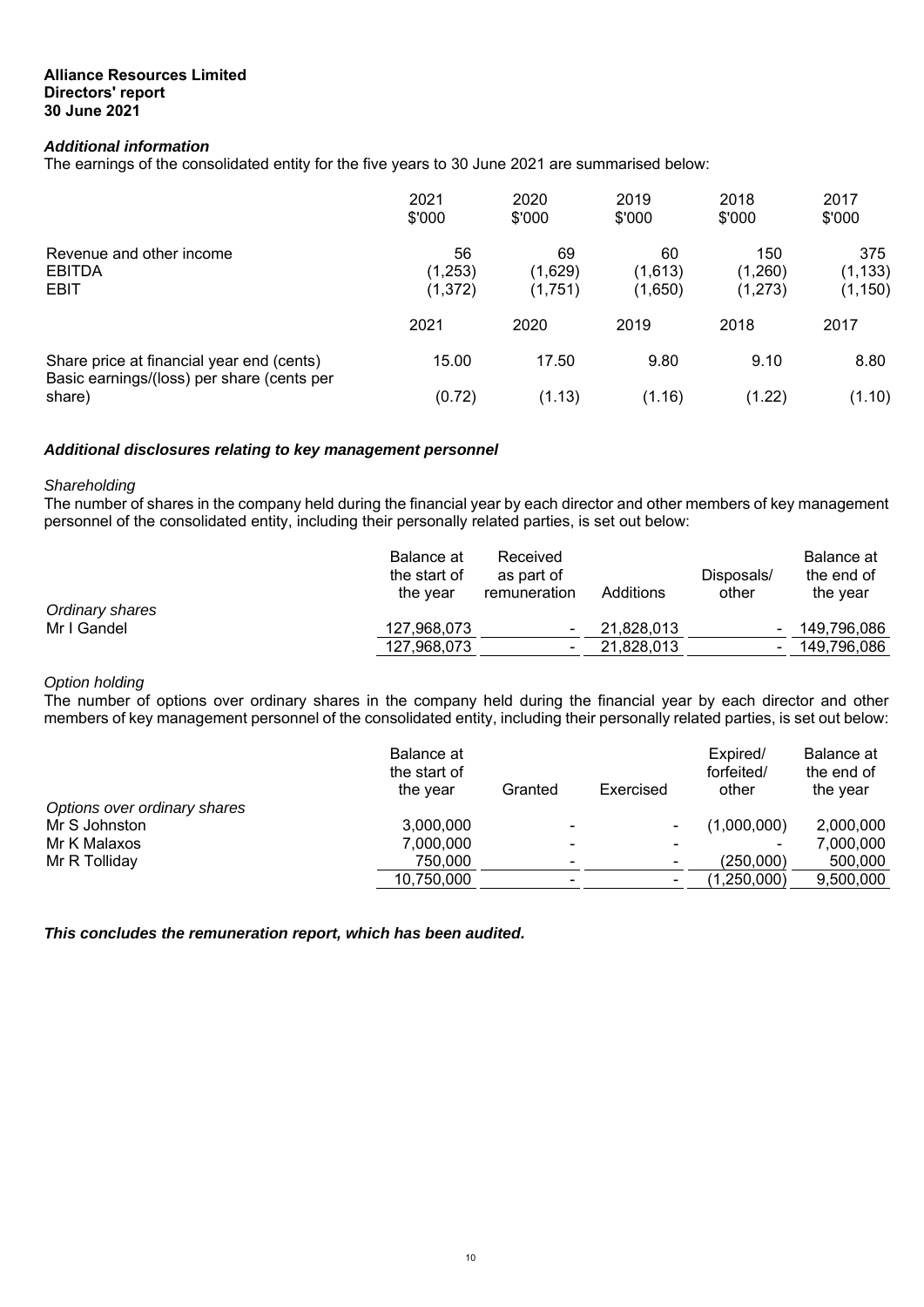#### **Shares under option**

Unissued ordinary shares of Alliance Resources Limited held under option as at 30 June 2021 are as follows:

|                  |                  | Exercise | Number       |
|------------------|------------------|----------|--------------|
| Grant date       | Expiry date      | price    | under option |
| 30 November 2016 | 31 August 2021   | \$0.1992 | 1,000,000    |
| 30 November 2016 | 31 August 2022   | \$0.2392 | 1,000,000    |
| 2 April 2017     | 31 March 2022    | \$0.1992 | 550,000      |
| 2 April 2017     | 31 March 2023    | \$0.2392 | 550,000      |
| 20 June 2019     | 31 January 2022  | \$0.1192 | 50,000       |
| 20 June 2019     | 1 February 2023  | \$0.1592 | 50,000       |
| 20 June 2019     | 1 February 2024  | \$0.1992 | 50,000       |
| 20 June 2019     | 1 February 2025  | \$0.2392 | 50,000       |
| 1 December 2019  | 30 November 2022 | \$0.1200 | 1,000,000    |
| 1 December 2019  | 30 November 2022 | \$0.1600 | 1,000,000    |
| 1 December 2019  | 30 November 2024 | \$0.1600 | 1,000,000    |
| 1 December 2019  | 30 November 2024 | \$0.2000 | 1,000,000    |
| 1 December 2019  | 1 January 2025*  | \$0.2000 | 1,000,000    |
| 1 December 2019  | 1 July 2025*     | \$0.2000 | 1,000,000    |
| 1 December 2019  | 1 October 2025*  | \$0.2000 | 1,000,000    |
|                  |                  |          |              |

#### 10,300,000

\* Note: The vesting date and expiry date for these options are related to non-market conditions and therefore reflect management's best estimate of when the related milestones will be achieved.

No person entitled to exercise the options had or has any right by virtue of the option to participate in any share issue of the company or of any other body corporate.

#### **Indemnity and insurance of officers**

The company has indemnified the directors and executives of the company for costs incurred, in their capacity as a director or executive, for which they may be held personally liable, except where there is a lack of good faith.

During the financial year, the company paid a premium in respect of a contract to insure the directors and executives of the company against a liability to the extent permitted by the Corporations Act 2001. The contract of insurance prohibits disclosure of the nature of the liability and the amount of the premium.

#### **Corporate Governance Statement**

In recognising the need for the highest standard of corporate behaviour and accountability, the Directors of Alliance support the principle of good corporate governance. As such, Alliance Resources Limited has adopted the 4th edition of the Corporate Governance Principles and Recommendations which became effective for financial years beginning on or after 1 July 2020. The Company has reviewed its corporate governance practices against the 4th Edition of the ASX Corporate Governance Principles and has reported against these as part of its annual reporting for financial year 2021.

The consolidated entity's annual Corporate Governance Statement has been published and released to ASX separately. The<br>Corporate Governance Statement is available on the Alliance website at Corporate Governance Statement is available on the Alliance website at http://www.allianceresources.com.au/site/corporate/corporate-governance.

#### **Indemnity and insurance of auditor**

The company has not, during or since the financial year, indemnified or agreed to indemnify the auditor of the company or any related entity against a liability incurred by the auditor.

During the financial year, the company has not paid a premium in respect of a contract to insure the auditor of the company or any related entity.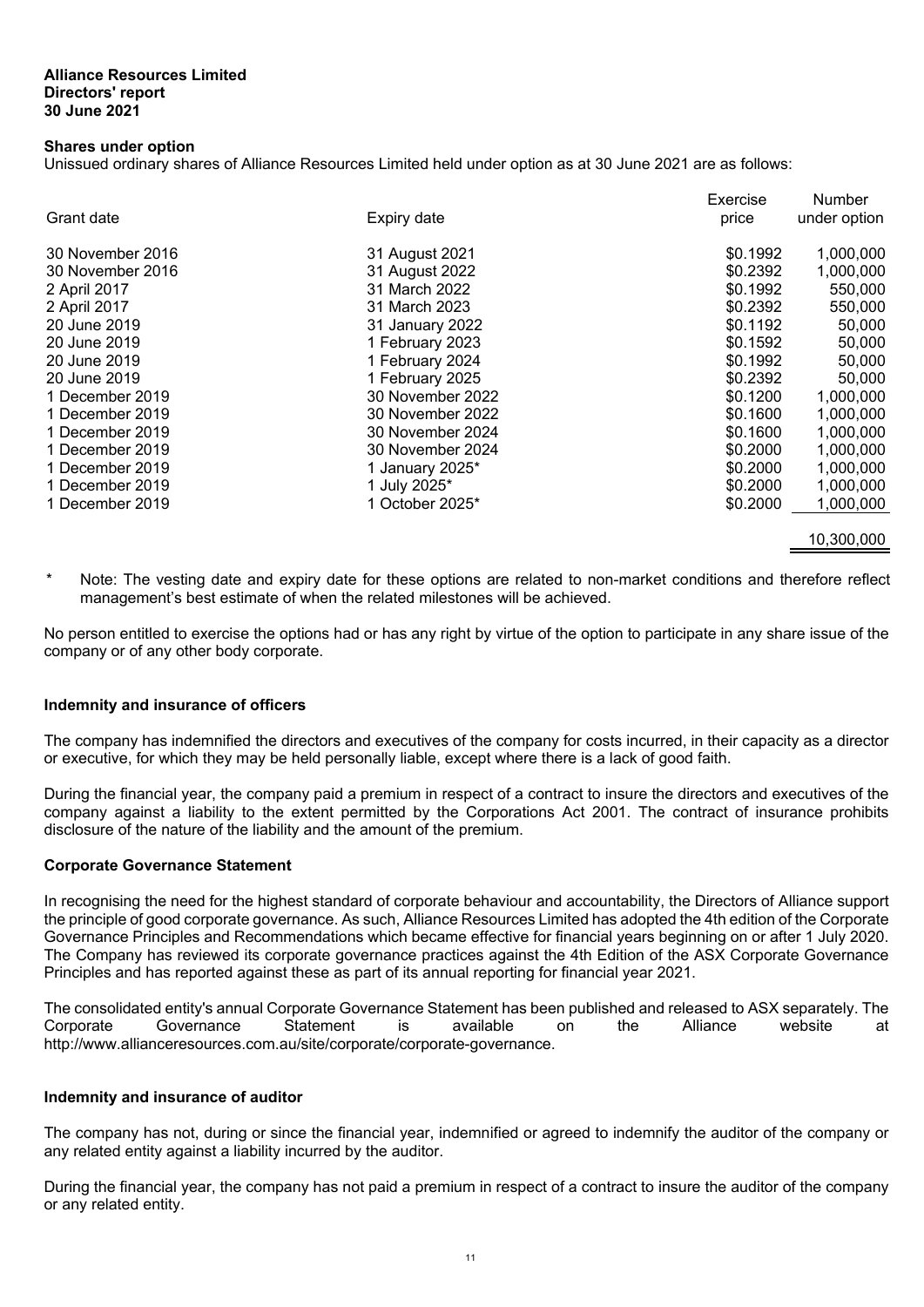#### **Risk management**

The company takes a proactive approach to risk management including monitoring actual performance against budgets and forecast and monitoring investment performance. The Board is responsible for ensuring that risks, and also opportunities, are identified on a timely basis and that the consolidated entity's objectives and activities are aligned with the risks and opportunities identified by the Board.

#### **Proceedings on behalf of the company**

No person has applied to the Court under section 237 of the Corporations Act 2001 for leave to bring proceedings on behalf of the company, or to intervene in any proceedings to which the company is a party for the purpose of taking responsibility on behalf of the company for all or part of those proceedings.

#### **Non-audit services**

Details of the amounts paid or payable to the auditor for non-audit services provided during the financial year by the auditor are outlined in note 26 to the financial statements.

The directors are satisfied that the provision of non-audit services during the financial year, by the auditor (or by another person or firm on the auditor's behalf), is compatible with the general standard of independence for auditors imposed by the Corporations Act 2001.

The directors are of the opinion that the services as disclosed in note 26 to the financial statements do not compromise the external auditor's independence requirements of the Corporations Act 2001 for the following reasons:

- all non-audit services have been reviewed and approved to ensure that they do not impact the integrity and objectivity of the auditor; and
- none of the services undermine the general principles relating to auditor independence as set out in APES 110 Code of Ethics for Professional Accountants issued by the Accounting Professional and Ethical Standards Board, including reviewing or auditing the auditor's own work, acting in a management or decision-making capacity for the company, acting as advocate for the company or jointly sharing economic risks and rewards.

#### **Officers of the company who are former directors of BDO Audit Pty Ltd**

There are no officers of the company who are former directors of BDO Audit Pty Ltd.

#### **Auditor's independence declaration**

A copy of the auditor's independence declaration as required under section 307C of the Corporations Act 2001 is set out immediately after this Directors' report.

#### **Auditor**

BDO Audit Pty Ltd continues in office in accordance with section 327 of the Corporations Act 2001.

#### **Rounding of amounts**

The company is of a kind referred to in Corporations Instrument 2016/191, issued by the Australian Securities and Investments Commission, relating to 'rounding-off'. Amounts in this report have been rounded off in accordance with that Corporations Instrument to the nearest thousand dollars, or in certain cases, the nearest dollar.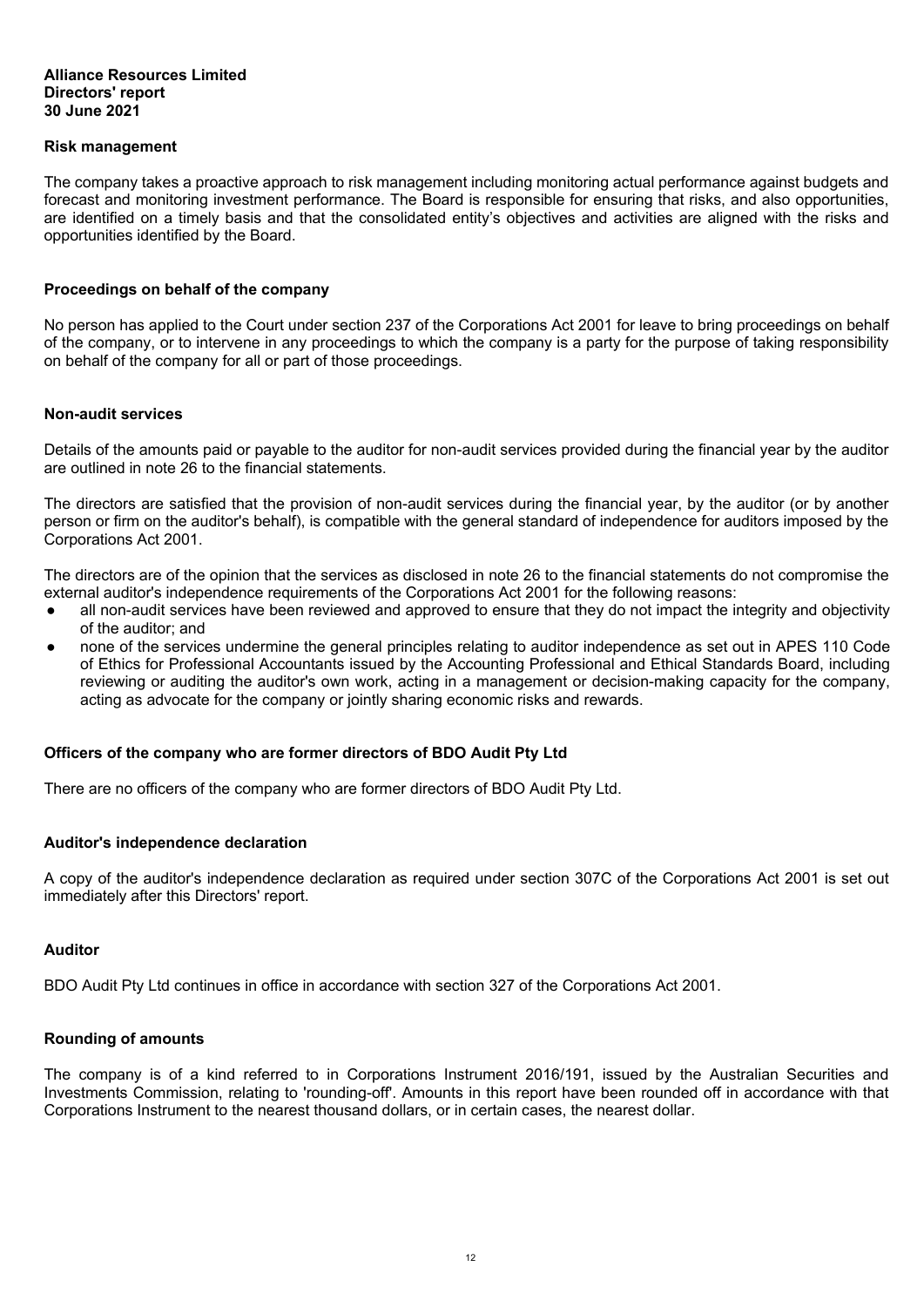This report is made in accordance with a resolution of directors, pursuant to section 298(2)(a) of the Corporations Act 2001.

On behalf of the directors

Var Crendel

Ian Gandel Chairman

30 September 2021 Melbourne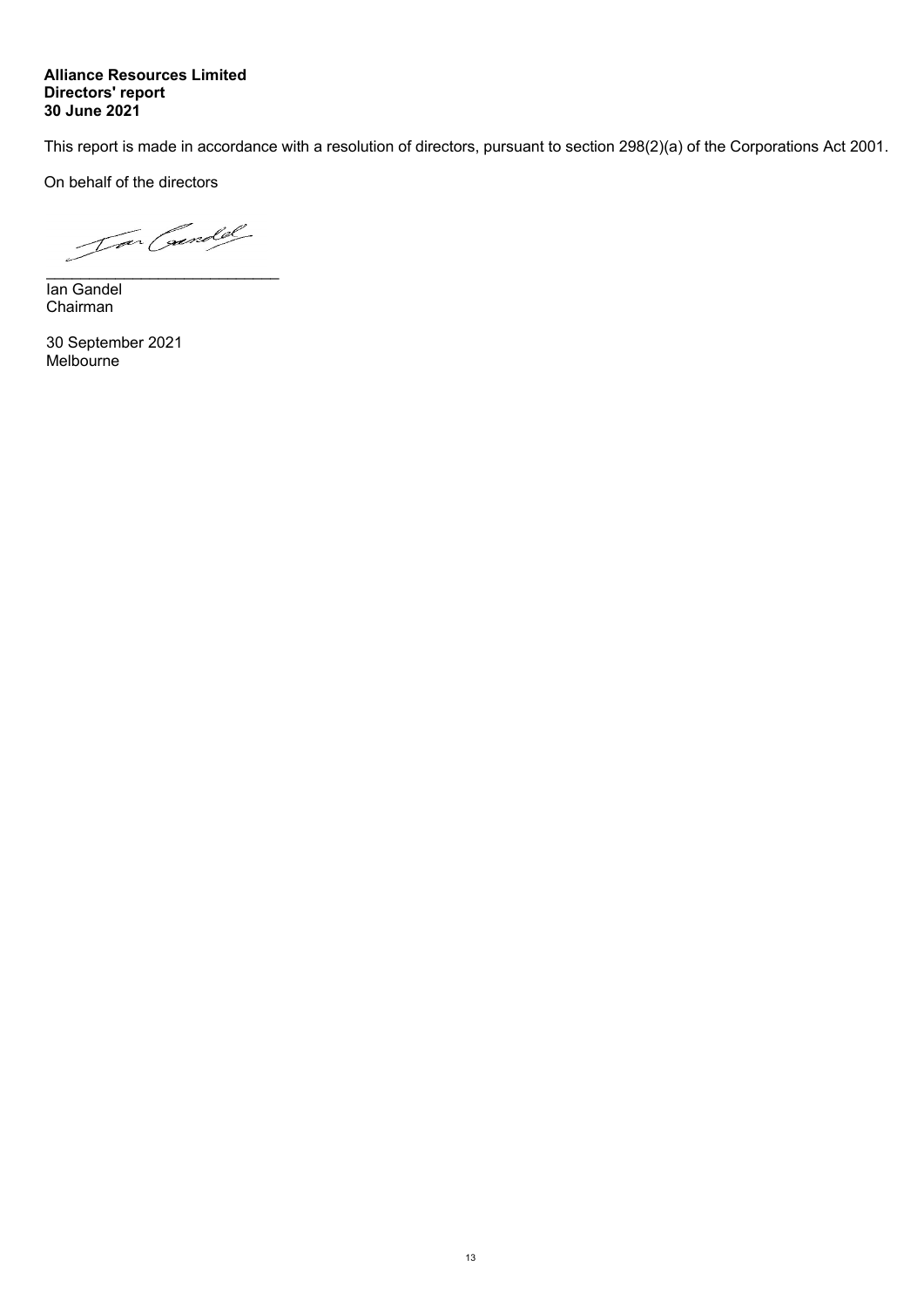

Collins Square, Tower Four Level 18, 727 Collins Street Melbourne VIC 3008 GPO Box 5099 Melbourne VIC 3001 Australia

# **DECLARATION OF INDEPENDENCE BY WAI AW TO THE DIRECTORS OF ALLIANCE RESOURCES LIMITED**

As lead auditor of Alliance Resources Limited for the year ended 30 June 2021, I declare that, to the best of my knowledge and belief, there have been:

- 1. No contraventions of the auditor independence requirements of the *Corporations Act 2001* in relation to the audit; and
- 2. No contraventions of any applicable code of professional conduct in relation to the audit.

This declaration is in respect of Alliance Resources Limited and the entities it controlled during the period.

fortherne

**Wai Aw Director**

**BDO Audit Pty Ltd**

Melbourne, 30 September 2021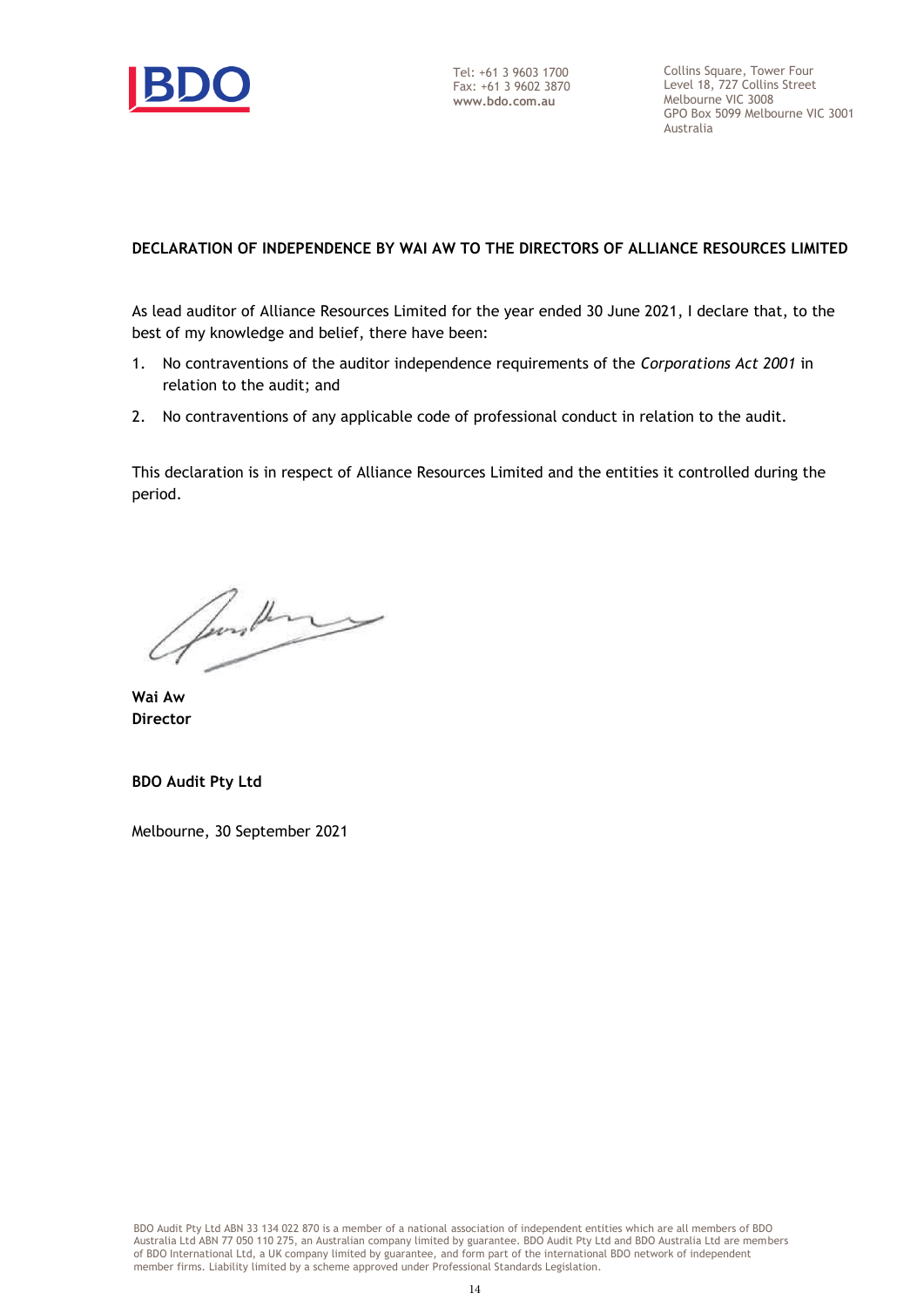#### **Alliance Resources Limited Contents 30 June 2021**

| Statement of profit or loss and other comprehensive income                | 16 |
|---------------------------------------------------------------------------|----|
| Statement of financial position                                           | 17 |
| Statement of changes in equity                                            | 18 |
| Statement of cash flows                                                   | 19 |
| Notes to the financial statements                                         | 20 |
| Directors' declaration                                                    | 47 |
| Independent auditor's report to the members of Alliance Resources Limited | 48 |
| Shareholder information                                                   | 52 |

## **General information**

The financial statements cover Alliance Resources Limited as a consolidated entity consisting of Alliance Resources Limited and the entities it controlled at the end of, or during, the year. The financial statements are presented in Australian dollars, which is Alliance Resources Limited's functional and presentation currency.

Alliance Resources Limited is a listed public company limited by shares, incorporated and domiciled in Australia. Its registered office and principal place of business is:

Suite 3, 51-55 City Road Southbank, VIC, 3006 Tel: +61 3 9697 9090 Fax: +61 3 9697 9091

A description of the nature of the group's operations and its principal activities are included in the directors' report, which is not part of the financial statements.

The financial statements were authorised for issue, in accordance with a resolution of directors, on 30 September 2021. The directors have the power to amend and reissue the financial statements.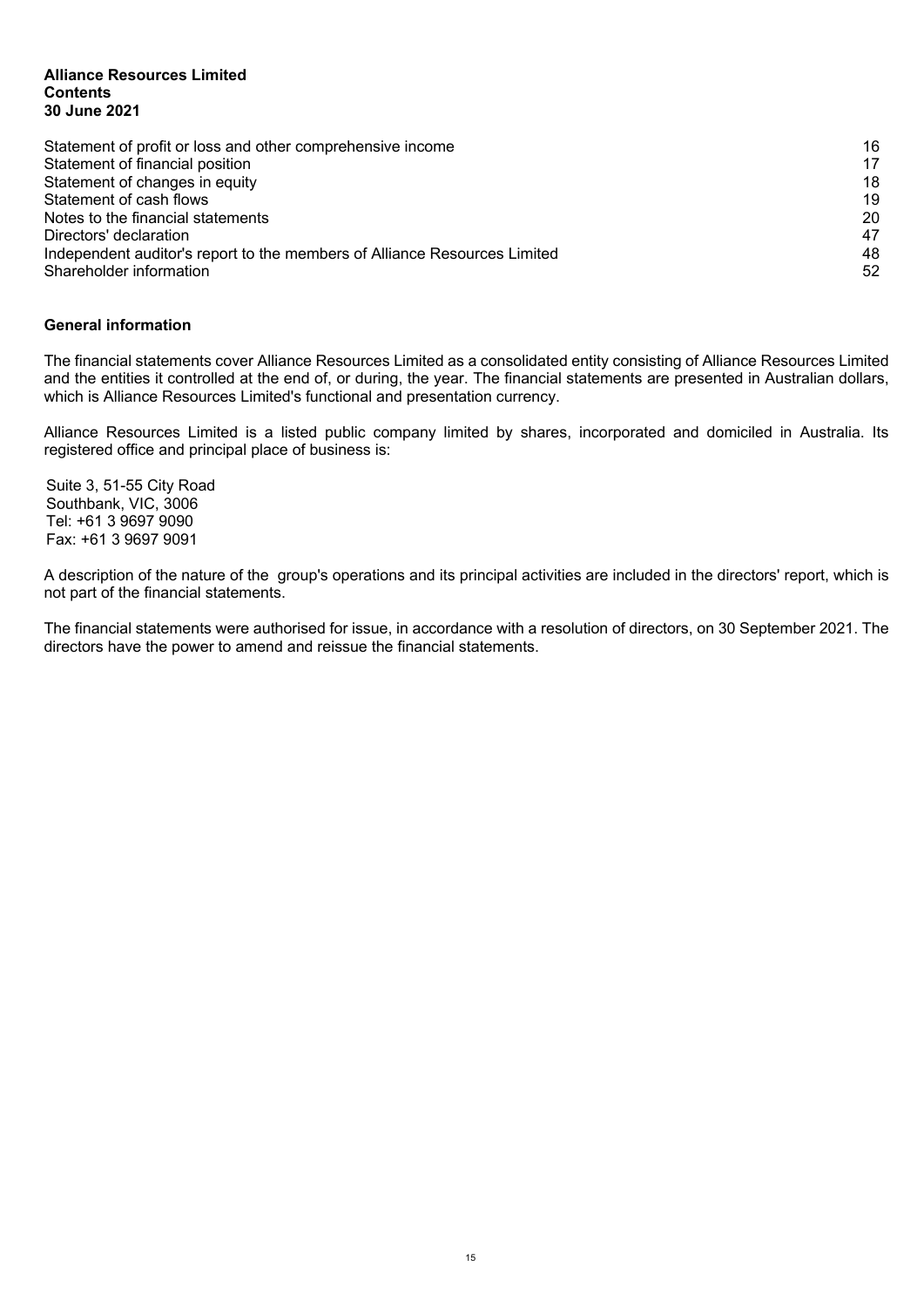## **Alliance Resources Limited Statement of profit or loss and other comprehensive income For the year ended 30 June 2021**

|                                                                                                                                                                                                                                                           |              | <b>Consolidated</b>                                                   |                                                                                   |
|-----------------------------------------------------------------------------------------------------------------------------------------------------------------------------------------------------------------------------------------------------------|--------------|-----------------------------------------------------------------------|-----------------------------------------------------------------------------------|
|                                                                                                                                                                                                                                                           | <b>Note</b>  | 2021<br>\$'000                                                        | 2020<br>\$'000                                                                    |
| <b>Revenue</b>                                                                                                                                                                                                                                            | 4            | 6                                                                     | 19                                                                                |
| Other income                                                                                                                                                                                                                                              | 5            | 50                                                                    | 50                                                                                |
| <b>Expenses</b><br>Depreciation expense<br>Expense of share options granted<br>Tenement costs abandoned<br>Occupancy expenses<br>Administration expenses<br>Legal expenses<br>Director fees<br>Company secretarial<br>Marketing expenses<br>Finance costs | 6<br>20<br>6 | (119)<br>(98)<br>(13)<br>(54)<br>(863)<br>(9)<br>(208)<br>(64)<br>(5) | (121)<br>(171)<br>(321)<br>(23)<br>(683)<br>(191)<br>(193)<br>(70)<br>(46)<br>(1) |
| Loss before income tax expense                                                                                                                                                                                                                            |              | (1, 377)                                                              | (1,751)                                                                           |
| Income tax expense                                                                                                                                                                                                                                        | 7            |                                                                       |                                                                                   |
| Loss after income tax expense for the year attributable to the owners of<br><b>Alliance Resources Limited</b>                                                                                                                                             | 21           | (1, 377)                                                              | (1,751)                                                                           |
| Other comprehensive income                                                                                                                                                                                                                                |              |                                                                       |                                                                                   |
| Items that will not be reclassified subsequently to profit or loss<br>Change in fair value of equity instruments at FVOCI                                                                                                                                 | 10           | 239                                                                   | 47                                                                                |
| Other comprehensive income for the year, net of tax                                                                                                                                                                                                       |              | 239                                                                   | 47                                                                                |
| Total comprehensive income for the year attributable to the owners of Alliance<br><b>Resources Limited</b>                                                                                                                                                |              | (1, 138)                                                              | (1,704)                                                                           |
|                                                                                                                                                                                                                                                           |              | <b>Cents</b>                                                          | <b>Cents</b>                                                                      |
| Basic loss per share<br>Diluted loss per share                                                                                                                                                                                                            | 32<br>32     | (0.72)<br>(0.72)                                                      | (1.13)<br>(1.13)                                                                  |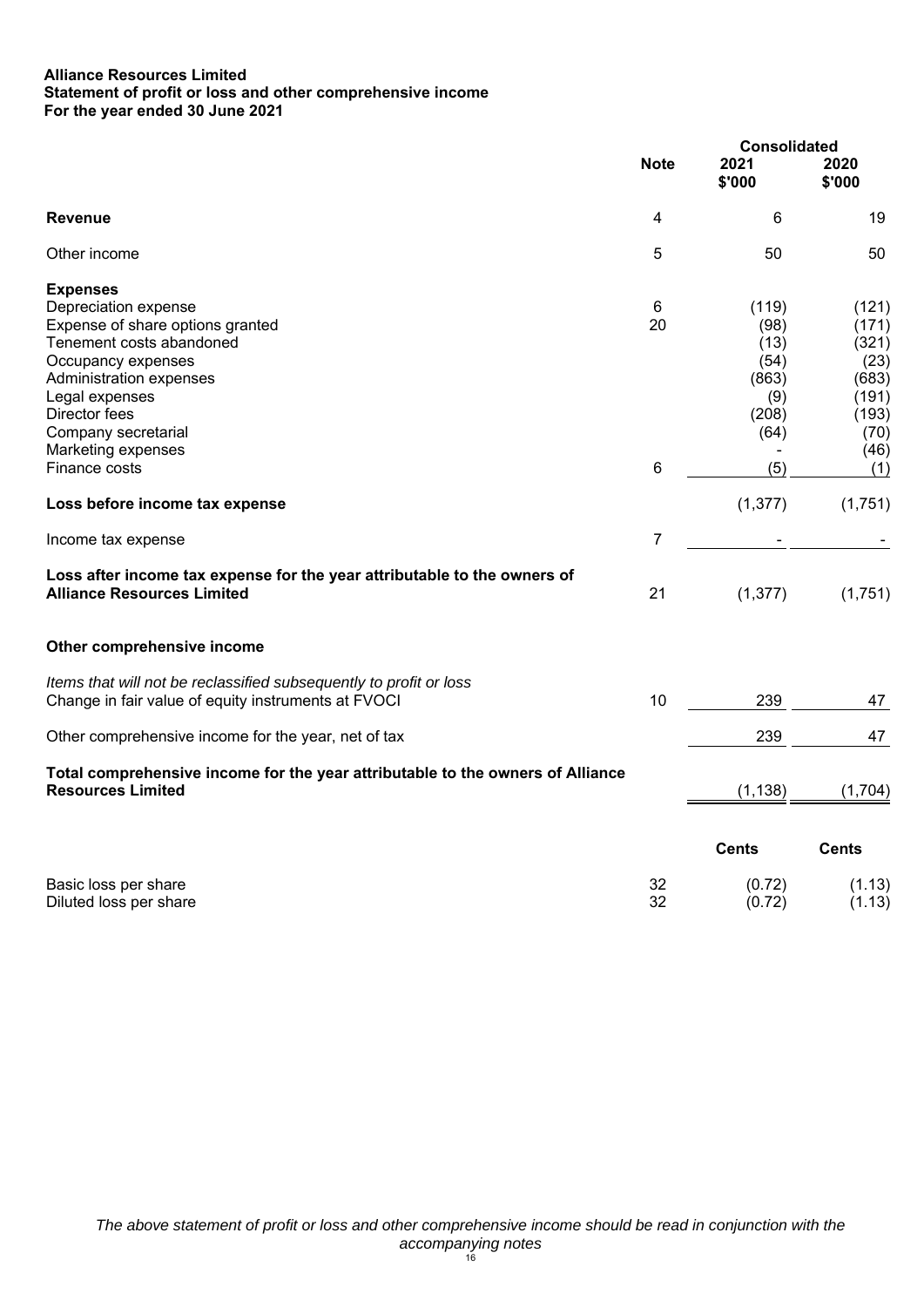## **Alliance Resources Limited Statement of financial position As at 30 June 2021**

|                                                                   |             | <b>Consolidated</b> |                |
|-------------------------------------------------------------------|-------------|---------------------|----------------|
|                                                                   | <b>Note</b> | 2021<br>\$'000      | 2020<br>\$'000 |
| <b>Assets</b>                                                     |             |                     |                |
| <b>Current assets</b>                                             |             |                     |                |
| Cash and cash equivalents                                         | 8           | 3,306               | 1,561          |
| Trade and other receivables                                       | 9           | 93                  | 96             |
| Other assets                                                      |             | 22                  | 63             |
| <b>Total current assets</b>                                       |             | 3,421               | 1,720          |
| <b>Non-current assets</b>                                         |             |                     |                |
| Other receivables                                                 |             | 45                  | 15             |
| Financial assets at fair value through other comprehensive income | 10          | 149                 | 341            |
| Property, plant and equipment                                     | 11          | 623                 | 696            |
| Right-of-use assets                                               | 12          | 101                 | 124            |
| Exploration and evaluation                                        | 13          | 15,107              | 12,562         |
| Total non-current assets                                          |             | 16,025              | 13,738         |
| <b>Total assets</b>                                               |             | 19,446              | 15,458         |
| <b>Liabilities</b>                                                |             |                     |                |
| <b>Current liabilities</b>                                        |             |                     |                |
| Trade and other payables                                          | 14          | 432                 | 424            |
| Lease liabilities                                                 | 15          | 19                  | 19             |
| Employee benefits                                                 | 16          | 47                  | 14             |
| <b>Total current liabilities</b>                                  |             | 498                 | 457            |
| <b>Non-current liabilities</b>                                    |             |                     |                |
| Lease liabilities                                                 | 17          | 87                  | 106            |
| Employee benefits                                                 | 18          | 75                  | 5              |
| Total non-current liabilities                                     |             | 162                 | 111            |
| <b>Total liabilities</b>                                          |             | 660                 | 568            |
| <b>Net assets</b>                                                 |             | 18,786              | 14,890         |
|                                                                   |             |                     |                |
| <b>Equity</b>                                                     |             |                     |                |
| Contributed equity                                                | 19          | 58,750              | 53,814         |
| Reserves                                                          | 20          | 138                 | (2, 293)       |
| Accumulated losses                                                | 21          | (40, 102)           | (36, 631)      |
| <b>Total equity</b>                                               |             | 18,786              | 14,890         |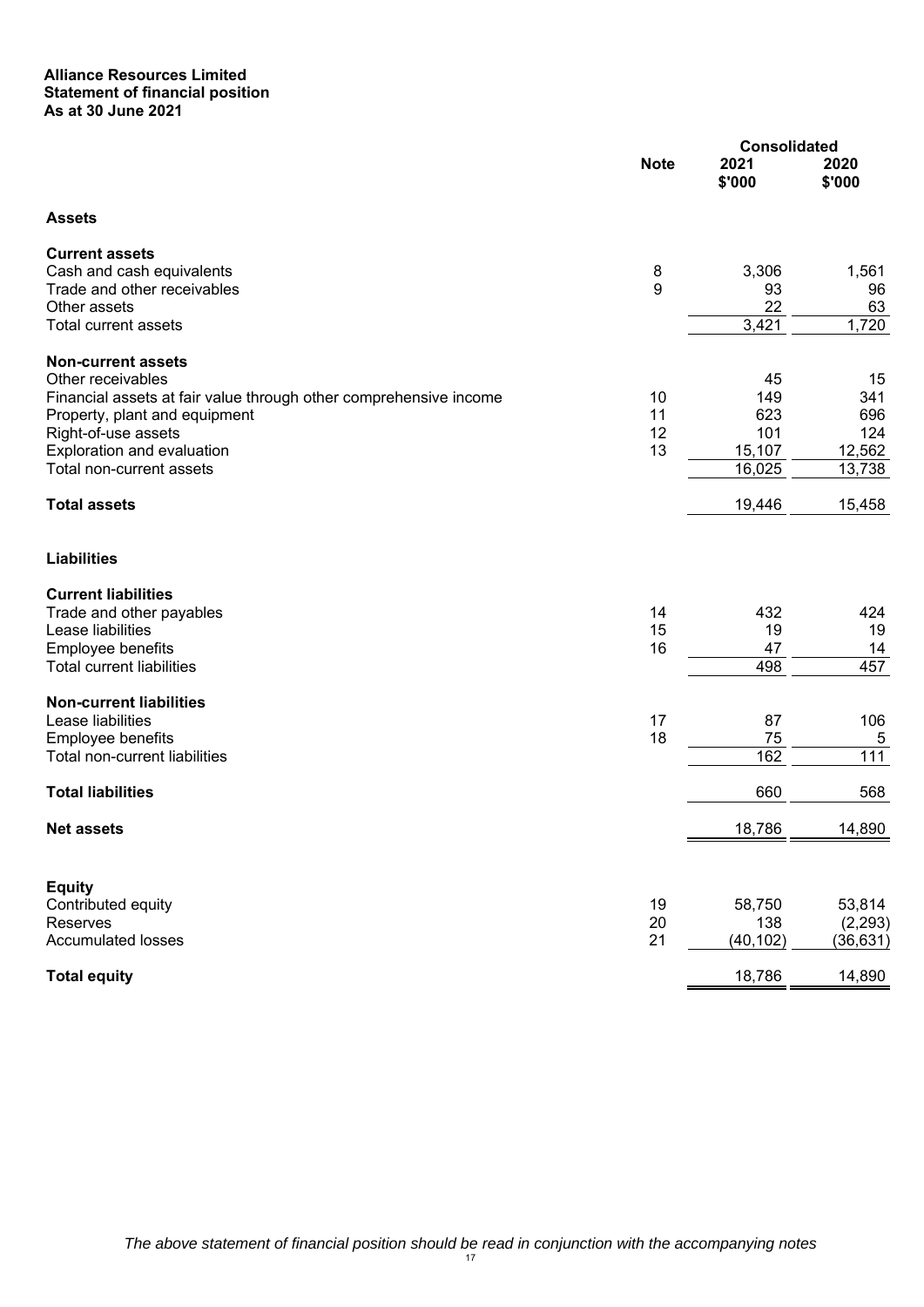## **Alliance Resources Limited Statement of changes in equity For the year ended 30 June 2021**

| <b>Consolidated</b>                                                                                                                                                            | <b>Equity</b><br>\$'000 | <b>Contributed Accumulated</b><br><b>Losses</b><br>\$'000 | <b>Reserves</b><br>\$'000 | <b>Total equity</b><br>\$'000 |
|--------------------------------------------------------------------------------------------------------------------------------------------------------------------------------|-------------------------|-----------------------------------------------------------|---------------------------|-------------------------------|
| Balance at 1 July 2019                                                                                                                                                         | 51,815                  | (34, 880)                                                 | (2,511)                   | 14,424                        |
| Loss after income tax expense for the year<br>Other comprehensive income for the year, net of tax                                                                              |                         | (1,751)                                                   | 47                        | (1,751)<br>47                 |
| Total comprehensive income for the year                                                                                                                                        |                         | (1,751)                                                   | 47                        | (1,704)                       |
| Transactions with owners in their capacity as owners:<br>Contributions of equity, net of transaction costs (note 19)<br>Share-based payments                                   | 1,999                   |                                                           | 171                       | 1,999<br>171                  |
| Balance at 30 June 2020                                                                                                                                                        | 53,814                  | (36, 631)                                                 | (2, 293)                  | 14,890                        |
|                                                                                                                                                                                |                         |                                                           |                           |                               |
| <b>Consolidated</b>                                                                                                                                                            | <b>Equity</b><br>\$'000 | <b>Contributed Accumulated</b><br><b>Losses</b><br>\$'000 | <b>Reserves</b><br>\$'000 | <b>Total equity</b><br>\$'000 |
| Balance at 1 July 2020                                                                                                                                                         | 53,814                  | (36, 631)                                                 | (2, 293)                  | 14,890                        |
| Loss after income tax expense for the year<br>Other comprehensive income for the year, net of tax                                                                              |                         | (1, 377)                                                  | 239                       | (1, 377)<br>239               |
| Total comprehensive income for the year                                                                                                                                        |                         | (1, 377)                                                  | 239                       | (1, 138)                      |
| Transactions with owners in their capacity as owners:<br>Share-based payments<br>Transfer on disposal of shares<br>Contributions of equity, net of transaction costs (note 19) | 4,936                   | (2,094)                                                   | 98<br>2,094               | 98<br>4,936                   |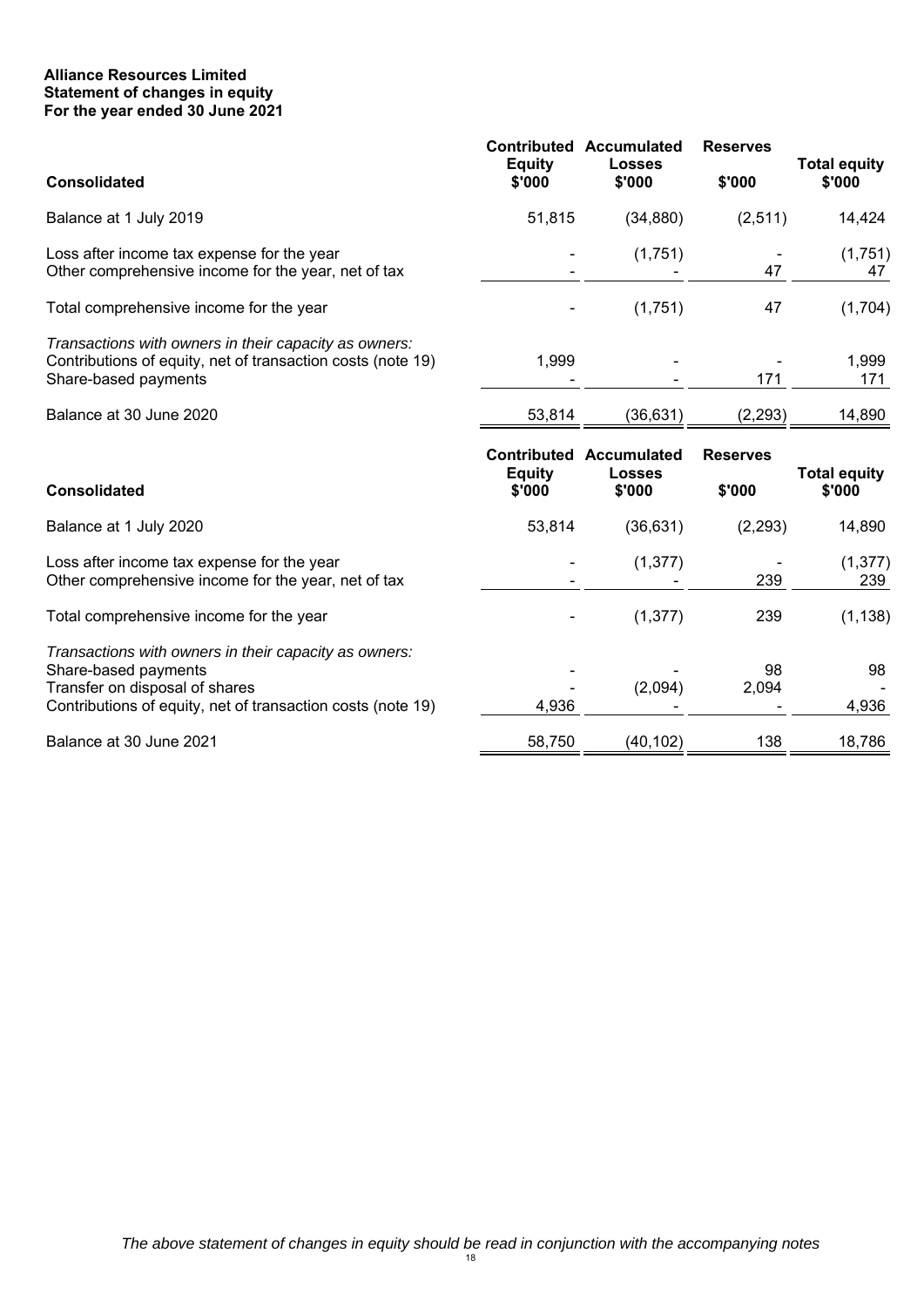## **Alliance Resources Limited Statement of cash flows For the year ended 30 June 2021**

|                                                                                                |             | <b>Consolidated</b> |                |
|------------------------------------------------------------------------------------------------|-------------|---------------------|----------------|
|                                                                                                | <b>Note</b> | 2021<br>\$'000      | 2020<br>\$'000 |
| Cash flows from operating activities<br>Payments to suppliers and employees (inclusive of GST) |             | (1,043)             | (1, 105)       |
| Receipts from customers (inclusive of GST)                                                     |             |                     |                |
|                                                                                                |             | (1,042)             | (1, 104)       |
| <b>Cashflow Boost</b>                                                                          |             | 50                  | 50             |
| Interest received                                                                              |             | 5                   | 19             |
| Interest and other finance costs paid                                                          |             | (5)                 |                |
| Net cash used in operating activities                                                          | 31          | (992)               | (1,035)        |
| Cash flows from investing activities                                                           |             |                     |                |
| Payments for property, plant and equipment                                                     | 11          | (23)                |                |
| Payments for exploration and evaluation<br>Payments for security deposits                      | 13          | (2,558)<br>(30)     | (3,073)        |
| Proceeds from disposal of investments                                                          |             | 431                 |                |
| Net cash used in investing activities                                                          |             | (2, 180)            | (3,073)        |
| <b>Cash flows from financing activities</b>                                                    |             |                     |                |
| Proceeds from issue of shares                                                                  | 19          | 5,051               | 2,060          |
| Share issue transaction costs                                                                  | 19          | (115)               | (61)           |
| Repayment of lease liabilities                                                                 | 15          | (19)                | (23)           |
| Net cash from financing activities                                                             |             | 4,917               | 1,976          |
| Net increase/(decrease) in cash and cash equivalents                                           |             | 1,745               | (2, 132)       |
| Cash and cash equivalents at the beginning of the financial year                               |             | 1,561               | 3,693          |
| Cash and cash equivalents at the end of the financial year                                     | 8           | 3,306               | 1,561          |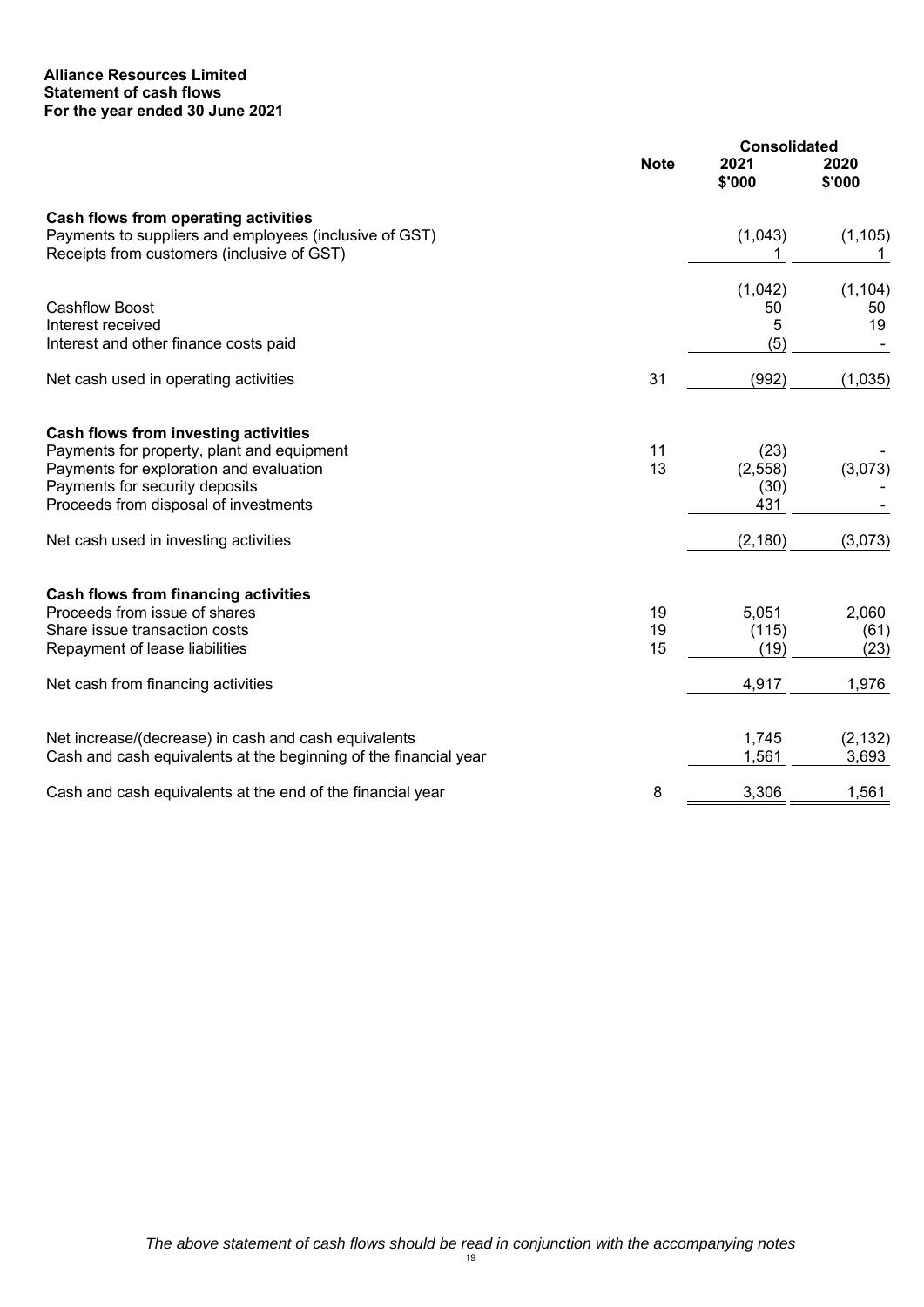#### **Note 1. Significant accounting policies**

The principal accounting policies adopted in the preparation of the financial statements are set out either in the respective notes or below. These policies have been consistently applied to all the years presented, unless otherwise stated.

#### **Basis of preparation**

These general purpose financial statements have been prepared in accordance with Australian Accounting Standards and Interpretations issued by the Australian Accounting Standards Board ('AASB') and the Corporations Act 2001, as appropriate for for-profit oriented entities. These financial statements also comply with International Financial Reporting Standards as issued by the International Accounting Standards Board ('IASB').

#### *Going Concern*

For the year ended 30 June 2021, the consolidated entity made a loss after taxation of \$1,377,000 and had net cash outfows from operating activities of \$992,000 and net cash outflows from investing activities of \$2,180,000.

Nothwithstanding the above observations, the consolidated entity's directors have prepared the financial statements on a going concern basis, which contemplates the continuity of normal business activity, the realisation of assets and the settlement of liabilities through the normal course of business for the following reasons:

- At 30 June 2021, the consolidated entity reported cash and cash equivalents of \$3,306,000.
- The consolidated entity has prepared a twelve-month cash flow budget which include additional cash outflows for exploration activity, which can be deferred in part if there are delays in raising capital or insufficient capital is raised to fund forecast expenditure.
- The consolidated entity has a history of successfully raising funds. The consolidated entity has the ability to raise further capital without shareholder approval under ASX Listing Rules 7.1 and 7.1A.
- The major shareholder entities associated with Mr Gandel, namely Gandel Metals Pty Ltd ('GM') and Abbotsleigh Pty Limited (Abbotsleigh) who now own 72.01% of the company, have committed to participate in any capital raisings for the next 12 months, or if necessary, provide loan funds, thus providing the company with a solid platform to have sufficient capital to continue as a going concern.

#### *Historical cost convention*

The financial statements have been prepared under the historical cost convention, except for, where applicable, the revaluation of financial assets at fair value through other comprehensive income.

#### **Parent entity information**

In accordance with the Corporations Act 2001, these financial statements present the results of the consolidated entity only. Supplementary information about the parent entity is disclosed in note 29.

#### **Principles of consolidation**

The consolidated financial statements incorporate the assets and liabilities of all subsidiaries of Alliance Resources Limited ('company' or 'parent entity' or 'Alliance' as at 30 June 2021 and the results of all subsidiaries for the year then ended. Alliance Resources Limited and its subsidiaries together are referred to in these financial statements as the 'consolidated entity' or 'group'.

Subsidiaries are all those entities over which the consolidated entity has control. The consolidated entity controls an entity when the consolidated entity is exposed to, or has rights to, variable returns from its involvement with the entity and has the ability to affect those returns through its power to direct the activities of the entity. Subsidiaries are fully consolidated from the date on which control is transferred to the consolidated entity. They are de-consolidated from the date that control ceases.

Intercompany transactions, balances and unrealised gains on transactions between entities in the consolidated entity are eliminated. Unrealised losses are also eliminated unless the transaction provides evidence of the impairment of the asset transferred. Accounting policies of subsidiaries have been changed where necessary to ensure consistency with the policies adopted by the consolidated entity.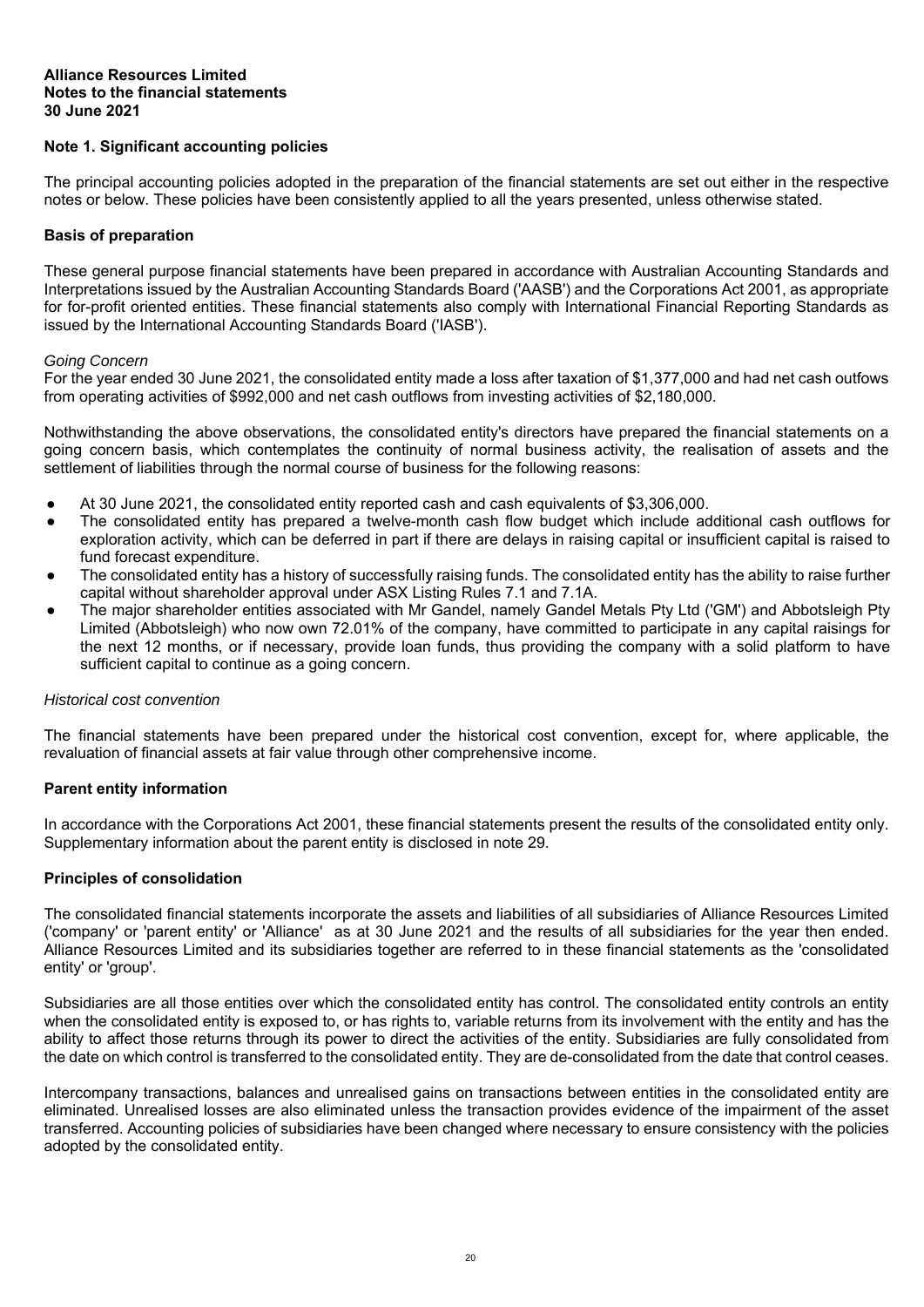## **Note 1. Significant accounting policies (continued)**

#### **Current and non-current classification**

Assets and liabilities are presented in the statement of financial position based on current and non-current classification.

An asset is classified as current when: it is either expected to be realised or intended to be sold or consumed in the consolidated entity's normal operating cycle; it is held primarily for the purpose of trading; it is expected to be realised within 12 months after the reporting period; or the asset is cash or cash equivalent unless restricted from being exchanged or used to settle a liability for at least 12 months after the reporting period. All other assets are classified as non-current.

A liability is classified as current when: it is either expected to be settled in the consolidated entity's normal operating cycle; it is held primarily for the purpose of trading; it is due to be settled within 12 months after the reporting period; or there is no unconditional right to defer the settlement of the liability for at least 12 months after the reporting period. All other liabilities are classified as non-current.

## **Rounding of amounts**

The company is of a kind referred to in Corporations Instrument 2016/191, issued by the Australian Securities and Investments Commission, relating to 'rounding-off'. Amounts in this report have been rounded off in accordance with that Corporations Instrument to the nearest thousand dollars (apparent differences may occur due to rounding), or in certain cases, the nearest dollar.

## **New or amended Accounting Standards and Interpretations adopted**

The consolidated entity has adopted all of the new or amended Accounting Standards and Interpretations issued by the Australian Accounting Standards Board ('AASB') that are mandatory for the current reporting period.

## **New Accounting Standards and Interpretations not yet mandatory or early adopted**

Any new or amended Accounting Standards or Interpretations that are not yet mandatory have not been early adopted.

There are no other standards that are yet effective and that would be expected to have a material impact on the consolidated entity in its current or future reporting periods and on foreseeable future transactions.

## **Note 2. Critical accounting judgements, estimates and assumptions**

The preparation of the financial statements requires management to make judgements, estimates and assumptions that affect the reported amounts in the financial statements. Management continually evaluates its judgements and estimates in relation to assets, liabilities, contingent liabilities, revenue and expenses. Management bases its judgements, estimates and assumptions on historical experience and on other various factors, including expectations of future events, management believes to be reasonable under the circumstances. The resulting accounting judgements and estimates will seldom equal the related actual results. The judgements, estimates and assumptions that have a significant risk of causing a material adjustment to the carrying amounts of assets and liabilities (refer to the respective notes) within the next financial year are discussed below.

#### *Coronavirus (COVID-19) pandemic*

Judgement has been exercised in considering the impacts that the Coronavirus Disease 2019 ('COVID-19' or 'the virus') pandemic has had, or may have, on the consolidated entity based on known information. This consideration extends to the mining products, supply chain, staffing and geographic regions in which the consolidated entity operates. Other than as addressed in specific notes, there does not currently appear to be either any significant impact upon the financial statements or any significant uncertainties with respect to events or conditions which may impact the consolidated entity unfavourably as at the reporting date or subsequently as a result of the COVID-19 pandemic.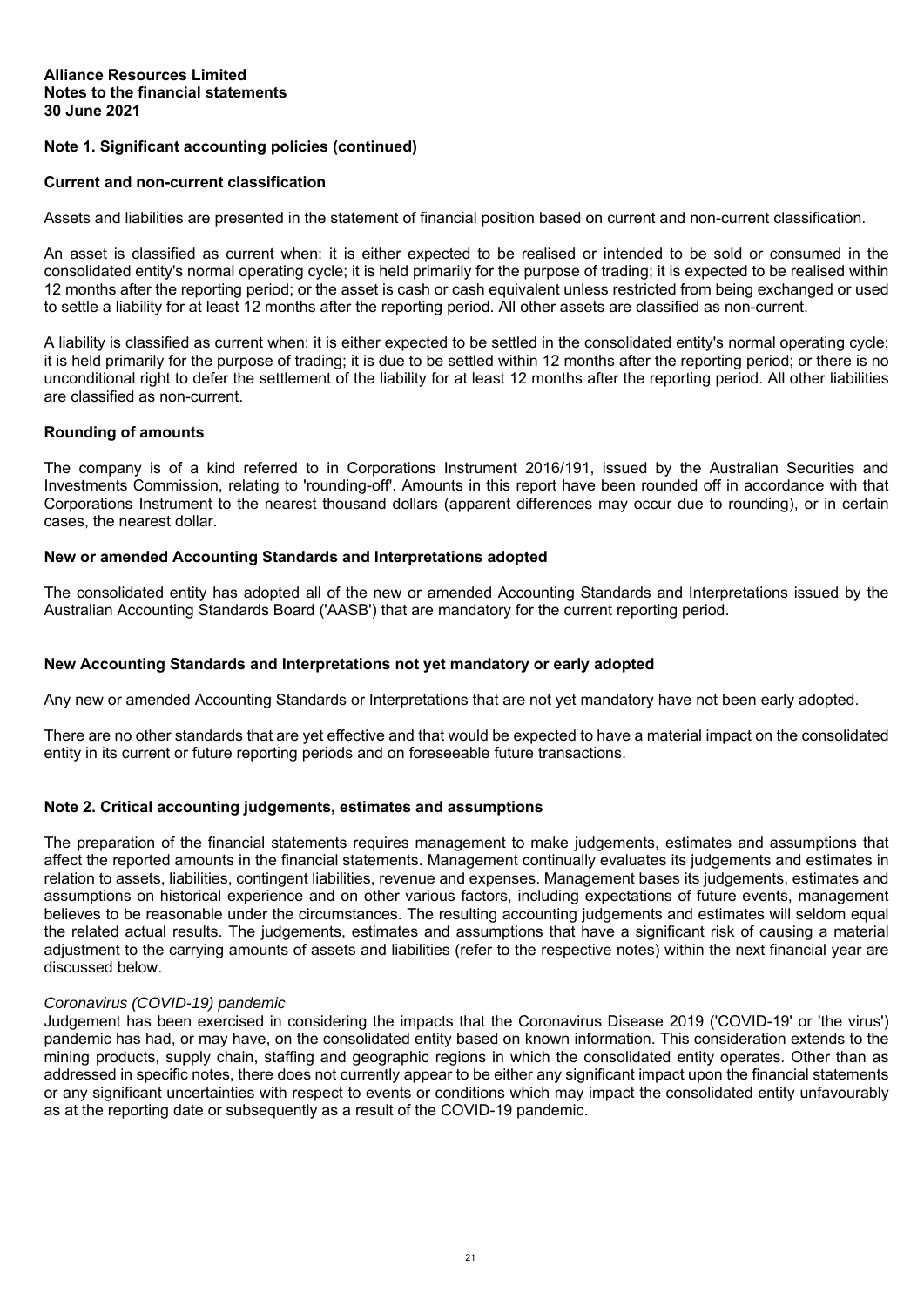## **Note 2. Critical accounting judgements, estimates and assumptions (continued)**

#### *Share-based payment transactions*

The consolidated entity measures the cost of equity-settled transactions with employees by reference to the fair value of the equity instruments at the date at which they are granted. The fair value is determined by using either the Binomial or Black-Scholes model taking into account the terms and conditions upon which the instruments were granted. The accounting estimates and assumptions relating to equity-settled share-based payments would have no impact on the carrying amounts of assets and liabilities within the next annual reporting period but may impact profit or loss and equity.

#### *Fair value measurement hierarchy*

The consolidated entity is required to classify all assets and liabilities, measured at fair value, using a three level hierarchy, based on the lowest level of input that is significant to the entire fair value measurement, being: Level 1: Quoted prices (unadjusted) in active markets for identical assets or liabilities that the entity can access at the measurement date; Level 2: Inputs other than quoted prices included within Level 1 that are observable for the asset or liability, either directly or indirectly; and Level 3: Unobservable inputs for the asset or liability. Considerable judgement is required to determine what is significant to fair value and therefore which category the asset or liability is placed in can be subjective.

#### *Impairment of non-financial assets other than goodwill and other indefinite life intangible assets*

The consolidated entity assesses impairment of non-financial assets other than goodwill and other indefinite life intangible assets at each reporting date by evaluating conditions specific to the consolidated entity and to the particular asset that may lead to impairment. If an impairment trigger exists, the recoverable amount of the asset is determined. This involves fair value less costs of disposal or value-in-use calculations, which incorporate a number of key estimates and assumptions.

#### *Income tax*

The consolidated entity is subject to income taxes in the jurisdictions in which it operates. Significant judgement is required in determining the provision for income tax. There are many transactions and calculations undertaken during the ordinary course of business for which the ultimate tax determination is uncertain. The consolidated entity recognises liabilities for anticipated tax audit issues based on the consolidated entity's current understanding of the tax law. Where the final tax outcome of these matters is different from the carrying amounts, such differences will impact the current and deferred tax provisions in the period in which such determination is made.

#### *Estimation of useful lives of assets*

The consolidated entity determines the estimated useful lives and related depreciation and amortisation charges for its property, plant and equipment and finite life intangible assets. The useful lives could change significantly as a result of technical innovations or some other event. The depreciation and amortisation charge will increase where the useful lives are less than previously estimated lives, or technically obsolete or non-strategic assets that have been abandoned or sold will be written off or written down.

#### *Lease term*

The lease term is a significant component in the measurement of both the right-of-use asset and lease liability. Judgement is exercised in determining whether there is reasonable certainty that an option to extend the lease or purchase the underlying asset will be exercised, or an option to terminate the lease will not be exercised, when ascertaining the periods to be included in the lease term. In determining the lease term, all facts and circumstances that create an economical incentive to exercise an extension option, or not to exercise a termination option, are considered at the lease commencement date. Factors considered may include the importance of the asset to the consolidated entity's operations; comparison of terms and conditions to prevailing market rates; incurrence of significant penalties; existence of significant leasehold improvements; and the costs and disruption to replace the asset. The consolidated entity reassesses whether it is reasonably certain to exercise an extension option, or not exercise a termination option, if there is a significant event or significant change in circumstances.

#### *Incremental borrowing rate*

Where the interest rate implicit in a lease cannot be readily determined, an incremental borrowing rate is estimated to discount future lease payments to measure the present value of the lease liability at the lease commencement date. Such a rate is based on what the consolidated entity estimates it would have to pay a third party to borrow the funds necessary to obtain an asset of a similar value to the right-of-use asset, with similar terms, security and economic environment.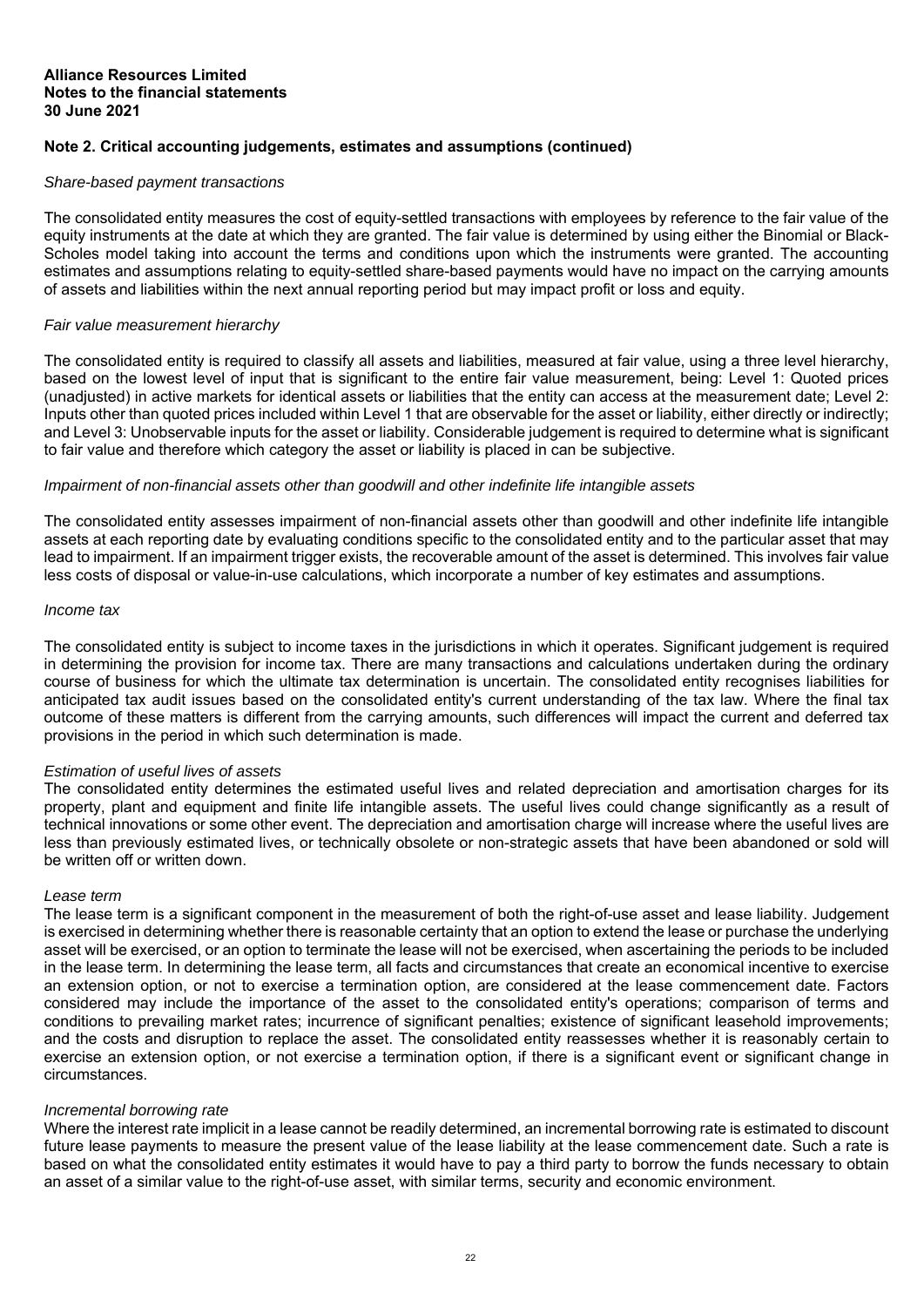## **Note 2. Critical accounting judgements, estimates and assumptions (continued)**

#### *Exploration and evaluation costs*

Exploration and evaluation costs have been capitalised on the basis that the consolidated entity will commence commercial production in the future, from which time the costs will be amortised in proportion to the depletion of the mineral resources. Key judgements are applied in considering costs to be capitalised which includes determining expenditures directly related to these activities and allocating overheads between those that are expensed and capitalised. In addition, costs are only capitalised that are expected to be recovered either through successful development or sale of the relevant mining interest. Factors that could impact the future commercial production at the mine include the level of reserves and resources, future technology changes, which could impact the cost of mining, future legal changes and changes in commodity prices. To the extent that capitalised costs are determined not to be recoverable in the future, they will be written off in the period in which this determination is made.

#### *Rehabilitation provision*

A provision has not been made for the present value of anticipated costs for future rehabilitation of land explored or mined. The consolidated entity's mining and exploration activities are subject to various laws and regulations governing the protection of the environment. The consolidated entity recognises management's best estimate for assets retirement obligations and site rehabilitations in the period in which they are incurred. Actual costs incurred in the future periods could differ materially from the estimates. Additionally, future changes to environmental laws and regulations, life of mine estimates and discount rates could affect the carrying amount of this provision.

## **Note 3. Operating segments**

## *Identification of reportable operating segments*

The consolidated entity operates in the mineral exploration and mining industry in Australia.

The consolidated entity has adopted AASB 8 Operating Segments whereby segment information is presented using a 'management approach'. Management has determined the operating segments based on the reports reviewed by the Board of Directors that are used to make strategic decisions. The consolidated entity operates predominately in one geographical location. The consolidated entity does not have any operating segments with discrete financial information. The consolidated entity does not have any customers, and all the consolidated entity's assets and liabilities are located within Australia.

The Board of Directors review internal management reports on a monthly basis that is consistent with the information provided in the statement of profit or loss and other comprehensive income, statement of financial position and statement of cashflows. As a result no reconciliation is required because the information as presented is what is used by the Board of Directors to make strategic decisions including assessing performance and in determining the allocation of resources.

## *Accounting policy for operating segments*

Operating segments are presented using the 'management approach', where the information presented is on the same basis as the internal reports provided to the Board / Managing Director who are the Chief Operating Decision Makers ('CODM'). The CODM is responsible for the allocation of resources to operating segments and assessing their performance.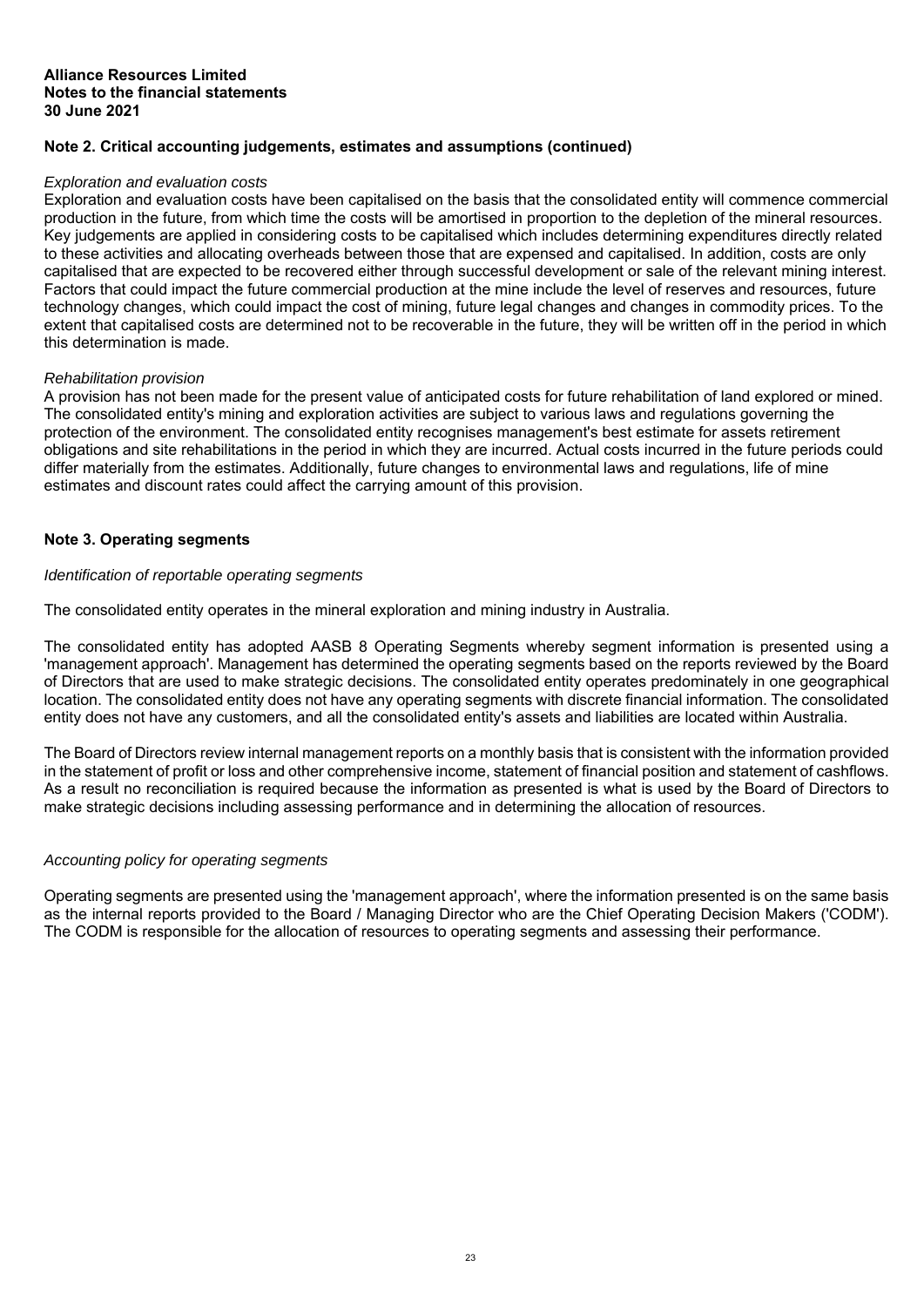#### **Note 4. Revenue**

|                           | <b>Consolidated</b> |                                |
|---------------------------|---------------------|--------------------------------|
|                           | 2021<br>\$'000      | 2020<br>\$'000                 |
| Other revenue<br>Interest | 5                   | $\overline{\phantom{0}}$<br>19 |
| Revenue                   | 6                   | 19                             |

#### *Accounting policy for revenue recognition*

Interest revenue is recognised as interest accrues using the effective interest method. This is a method of calculating the amortised cost of a financial asset and allocating the interest income over the relevant period using the effective interest rate, which is the rate that exactly discounts estimated future cash receipts through the expected life of the financial asset to the net carrying amount of the financial asset.

## **Note 5. Other income**

#### Government assistance - Covid19

As part of its response to COVID-19, the Australian Government, in March 2020, announced various stimulus measures to ease the burden experienced by businesses as a result of the economic fallout from the coronavirus lockdown and social distancing measures.

The initial 'Boosting Cash Flow for Employers' measure provided a tax-free 'payment' to eligible SMEs with aggregated annual turnover of less than \$50 million if they employed people between 1 January 2020 and 30 June 2020. An additional cash flow boost was available as Alliance met the eligibility requirements and Alliance received payments totalling \$50,000 for the year ended 30 June 2021. **Consolidated**

|                                                                                                          | <b>Consolidated</b>                   |                |
|----------------------------------------------------------------------------------------------------------|---------------------------------------|----------------|
|                                                                                                          | 2021<br>\$'000                        | 2020<br>\$'000 |
| <b>Cashflow Boost</b>                                                                                    | 50                                    | 50             |
| Note 6. Expenses                                                                                         |                                       |                |
|                                                                                                          | <b>Consolidated</b><br>2021<br>\$'000 | 2020<br>\$'000 |
| Loss before income tax includes the following specific expenses:                                         |                                       |                |
| Depreciation<br>Plant and equipment<br>Right-of-use Assets                                               | 96<br>23                              | 98<br>23       |
| Total depreciation                                                                                       | 119                                   | 121            |
| Finance costs<br>Interest and finance charges paid/payable on lease liabilities                          | 5                                     |                |
| Superannuation expense<br>Defined contribution superannuation expense                                    | 77                                    | 50             |
| Employee benefits expense excluding superannuation<br>Employee benefits expense excluding superannuation | 730                                   | 374            |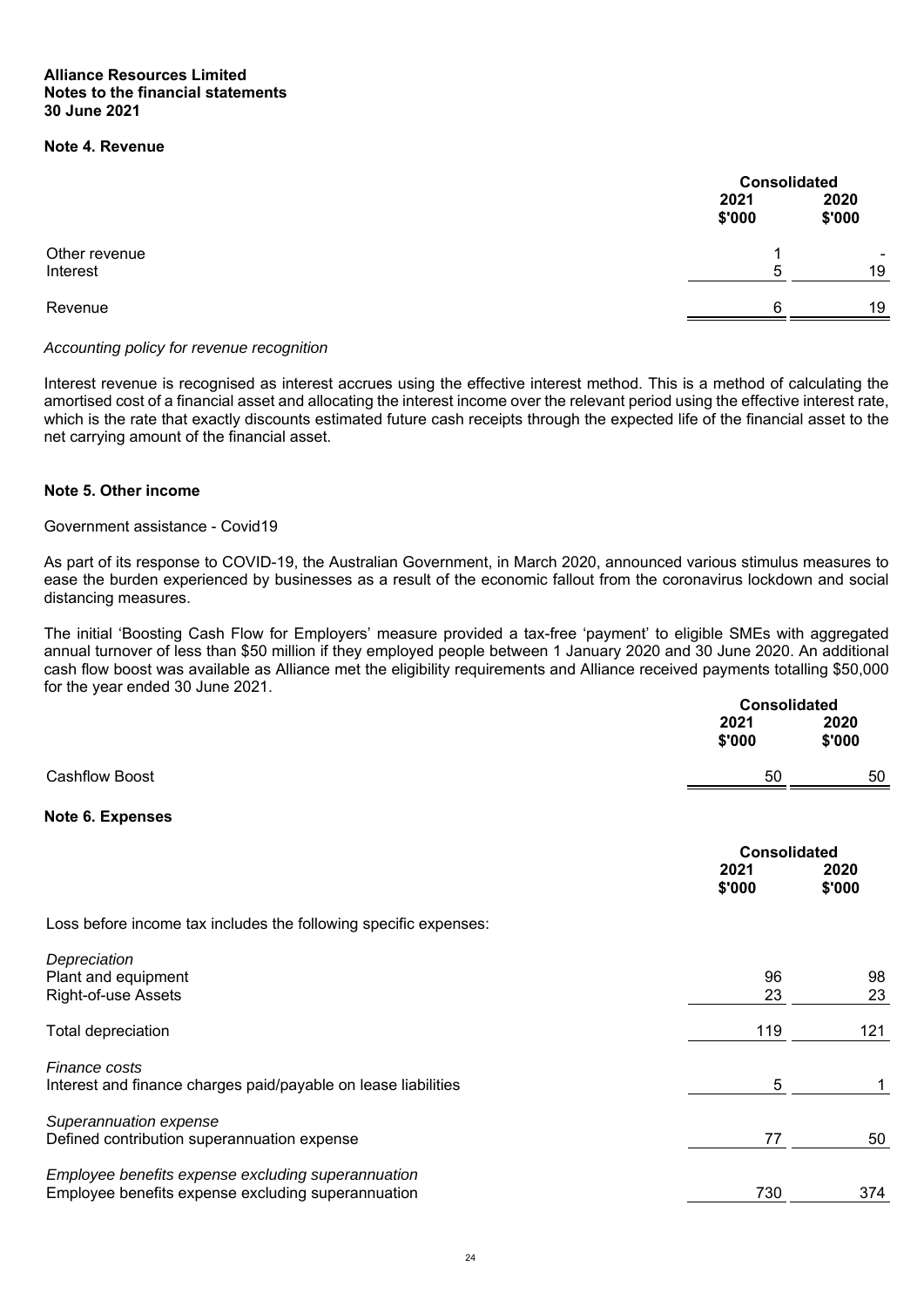## **Note 7. Income tax benefit/expense**

The income tax expense or benefit for the period is the tax payable/receivable on that period's taxable income based on the applicable income tax rate for each jurisdiction, adjusted by the changes in deferred tax assets and liabilities attributable to temporary differences, unused tax losses and the adjustment recognised for prior periods, where applicable.

Deferred tax assets and liabilities are recognised for temporary differences at the tax rates expected to be applied when the assets are recovered or liabilities are settled, based on those tax rates that are enacted or substantively enacted, except for:

\* When the deferred income tax asset or liability arises from the initial recognition of goodwill or an asset or liability in a transaction that is not a business combination and that, at the time of the transaction, affects neither the accounting nor taxable profits; or

\* When the taxable temporary difference is associated with interests in subsidiaries, associates or joint ventures, and the timing of the reversal can be controlled and it is probable that the temporary difference will not reverse in the foreseeable future.

Deferred tax assets are recognised for deductible temporary differences and unused tax losses only if it is probable that future taxable amounts will be available to utilise those temporary differences and losses.

The carrying amount of recognised and unrecognised deferred tax assets are reviewed at each reporting date. Deferred tax assets recognised are reduced to the extent that it is no longer probable that future taxable profits will be available for the carrying amount to be recovered. Previously unrecognised deferred tax assets are recognised to the extent that it is probable that there are future taxable profits available to recover the asset.

Deferred tax assets and liabilities are offset only where there is a legally enforceable right to offset current tax assets against current tax liabilities and deferred tax assets against deferred tax liabilities; and they relate to the same taxable authority on either the same taxable entity or different taxable entities which intend to settle simultaneously.

#### **Tax Consolidation**

Alliance Resources Limited (the 'head entity') and its wholly-owned Australian subsidiaries have formed an income tax consolidated group under the tax consolidation regime. The head entity and each subsidiary in the tax consolidated group continue to account for their own current and deferred tax amounts. The tax consolidated group has applied the 'separate taxpayer within group' approach in determining the appropriate amount of taxes to allocate to members of the tax consolidated group.

In addition to its own current and deferred tax amounts, the head entity also recognises the current tax liabilities (or assets) and the deferred tax assets arising from unused tax losses and unused tax credits assumed from each subsidiary in the tax consolidated group.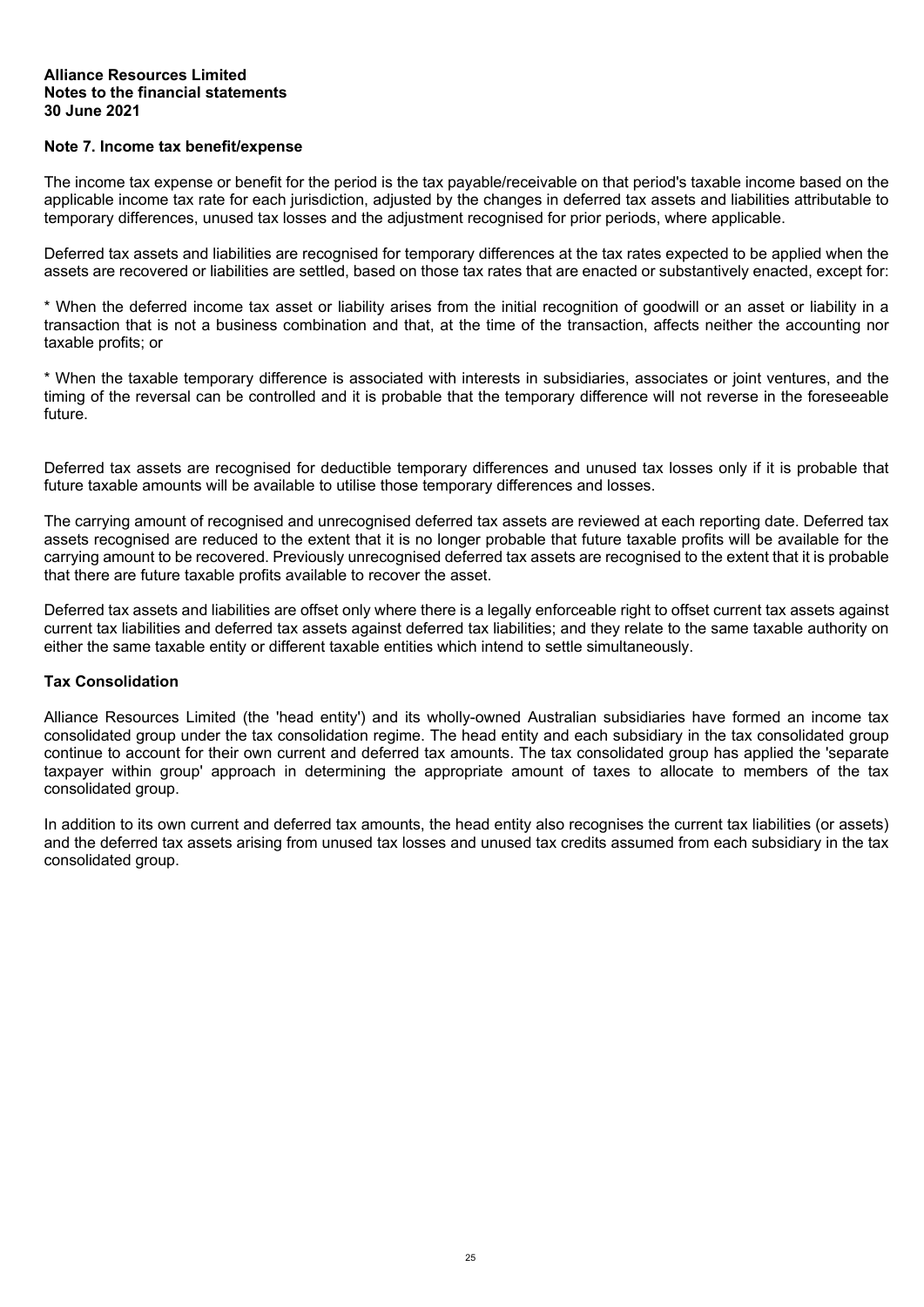## **Note 7. Income tax benefit/expense (continued)**

|                                                                                                                                                                                                        | <b>Consolidated</b>                   |                  |
|--------------------------------------------------------------------------------------------------------------------------------------------------------------------------------------------------------|---------------------------------------|------------------|
|                                                                                                                                                                                                        | 2021<br>\$'000                        | 2020<br>\$'000   |
| The components of Income tax expense / (benefit) comprise:<br><b>Current tax</b>                                                                                                                       |                                       |                  |
| Current income tax charge / (benefit)<br>Adjustments in respect of previous years<br><b>Deferred tax</b>                                                                                               | (1,074)<br>(14)                       | (1,307)<br>(250) |
| Relating to origination and reversal of temporary differences<br>DTA/DTL adjustment due to tax rate change                                                                                             | 729<br>471                            | 873              |
| Deferred tax assets not brought to account                                                                                                                                                             | (112)                                 | 684              |
| Income tax expense / (benefit)                                                                                                                                                                         |                                       |                  |
| Numerical reconciliation of income tax expense/(benefit) and tax at the statutory rate<br>Loss before income tax expense                                                                               | (1, 377)                              | (1,751)          |
| Tax at the statutory tax rate of 26% (2020: 27.5%)                                                                                                                                                     | (358)                                 | (481)            |
| Tax effect amounts which are not deductible/(taxable) in calculating taxable income:<br>Share-based payment expense<br>Other income not included in assessable income<br>Other non-deductible expenses | 26<br>(13)                            | 46<br>1          |
|                                                                                                                                                                                                        | (345)                                 | (434)            |
| Adjustments in respect of prior years<br>DTA/DTL adjustment due to tax rate change<br>Deferred tax assets not brought to account                                                                       | (14)<br>471<br>(112)                  | (250)<br>684     |
| Income tax expense / (benefit)                                                                                                                                                                         |                                       |                  |
|                                                                                                                                                                                                        | <b>Consolidated</b><br>2021<br>\$'000 | 2020<br>\$'000   |
| Tax losses not recognised<br>Unused tax losses for which no deferred tax asset has been recognised                                                                                                     | 45,682                                | 41,497           |
| Potential tax benefit                                                                                                                                                                                  | 11,877                                | 11,412           |

The above potential tax benefit for tax losses has not been recognised in the statement of financial position. These tax losses can only be utilised in the future if the continuity of ownership test is passed, or failing that, the same business test is passed.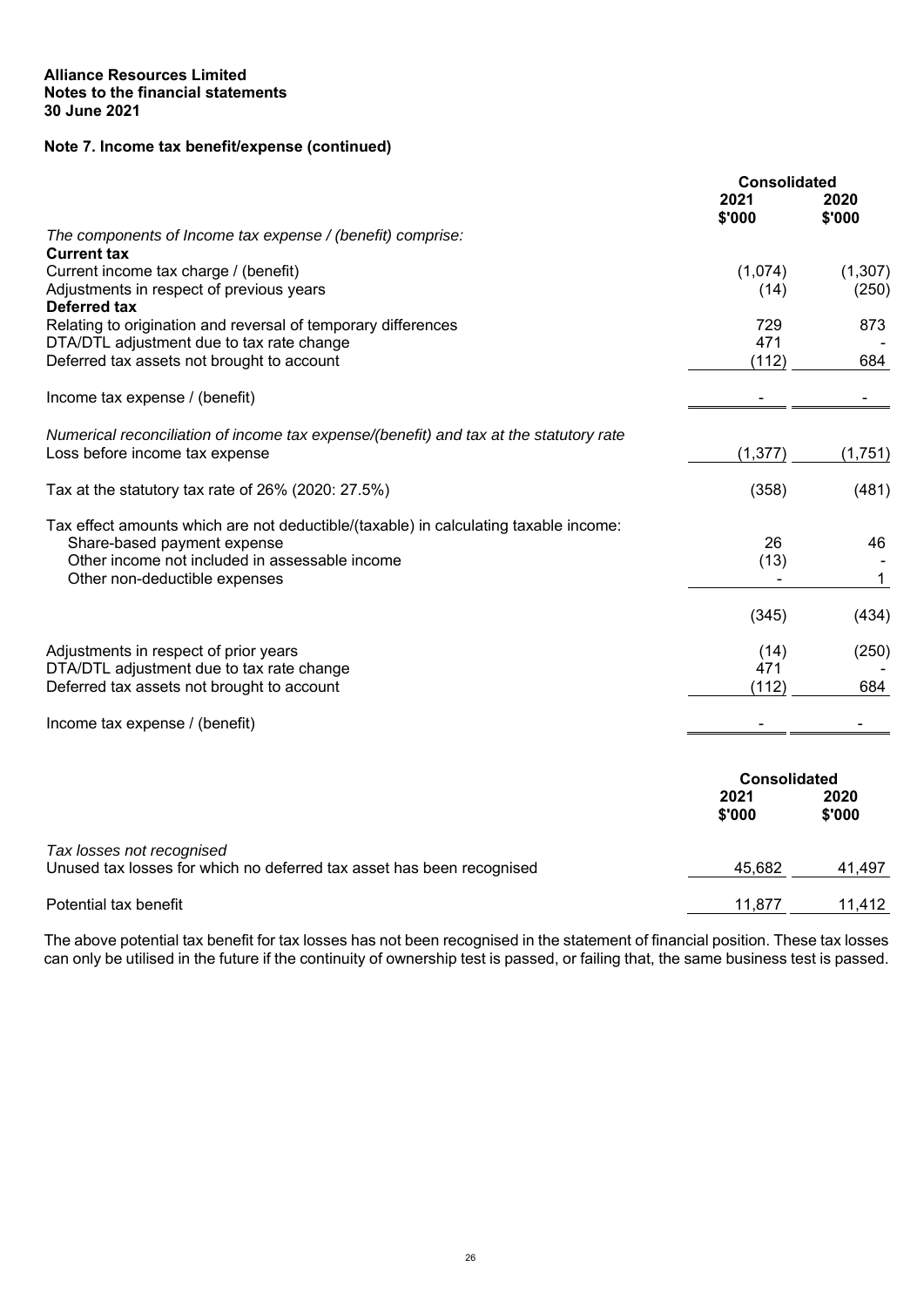## **Note 7. Income tax benefit/expense (continued)**

|                                                    | <b>Consolidated</b> |                |
|----------------------------------------------------|---------------------|----------------|
|                                                    | 2021<br>\$'000      | 2020<br>\$'000 |
| Deferred tax assets and liabilities not recognised |                     |                |
| Deferred tax liabilities comprises:                |                     |                |
| Exploration and evaluation                         | (3,220)             | (2,851)        |
| Right of use asset                                 | (26)                | (34)           |
| DTL due change in tax rate                         | 157                 |                |
| Total deferred tax liabilities                     | (3,089)             | (2,885)        |
| Deferred tax assets comprises:                     |                     |                |
| Provisions and accruals                            | 55                  | 20             |
| Equity raising costs                               | 66                  | 65             |
| Lease Liability                                    | 28                  | 34             |
| Tax losses                                         | 11,877              | 11,412         |
| DTA due change in tax rate                         | (629)               |                |
| Total deferred tax assets                          | 11,397              | 11,531         |

The above net potential tax benefit has not been recognised in the statement of financial position as the recovery of this benefit is uncertain.

## **Note 8. Current assets - cash and cash equivalents**

|                 |                | <b>Consolidated</b> |  |
|-----------------|----------------|---------------------|--|
|                 | 2021<br>\$'000 | 2020<br>\$'000      |  |
| Cash at bank    | 3,231          | 1,486               |  |
| Cash on deposit | 75             | 75                  |  |
|                 | 3,306          | 1,561               |  |

*Accounting policy for cash and cash equivalents* 

Cash and cash equivalents includes cash on hand, deposits held at call with financial institutions, other short-term, highly liquid investments with original maturities of three months or less that are readily convertible to known amounts of cash and which are subject to an insignificant risk of changes in value.

#### **Note 9. Current assets - trade and other receivables**

|                                        |                | <b>Consolidated</b> |  |
|----------------------------------------|----------------|---------------------|--|
|                                        | 2021<br>\$'000 | 2020<br>\$'000      |  |
| Trade receivables<br>Other receivables | 12             |                     |  |
|                                        | 13             |                     |  |
| Accrued revenue                        |                |                     |  |
| <b>GST</b> receivable                  | 80             | 94                  |  |
|                                        | 93             | 96                  |  |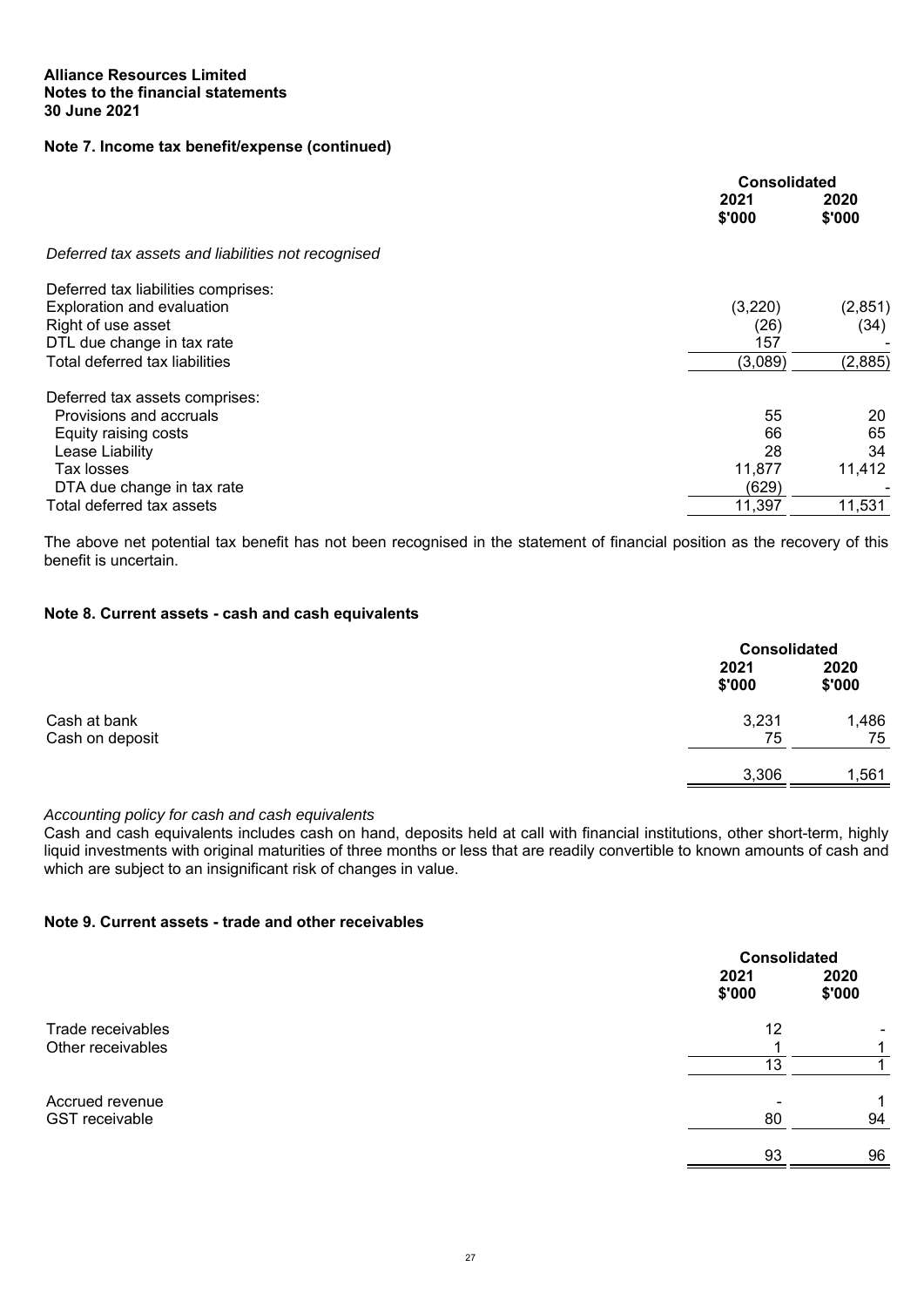## **Note 9. Current assets - trade and other receivables (continued)**

*Accounting policy for trade and other receivables* 

#### Classification as receivables

Receivables are recognised initially at fair value and then subsequently measured at amortised costs, less provision for expected credit losses.

In determining the recoverability of a trade or other receivable using the expected credit loss model, the group performs a risk analysis considering the type and age of the outstanding receivables, the creditworthiness of the counterparty, contract provisions, letter of credit and timing of payment.

#### Fair value of receivables

Due to the short-term nature of the current receivables, their carrying amount is assumed to be the same as their fair value.

#### Impairment and risk exposure

Information about the impairment of receivables, their credit quality and the group's exposure to credit risk, foreign currency risk and interest rate risk can be found in note 23.

#### *Accounting policy for Goods and Services Tax ('GST') and other similar taxes*

Revenues, expenses and assets are recognised net of the amount of associated GST, unless the GST incurred is not recoverable from the tax authority. In this case it is recognised as part of the cost of the acquisition of the asset or as part of the expense.

Receivables and payables are stated inclusive of the amount of GST receivable or payable. The net amount of GST recoverable from, or payable to, the tax authority is included in other receivables or other payables in the statement of financial position.

Cash flows are presented on a gross basis. The GST components of cash flows arising from investing or financing activities which are recoverable from, or payable to the tax authority, are presented as operating cash flows.

Commitments and contingencies are disclosed net of the amount of GST recoverable from, or payable to, the tax authority.

## **Note 10. Non-current assets - financial assets at fair value through other comprehensive income**

|                                                                                                                                               | <b>Consolidated</b> |                  |
|-----------------------------------------------------------------------------------------------------------------------------------------------|---------------------|------------------|
|                                                                                                                                               | 2021<br>\$'000      | 2020<br>\$'000   |
| Ordinary shares - listed securities<br>Revaluation of investments to fair value                                                               | 1,461<br>(1, 312)   | 3,984<br>(3,643) |
|                                                                                                                                               | 149                 | 341              |
| Reconciliation<br>Reconciliation of the fair values at the beginning and end of the current and previous<br>financial year are set out below: |                     |                  |
| Opening fair value                                                                                                                            | 341                 | 294              |
| Disposals - Tyranna Resources Ltd                                                                                                             | (431)               |                  |
| Movement in fair value                                                                                                                        | 239                 | 47               |
| Closing fair value                                                                                                                            | 149                 | 341              |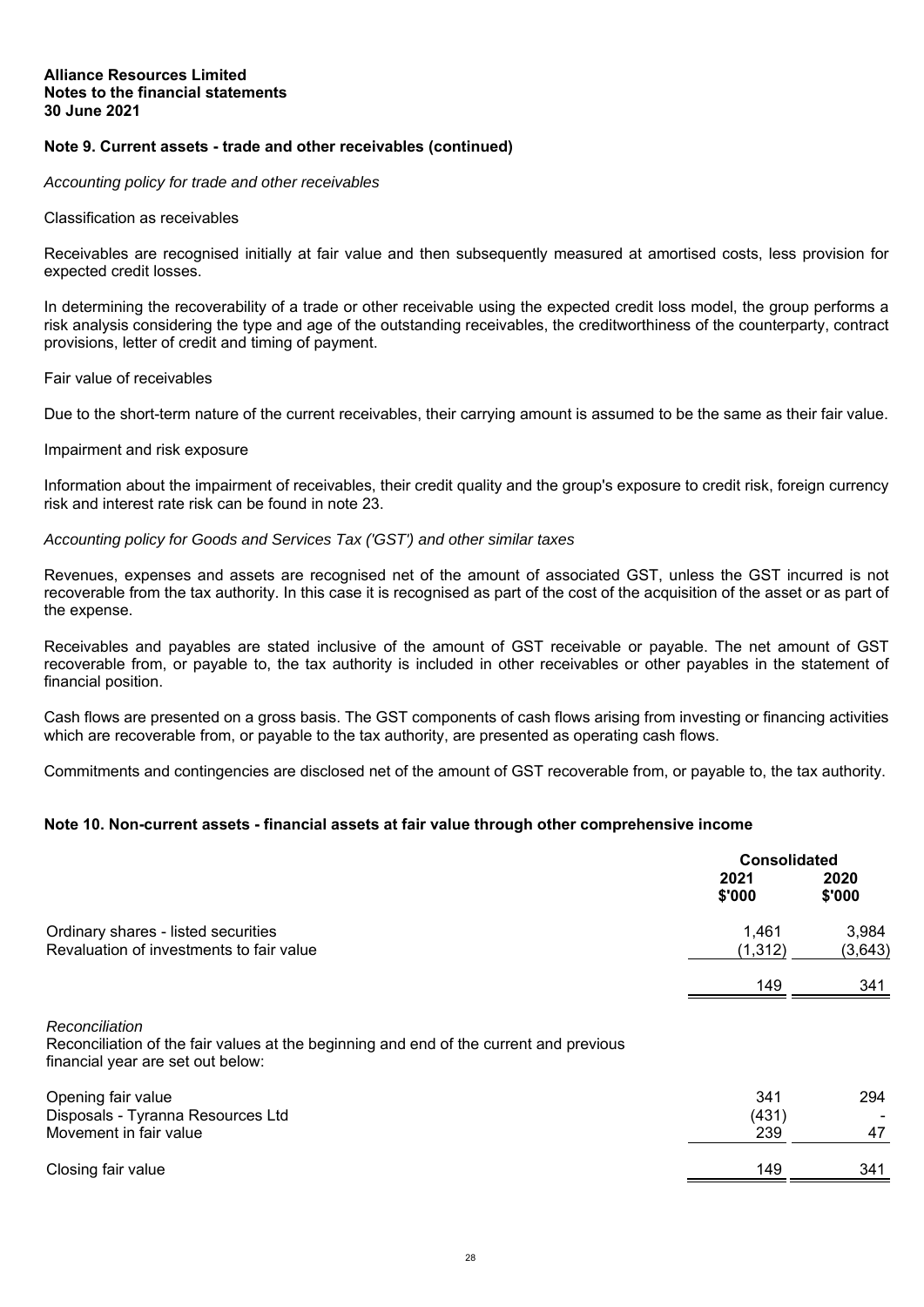#### **Note 10. Non-current assets - financial assets at fair value through other comprehensive income (continued)**

Refer to note 24 for further information on fair value measurement.

Note: The ordinary shares are listed equity securities in SciDev Ltd (ASX Code: SDV) (formerly known as Intec Limited), Tyranna Resources Ltd (ASX Code: TYX) and Centennial Mining Ltd (ASX Code: CTL) (formerly known as A1 Consolidated Gold Limited).

The SDV shares were acquired on sale of investment in Encore Pty Ltd on 23 October 2006.

The CTL shares were obtained on the delisting of Octagonal Resources Ltd ("Octagonal") on 23 February 2016, at which time Alliance received CTL shares and cash as consideration for the disposal of its Octagonal shares, and also obtained pursuant to a rights issue in August 2016. On 21 March 2019 Administrators were appointed to CTL and the company subsequently entered into a Deed of Company Arrangement (DOCA) on 17 May 2019. A provision was created in financial year 2019 which wrote the investment down to \$Nil and in January 2021, the DOCA was wholly effectuated with the Deed Administrators advising that the CTL shares are worthless.

The TYX shares were purchased in September and October 2016 via on-market purchases and also an off-market purchase. During the year, approximately 60 million shares have been sold leaving a small investment in TYX remaining.

Shares in TYX and SDV are valued by reference to the quoted market price at the close of business on balance date and are classified as financial assets at fair value through other comprehensive income.

*Accounting policy for financial assets at fair value through other comprehensive income*

#### *Investments and other financial assets*

Investments and other financial assets are initially measured at fair value. Transaction costs are included as part of the initial measurement. Such assets are subsequently measured at either amortised cost or fair value depending on their classification. Classification is determined based on both the business model within which such assets are held and the contractual cash flow characteristics of the financial asset unless, an accounting mismatch is being avoided.

Financial assets are derecognised when the rights to receive cash flows have expired or have been transferred and the consolidated entity has transferred substantially all the risks and rewards of ownership. When there is no reasonable expectation of recovering part or all of a financial asset, it's carrying value is written off

## *Financial assets at fair value through other comprehensive income*

Financial assets at fair value through other comprehensive income include equity investments which the consolidated entity intends to hold for the foreseeable future and has irrevocably elected to classify them as such upon initial recognition.

#### *Impairment of financial assets*

The consolidated entity recognises a loss allowance for expected credit losses on financial assets which are either measured at amortised cost or fair value through other comprehensive income. The measurement of the loss allowance depends upon the consolidated entity's assessment at the end of each reporting period as to whether the financial instrument's credit risk has increased significantly since initial recognition, based on reasonable and supportable information that is available, without undue cost or effort to obtain.

For financial assets measured at fair value through other comprehensive income, the loss allowance is recognised within other comprehensive income. In all other cases, the loss allowance is recognised in profit or loss.

#### *Equity instruments*

The consolidated entity subsequently measures all equity investments at fair value. Where management has elected to present fair value gains and losses on equity investments in other comprehensive income, there is no subsequent reclassification of fair value gains and losses to profit or loss. Dividends from such investments continue to be recognised in profit or loss as other income when the company's right to receive payments is established.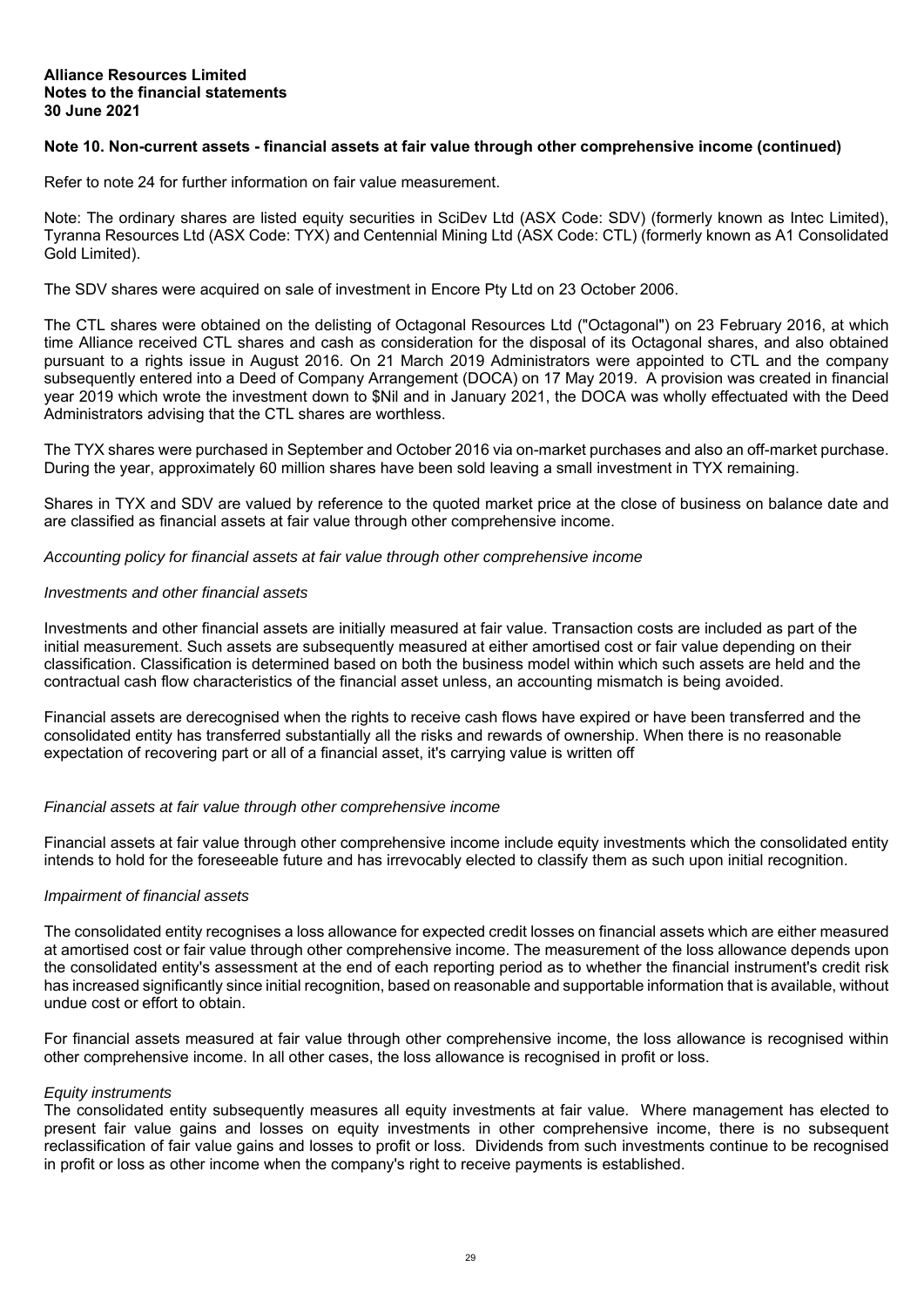#### **Note 11. Non-current assets - property, plant and equipment**

|                                                                 | <b>Consolidated</b> |                                |
|-----------------------------------------------------------------|---------------------|--------------------------------|
|                                                                 | 2021<br>\$'000      | 2020<br>\$'000                 |
| Plant and equipment - at cost<br>Less: Accumulated depreciation | 940<br>(317)        | 917<br>(221)                   |
|                                                                 | 623                 | 696                            |
| Consolidated                                                    |                     | Plant &<br>Equipment<br>\$'000 |
| Balance at 30 June 2019<br>Depreciation expense                 |                     | 794<br>(98)                    |
| Balance at 30 June 2020<br>Additions<br>Depreciation expense    |                     | 696<br>23<br>(96)              |
| Balance at 30 June 2021                                         |                     | 623                            |

## *Accounting policy for property, plant and equipment*

All classes of property, plant and equipment are stated at cost less accumulated depreciation and any impairment writedowns. Depreciation is calculated on either a prime cost basis or a reducing balance basis to write off the net cost of each item of property, plant and equipment over its expected useful life to the consolidated entity. Estimates of remaining useful lives are made on a regular basis for all assets.

#### **Note 12. Non-current assets - right-of-use assets**

|                                                                 |                | <b>Consolidated</b> |  |
|-----------------------------------------------------------------|----------------|---------------------|--|
|                                                                 | 2021<br>\$'000 | 2020<br>\$'000      |  |
| Property lease - right-of-use<br>Less: Accumulated depreciation | 147<br>(46)    | 147<br>(23)         |  |
|                                                                 | 101            | 124                 |  |

There were no additions to the right-of-use asset during the year ended 30 June 2021.

#### *Accounting policy for right-of-use assets*

A right-of-use asset is recognised at the commencement date of a lease. The right-of-use asset is measured at cost, which comprises the initial amount of the lease liability, adjusted for, as applicable, any lease payments made at or before the commencement date net of any lease incentives received, any initial direct costs incurred, and, except where included in the cost of inventories, an estimate of costs expected to be incurred for dismantling and removing the underlying asset, and restoring the site or asset.

Right-of-use assets are depreciated on a straight-line basis over the unexpired period of the lease or the estimated useful life of the asset, whichever is the shorter. Where the consolidated entity expects to obtain ownership of the leased asset at the end of the lease term, the depreciation is over its estimated useful life. Right-of use assets are subject to impairment or adjusted for any remeasurement of lease liabilities.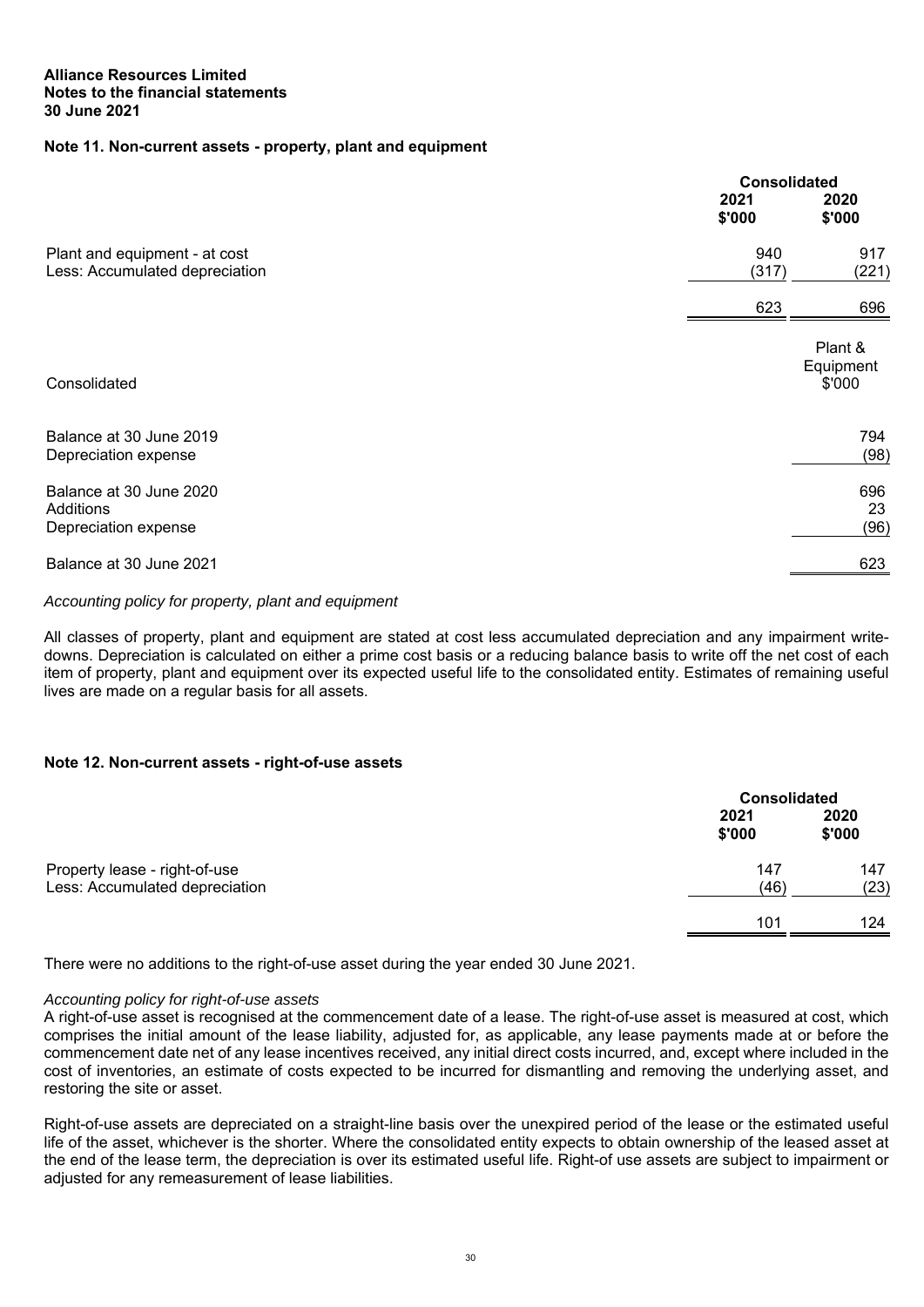## **Note 12. Non-current assets - right-of-use assets (continued)**

The consolidated entity has elected not to recognise a right-of-use asset and corresponding lease liability for short-term leases with terms of 12 months or less and leases of low-value assets. Lease payments on these assets are expensed to profit or loss as incurred.

## **Note 13. Non-current assets - exploration and evaluation**

|                                                                                    | <b>Consolidated</b> |                         |
|------------------------------------------------------------------------------------|---------------------|-------------------------|
|                                                                                    | 2021<br>\$'000      | 2020<br>\$'000          |
| Exploration and evaluation costs carried forward - WA                              | 205                 | 91                      |
| Exploration and evaluation costs carried forward - Wilcherry Project               | 14,902              | 12,471                  |
|                                                                                    | 15,107              | 12,562                  |
| Consolidated                                                                       |                     | Exploration<br>\$'000   |
| Balance at 30 June 2019<br>Expenditure during the year<br>Tenement costs abandoned |                     | 9,810<br>3,073<br>(321) |
| Balance at 30 June 2020<br>Expenditure during the year<br>Tenement costs abandoned |                     | 12,562<br>2,558<br>(13) |
| Balance at 30 June 2021                                                            |                     | 15,107                  |

Notes:

The recoverability of the carry forward amounts of exploration and evaluation assets is dependent on the successful development and commercial exploitation or sale of the respective area of interest.

The Wilcherry Project area is located within the southern part of the Gawler Craton in the northern Eyre Peninsula and currently comprises seven exploration licences covering approximately 1,000 km2 .

#### *Accounting policy for exploration and evaluation assets*

Exploration and evaluation expenditure in relation to separate areas of interest for which rights of tenure are current is carried forward as an asset in the statement of financial position where it is expected that the expenditure will be recovered through the successful development and exploitation of an area of interest, or by its sale; or exploration activities are continuing in an area and activities have not reached a stage which permits a reasonable estimate of the existence or otherwise of economically recoverable reserves. Where a project or an area of interest has been abandoned, the expenditure incurred thereon is written off in the year in which the decision is made.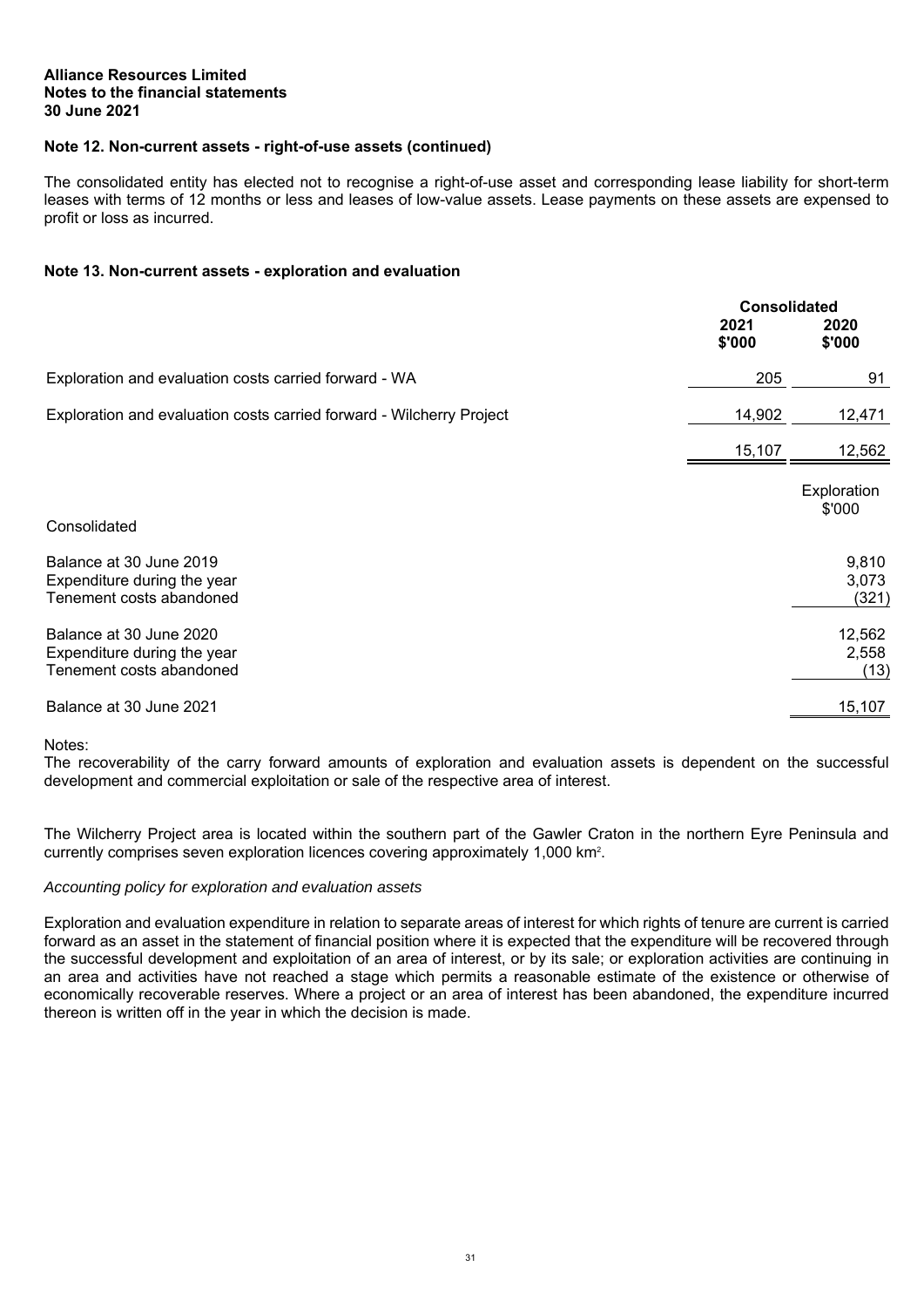## **Note 14. Current liabilities - trade and other payables**

|                  |                | <b>Consolidated</b> |  |
|------------------|----------------|---------------------|--|
|                  | 2021<br>\$'000 | 2020<br>\$'000      |  |
| Trade payables   | 312            | 327                 |  |
| Accrued expenses | 94             | 84                  |  |
| PAYG payable     | 26             | 13                  |  |
|                  | 432            | 424                 |  |
|                  |                |                     |  |

Refer to note 23 for further information on financial instruments.

#### *Accounting policy for trade and other payables*

These amounts represent liabilities for goods and services provided to the consolidated entity prior to the end of the financial year and which are unpaid. Due to their short-term nature they are measured at amortised cost and are not discounted. The amounts are unsecured and are usually paid within 30 days of recognition.

## **Note 15. Current liabilities - lease liabilities**

|                                                                    |                | <b>Consolidated</b> |  |
|--------------------------------------------------------------------|----------------|---------------------|--|
|                                                                    | 2021<br>\$'000 | 2020<br>\$'000      |  |
| Lease liability - Land Lease Liability                             | 19             | 19                  |  |
| Refer to note 23 for further information on financial instruments. |                |                     |  |

## **Note 16. Current liabilities - employee benefits**

|              |                | <b>Consolidated</b> |  |
|--------------|----------------|---------------------|--|
|              | 2021<br>\$'000 | 2020<br>\$'000      |  |
| Annual leave | 47             | 14                  |  |

#### *Accounting policy for employee benefits*

#### *Short-term employee benefits*

Liabilities for wages and salaries, including non-monetary benefits, annual leave and long service leave expected to be settled within 12 months of the reporting date are recognised in current liabilities in respect of employees' services up to the reporting date and are measured at the amounts expected to be paid when the liabilities are settled. Non-accumulating sick leave is expensed to profit or loss when incurred.

#### *Defined contribution superannuation expense*

Contributions to defined contribution superannuation plans are expensed in the period in which they are incurred.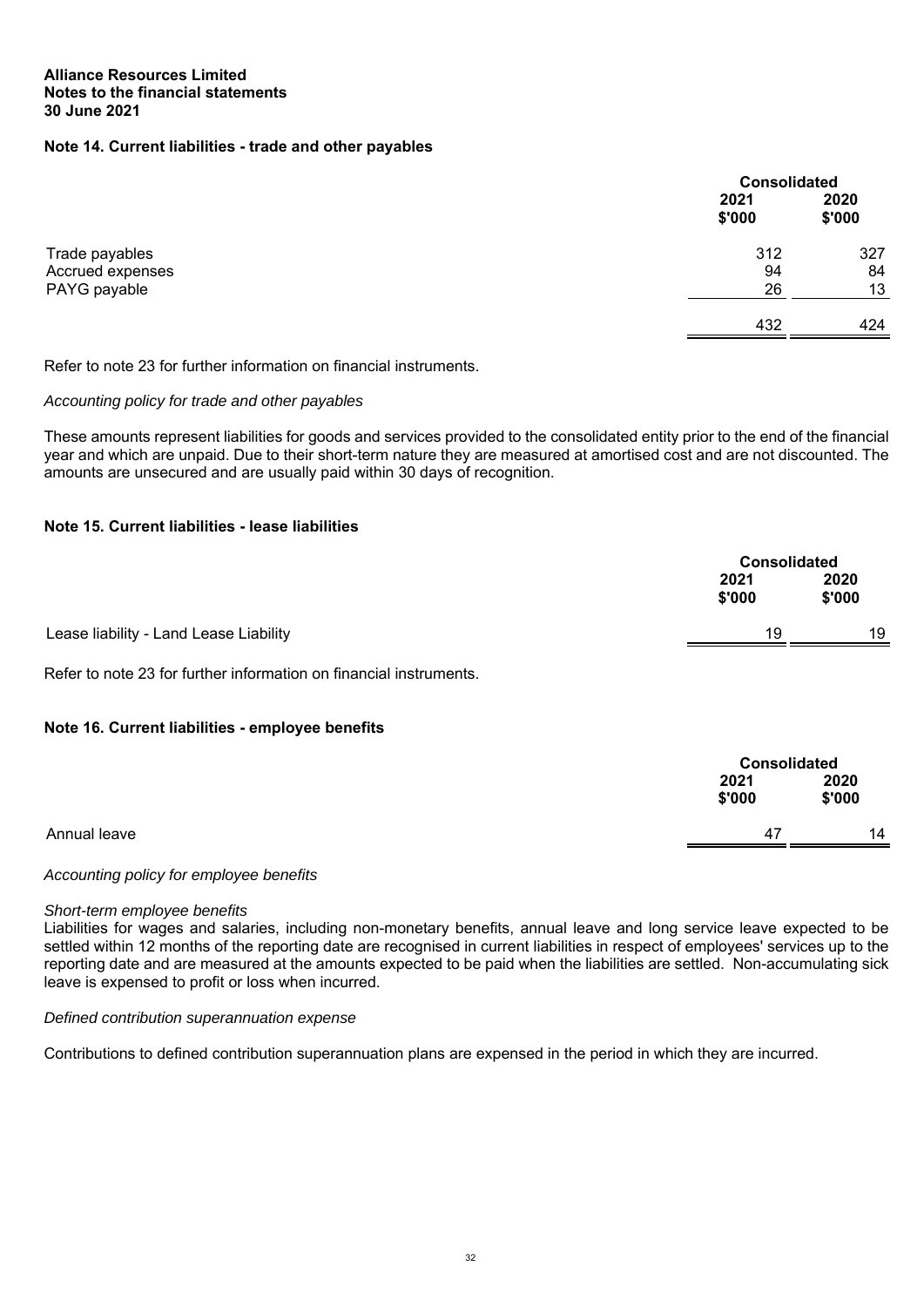#### **Note 17. Non-current liabilities - lease liabilities**

|                                        |                | <b>Consolidated</b> |  |
|----------------------------------------|----------------|---------------------|--|
|                                        | 2021<br>\$'000 | 2020<br>\$'000      |  |
| Lease liability - Land Lease Liability | 87             | 106                 |  |
|                                        |                |                     |  |

Refer to note 23 for further information on financial instruments.

#### *Accounting policy for lease liabilities*

A lease liability is recognised at the commencement date of a lease. The lease liability is initially recognised at the present value of the lease payments to be made over the term of the lease, discounted using the interest rate implicit in the lease or, if that rate cannot be readily determined, the consolidated entity's incremental borrowing rate. Lease payments comprise of fixed payments less any lease incentives receivable, variable lease payments that depend on an index or a rate, amounts expected to be paid under residual value guarantees, exercise price of a purchase option when the exercise of the option is reasonably certain to occur, and any anticipated termination penalties. The variable lease payments that do not depend on an index or a rate are expensed in the period in which they are incurred.

Lease liabilities are measured at amortised cost using the effective interest method. The carrying amounts are remeasured if there is a change in the following: future lease payments arising from a change in an index or a rate used; residual guarantee; lease term; certainty of a purchase option and termination penalties. When a lease liability is remeasured, an adjustment is made to the corresponding right-of use asset, or to profit or loss if the carrying amount of the right-of-use asset is fully written down.

## **Note 18. Non-current liabilities - employee benefits**

|                    |                | <b>Consolidated</b> |  |
|--------------------|----------------|---------------------|--|
|                    | 2021<br>\$'000 | 2020<br>\$'000      |  |
| Long service leave | 75             | 5                   |  |
|                    |                |                     |  |

#### *Accounting policy for other long-term employee benefits*

The liability for long service leave not expected to be settled within 12 months of the reporting date are measured as the present value of expected future payments to be made in respect of services provided by employees up to the reporting date using the projected unit credit method. Consideration is given to expected future wage and salary levels, experience of employee departures and periods of service. Expected future payments are discounted using market yields at the reporting date on national corporate bonds with terms to maturity and currency that match, as closely as possible, the estimated future cash outflows.

## **Note 19. Equity - contributed equity**

|                              | <b>Consolidated</b>   |                       |                |                |
|------------------------------|-----------------------|-----------------------|----------------|----------------|
|                              | 2021<br><b>Shares</b> | 2020<br><b>Shares</b> | 2021<br>\$'000 | 2020<br>\$'000 |
| Ordinary shares - fully paid | 208,017,134           | 178,300,080           | 58.750         | 53.814         |

On 7 December 2020, Alliance announced a non-renounceable rights issue ('Entitlement Offer') entitling shareholders to subscribe for one new share for every six shares held on the record date of 10 December 2020 at an issue price of \$0.17 per share. The Entitlement Offer closed on 27 January 2021 resulting in 29,717,054 new shares (approx. 91.35% take up of the rights offer) being issued with Alliance receiving \$5,051,623 minus costs.

Funds raised through the Entitlement Offer are to be applied to drilling, feasibility study work, offer expenses and working capital.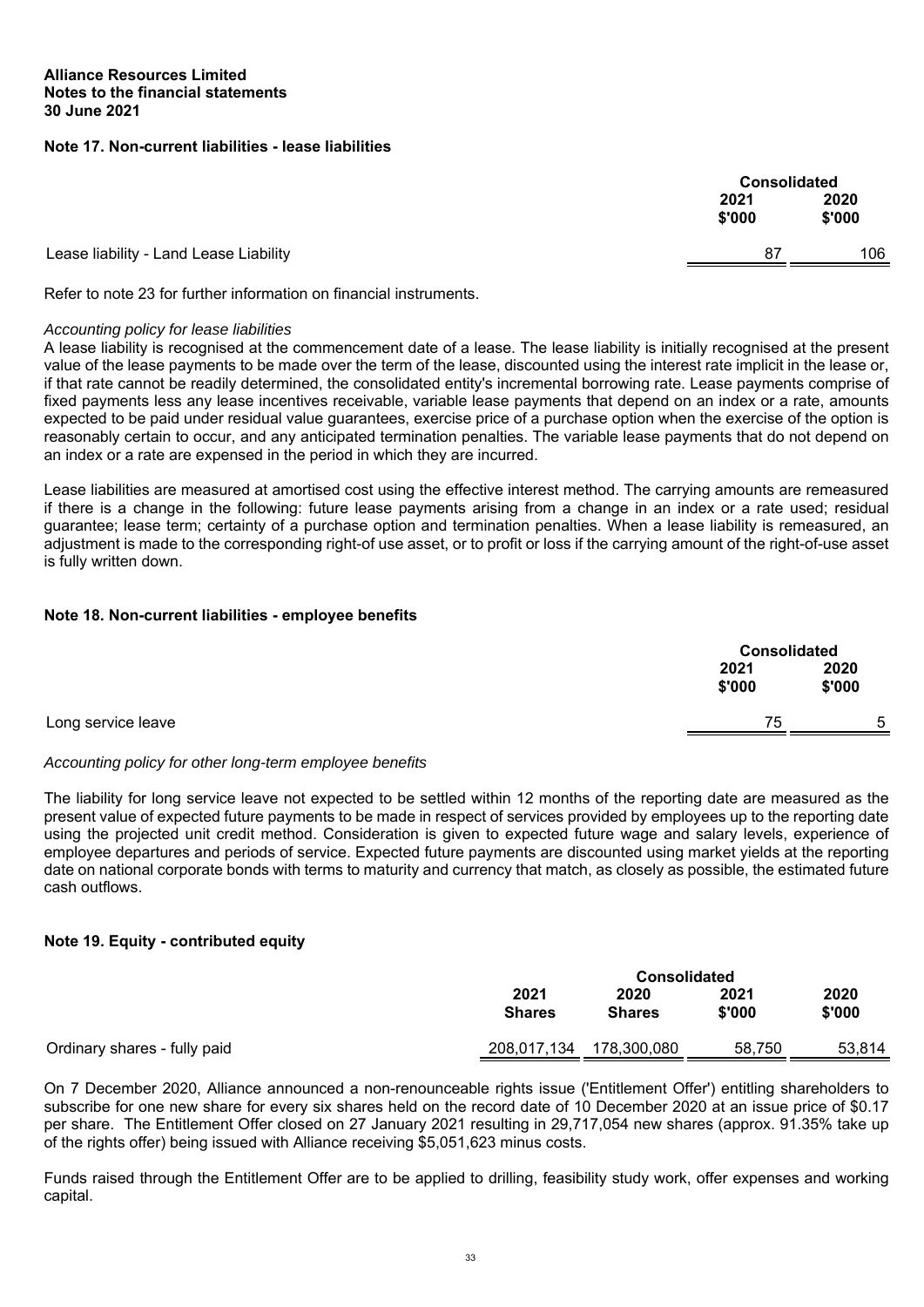## **Note 19. Equity - contributed equity (continued)**

*Movements in ordinary share capital* 

| <b>Details</b>                                                                                                               | <b>Date</b>                                                           | <b>Shares</b>                       | <b>Issue price</b>               | \$'000                        |
|------------------------------------------------------------------------------------------------------------------------------|-----------------------------------------------------------------------|-------------------------------------|----------------------------------|-------------------------------|
| <b>Balance</b>                                                                                                               |                                                                       | 178,300,080                         |                                  | 53,814                        |
| <b>Balance</b><br>Non-renounceable entitlement offer<br>Ineligible shareholders<br>Costs associated with the capital raising | 30 June 2020<br>3 February 2021<br>3 February 2021<br>3 February 2021 | 178,300,080<br>29,661,888<br>55.166 | \$0.1700<br>\$0.1650<br>\$0,0000 | 53,814<br>5,042<br>9<br>(115) |
| <b>Balance</b>                                                                                                               | 30 June 2021                                                          | 208,017,134                         |                                  | 58.750                        |

#### *Ordinary shares*

Ordinary shares entitle the holder to participate in dividends and the proceeds on the winding up of the company in proportion to the number of and amounts paid on the shares held. The fully paid ordinary shares have no par value and the company does not have a limited amount of authorised capital.

On a show of hands every member present at a meeting in person or by proxy shall have one vote and upon a poll each share shall have one vote.

#### *Share buy-back*

There is no current on-market share buy-back.

#### *Capital risk management*

The consolidated entity's objectives when managing capital are to safeguard its ability to continue as a going concern, so that it can provide returns for shareholders and benefits for other stakeholders and to maintain an optimum capital structure to reduce the cost of capital.

Capital is regarded as total equity, as recognised in the statement of financial position, plus net debt. Net debt is calculated as total borrowings less cash and cash equivalents.

In order to maintain or adjust the capital structure, the consolidated entity may issue new shares or sell assets to reduce debt.

The consolidated entity would look to raise capital when an opportunity to invest in a business or company was seen as value adding relative to the current parent entity's share price at the time of the investment.

The consolidated entity is not subject to any financing arrangement covenants.

The capital risk management policy remains unchanged from the 30 June 2020 Annual Report.

#### *Accounting policy for issued capital*

Ordinary shares are classified as equity.

Incremental costs directly attributable to the issue of new shares or options are shown in equity as a deduction, net of tax, from the proceeds.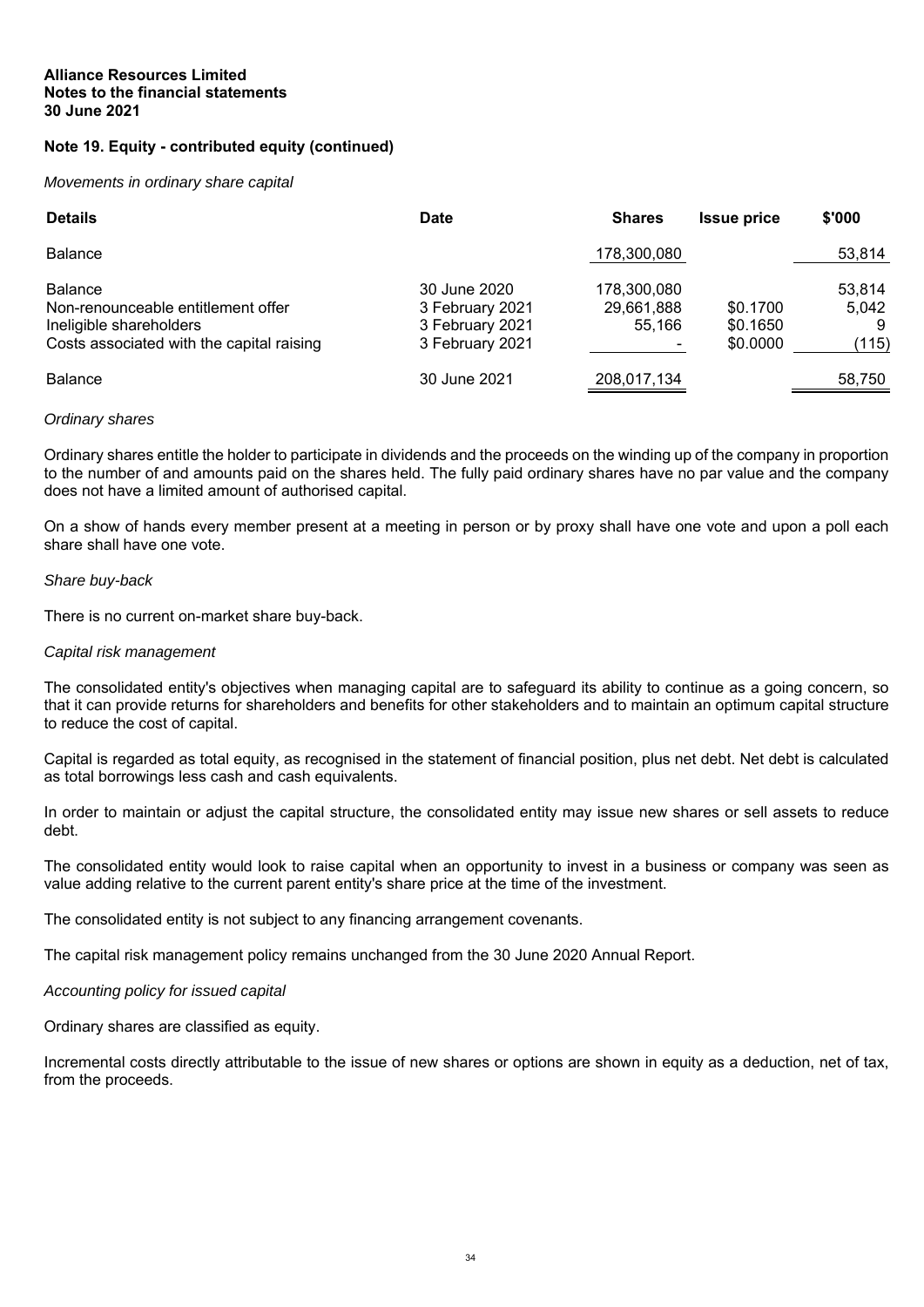## **Note 20. Equity - reserves**

|                              |                | <b>Consolidated</b> |  |
|------------------------------|----------------|---------------------|--|
|                              | 2021<br>\$'000 | 2020<br>\$'000      |  |
| <b>FVOCI reserve</b>         | (283)          | (2,616)             |  |
| Share-based payments reserve | 421            | 323                 |  |
|                              | 138            | (2, 293)            |  |

## *FVOCI reserve*

The reserve is used to recognise increments and decrements in the fair value of financial assets at fair value through other comprehensive income.

#### *Share-based payments reserve*

The reserve is used to recognise the value of equity benefits provided to employees and directors as part of their remuneration, and other parties as part of their compensation for services.

#### *Movements in reserves*

Movements in each class of reserve during the current and previous financial year are set out below:

| <b>Consolidated</b>                                       | Share-based<br>payments<br>reserve*<br>\$'000 | <b>FVOCI</b><br>reserve**<br>\$'000 | Total<br>\$'000 |
|-----------------------------------------------------------|-----------------------------------------------|-------------------------------------|-----------------|
| Balance at 1 July 2019                                    | 152                                           | (2,663)                             | (2, 511)        |
| Revaluation - gross                                       |                                               | 47                                  | 47              |
| Cost of share options issued                              | 171                                           |                                     | 171             |
| Balance at 30 June 2020                                   | 323                                           | (2,616)                             | (2, 293)        |
| Revaluation - gross                                       |                                               | 239                                 | 239             |
| Cost of share options issued                              | 98                                            |                                     | 98              |
| Transfer to accumulated losses - investment in CTL shares |                                               | 299                                 | 299             |
| Transfer to accumulated losses - investment in TYX shares |                                               | 1,795                               | 1,795           |
| Balance at 30 June 2021                                   | 421                                           | (283)                               | 138             |

\* The Share-based payments reserve is used to recognise the fair value of options issued to directors and employees.<br>\*\* The EVOCL reserve is used to recognise the increase and decrease in fair value of the equity investmen

The FVOCI reserve is used to recognise the increase and decrease in fair value of the equity investments.

#### **Note 21. Equity - accumulated losses**

|                                                                                                                                        |                                 | <b>Consolidated</b> |  |
|----------------------------------------------------------------------------------------------------------------------------------------|---------------------------------|---------------------|--|
|                                                                                                                                        | 2021<br>\$'000                  | 2020<br>\$'000      |  |
| Accumulated losses at the beginning of the financial year<br>Loss after income tax expense for the year<br>Transfer from FVOCI reserve | (36,631)<br>(1, 377)<br>(2,094) | (34,880)<br>(1,751) |  |
| Accumulated losses at the end of the financial year                                                                                    | (40,102)                        | (36,631)            |  |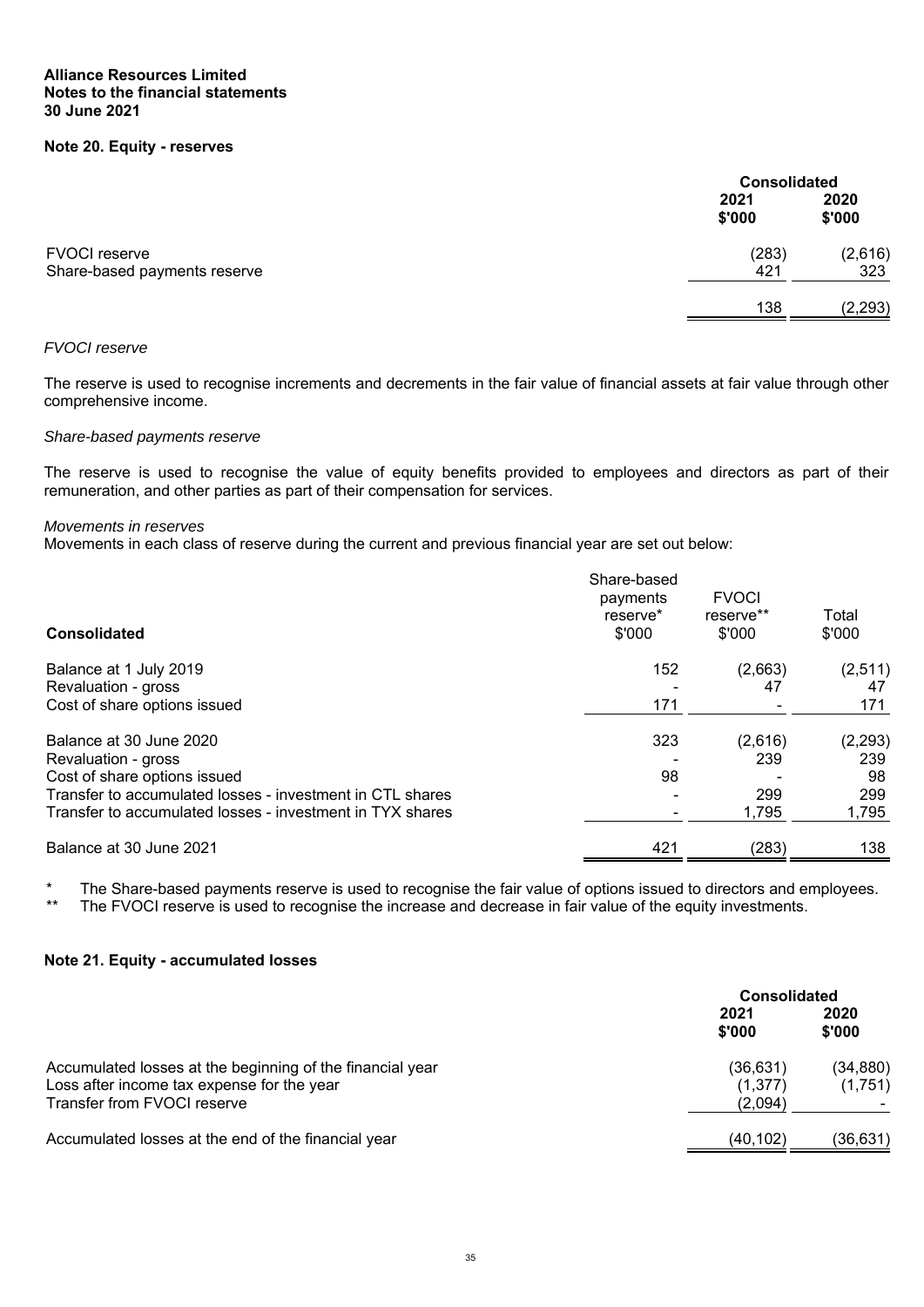## **Note 22. Equity - dividends**

There were no dividends paid, recommended or declared during the current or previous financial year.

#### **Note 23. Financial Instruments**

#### *Financial risk management objectives*

The consolidated entity's activities expose it to a variety of financial risks: market risk (including foreign currency risk, price risk and interest rate risk), credit risk and liquidity risk. The consolidated entity's overall risk management program focuses on the unpredictability of financial markets and seeks to minimise potential adverse effects on the financial performance of the consolidated entity. The consolidated entity uses different methods to measure different types of risk to which it is exposed. These methods include sensitivity analysis in the case of interest rate, foreign exchange and other price risks, ageing analysis for credit risk and beta analysis in respect of investment portfolios to determine market risk.

Risk management is carried out by senior finance executives ('finance') under policies approved by the Board of Directors ('the Board'). These policies include identification and analysis of the risk exposure of the consolidated entity and appropriate procedures, controls and risk limits. Finance identifies, evaluates and hedges financial risks within the consolidated entity's operating units. Finance reports to the Board on a monthly basis.

#### *Market risk*

#### *Foreign currency risk*

Foreign exchange risk arises from future commercial transactions and recognised financial assets and financial liabilities denominated in a currency that is not the group's functional currency. The risk is measured using sensitivity analysis and cash flow forecasting.

Foreign exchange risk arises from future commitments, assets and liabilities that are denominated in a currency that is not the group's functional currency.

The group currently operates in Australia only, thus at present it has minimal foreign exchange exposure. The group will potentially have greater exposure in the future as most commodities that the group explores for, are traded in US Dollars.

#### *Interest rate risk*

Interest rate risk is the risk that the group's financial position will be adversely affected by movements in interest rates. Interest rate risk on short term deposits is not considered to be a material risk due to the short term nature of these financial instruments.

At 30 June 2021 the group had the following cash instruments exposed to interest rate risk - Cash and cash equivalents totalling \$3,305,836 (2020: \$1,561,120).

The sensitivity of the fair value of financial instruments held at balance date, following a movement in interest rates, with all other variables held constant. A 1% interest rate change sensitivity is based on reasonably possible changes over a financial year. The post-tax profit or loss and effect on equity assuming a 1% interest rate change is \$33,058 (2020: \$15,611).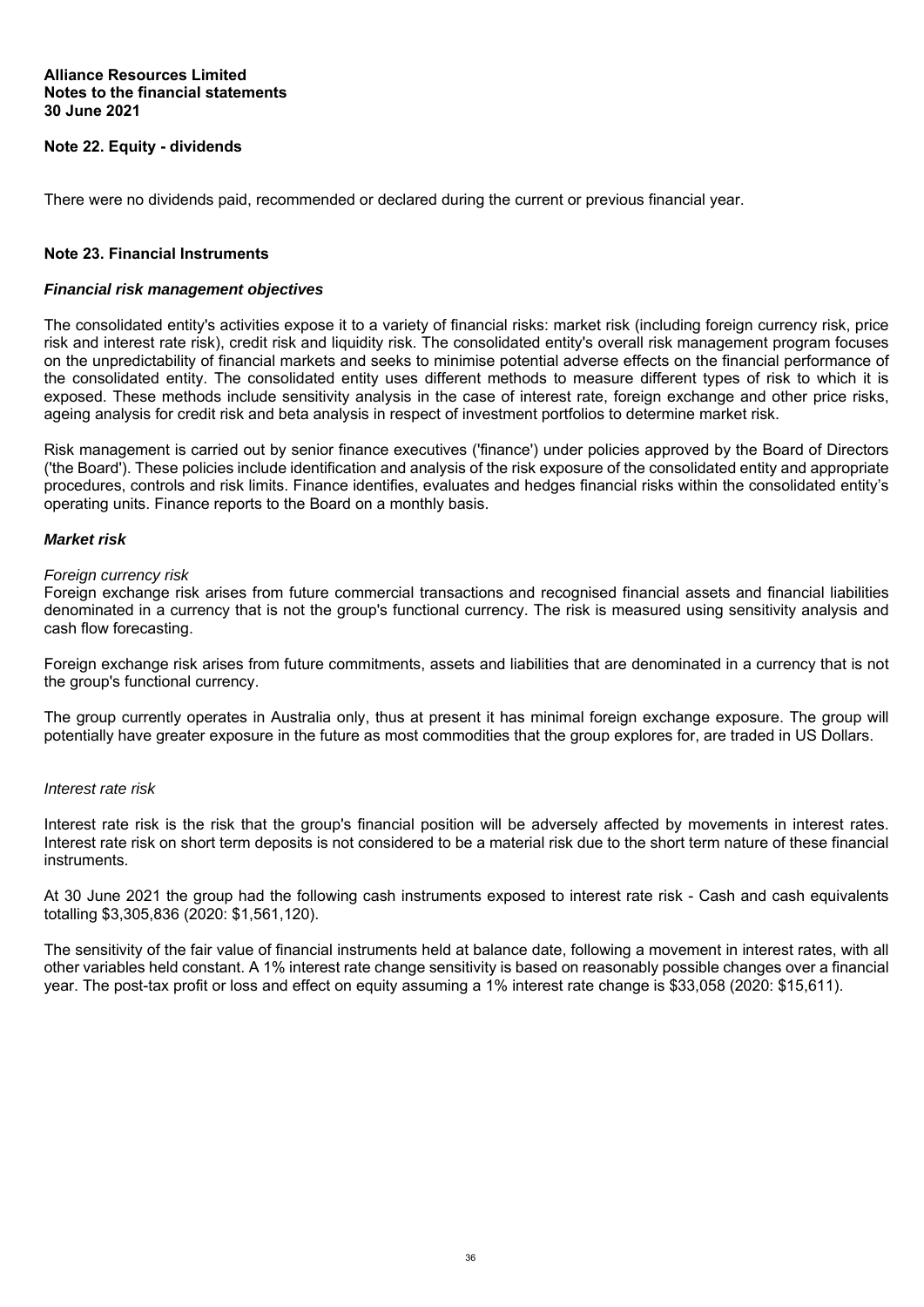## **Note 23. Financial Instruments (continued)**

As at the reporting date, the consolidated entity had the following variable rate items outstanding:

|                                              | 2021<br>Weighted              |                          | 2020<br>Weighted              |                          |  |  |
|----------------------------------------------|-------------------------------|--------------------------|-------------------------------|--------------------------|--|--|
| <b>Consolidated</b>                          | average<br>interest rate<br>% | <b>Balance</b><br>\$'000 | average<br>interest rate<br>% | <b>Balance</b><br>\$'000 |  |  |
| Cash and cash equivalents                    | 0.20%                         | 3,306                    | 1.22%                         | 1,561                    |  |  |
| Net exposure to cash flow interest rate risk |                               | 3,306                    |                               | 1,561                    |  |  |

#### **Price risk**

The group is exposed to equity securities price risk. This arises from investments at fair value through other comprehensive income. The listed investments are traded on the ASX.

The following table sets out the carrying amount of the consolidated entity's equity securities price risk. Also included is the effect on profit or loss after tax and equity if these prices at that date had been 25 basis points higher or lower with all other variables held constant as a sensitivity analysis.

Given the current volatility in both Australian and international stock markets a sensitivity of 25% has been selected and is considered reasonable.

|                            | Impact of basis points<br>increase |                        | Impact of basis points<br>decrease |                  |
|----------------------------|------------------------------------|------------------------|------------------------------------|------------------|
| <b>Consolidated - 2021</b> | <b>Basis points</b>                | <b>Effect on</b>       | <b>Basis points</b>                | <b>Effect on</b> |
|                            | change -%                          | equity                 | change $-$ %                       | equity           |
| Financial assets - SDV     | 25                                 | 20,278                 | (25)                               | (20, 278)        |
| Financial assets - TYX     | 25                                 | 16,971                 | (25)                               | (16, 971)        |
|                            |                                    | 37,249                 |                                    | (37, 249)        |
|                            |                                    | Impact of basis points | Impact of basis points             |                  |
|                            | increase                           |                        | decrease                           |                  |
| Consolidated - 2020        | <b>Basis points</b>                | <b>Effect on</b>       | <b>Basis points</b>                | <b>Effect on</b> |
|                            | change -%                          | equity                 | change $-$ %                       | equity           |
| Financial assets - SDV     | 25                                 | 13,837                 | (25)                               | (13, 837)        |
| Financial assets - TYX     | 25                                 | 71,394                 | (25)                               | (71, 394)        |

## *Credit Risk*

Credit risk refers to the risk that a counterparty will default on its contractual obligations resulting in financial loss to the consolidated entity. The consolidated entity has a strict code of credit, including obtaining agency credit information, confirming references and setting appropriate credit limits. The consolidated entity obtains guarantees where appropriate to mitigate credit risk. The maximum exposure to credit risk at the reporting date to recognised financial assets is the carrying amount, net of any provisions for impairment of those assets, as disclosed in the statement of financial position and notes to the financial statements. The consolidated entity does not hold any collateral.

In determining the recoverability of a trade or other receivable using the expected credit loss model, the group performs a risk analysis considering the type and age of the outstanding receivables, the creditworthiness of the counterparty, contract provisions, letter of credit and timing of payment.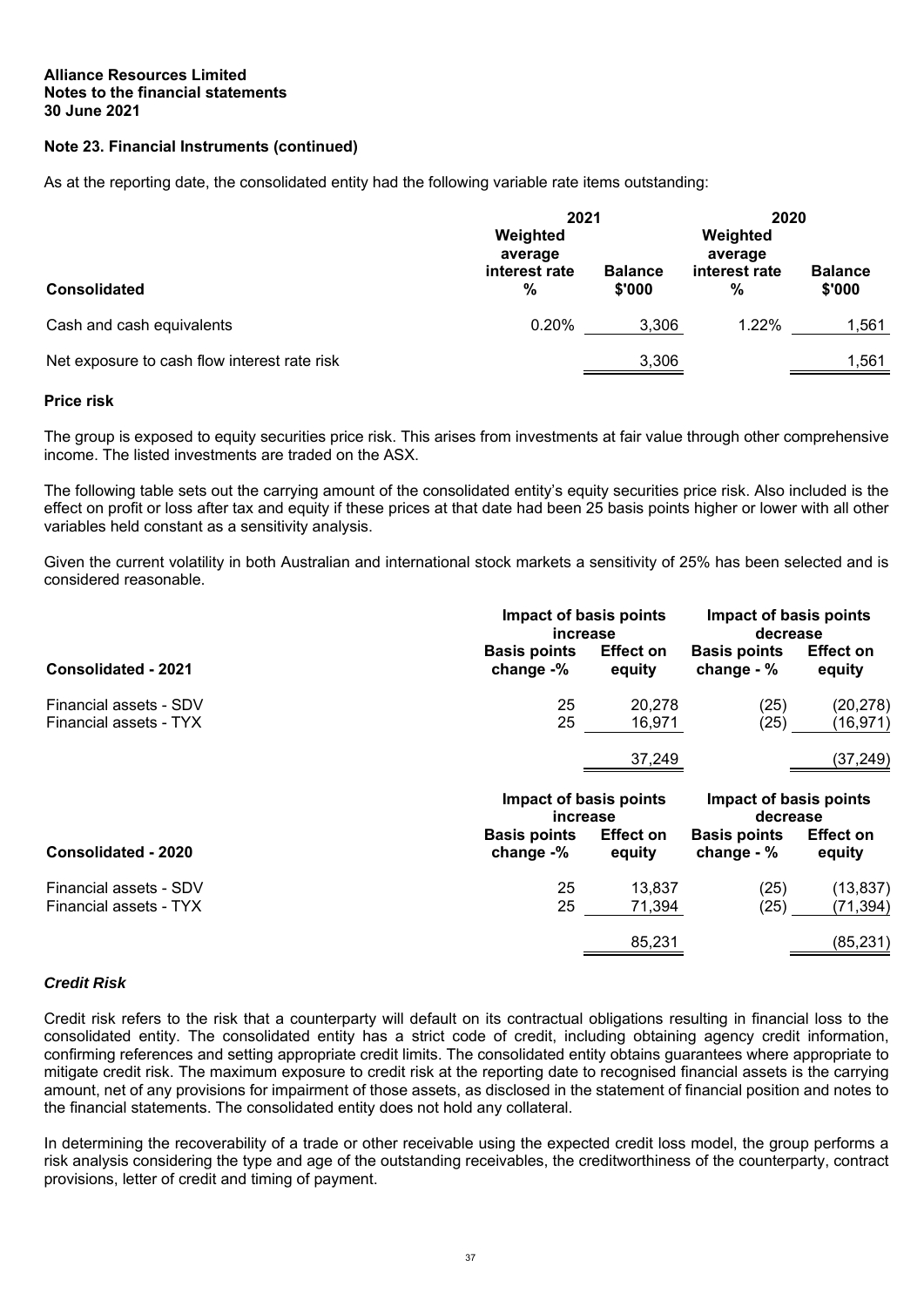## **Note 23. Financial Instruments (continued)**

#### *Liquidity risk*

Vigilant liquidity risk management requires the consolidated entity to maintain sufficient liquid assets (mainly cash and cash equivalents) and available borrowing facilities to be able to pay debts as and when they become due and payable.

The consolidated entity manages liquidity risk by maintaining adequate cash reserves and available borrowing facilities by continuously monitoring actual and forecast cash flows and matching the maturity profiles of financial assets and liabilities.

#### *Financing arrangements*

No financing facilities are currently in place.

#### *Hedging*

No hedging is currently in place.

#### *Remaining contractual maturities*

The following tables detail the consolidated entity's remaining contractual maturity for its financial instrument liabilities. The tables have been drawn up based on the undiscounted cash flows of financial liabilities based on the earliest date on which the financial liabilities are required to be paid. The tables include both interest and principal cash flows disclosed as remaining contractual maturities and therefore these totals may differ from their carrying amount in the statement of financial position.

| <b>Consolidated - 2021</b>  | Weighted<br>average<br>interest rate<br>$\%$ | 1 year or less<br>\$'000 | Between 1<br>and 2 years<br>\$'000 | Between 2<br>and 5 years<br>\$'000 | Over 5 years<br>\$'000 | Remaining<br>contractual<br>maturities<br>\$'000 |
|-----------------------------|----------------------------------------------|--------------------------|------------------------------------|------------------------------------|------------------------|--------------------------------------------------|
| <b>Non-derivatives</b>      |                                              |                          |                                    |                                    |                        |                                                  |
| Non-interest bearing        |                                              |                          |                                    |                                    |                        |                                                  |
| Trade payables              |                                              | 312                      |                                    |                                    |                        | 312                                              |
| Accrued expenses            |                                              | 94                       |                                    |                                    |                        | 94                                               |
| PAYG Payable                |                                              | 26                       |                                    |                                    |                        | 26                                               |
| Interest-bearing - variable |                                              |                          |                                    |                                    |                        |                                                  |
| Lease liability             |                                              | 19                       | 20                                 | 67                                 |                        | 106                                              |
| Total non-derivatives       |                                              | 451                      | $\overline{20}$                    | 67                                 |                        | 538                                              |
|                             | Weighted                                     |                          |                                    |                                    |                        | Remaining                                        |
|                             | average                                      |                          | Between 1                          | Between 2                          |                        | contractual                                      |
| <b>Consolidated - 2020</b>  | interest rate<br>%                           | 1 year or less<br>\$'000 | and 2 years<br>\$'000              | and 5 years<br>\$'000              | Over 5 years<br>\$'000 | maturities<br>\$'000                             |
| <b>Non-derivatives</b>      |                                              |                          |                                    |                                    |                        |                                                  |
| Non-interest bearing        |                                              |                          |                                    |                                    |                        |                                                  |
| Trade payables              |                                              | 327                      |                                    |                                    |                        | 327                                              |
| Accrued expenses            |                                              | 84                       |                                    |                                    |                        | 84                                               |
| PAYG Payable                |                                              | 13                       |                                    |                                    |                        | 13                                               |
| Interest-bearing - variable |                                              |                          |                                    |                                    |                        |                                                  |
| Lease liability             |                                              | 19                       | 19                                 | 64                                 | 23                     | 125                                              |
| Total non-derivatives       |                                              | 443                      | 19                                 | 64                                 | $\overline{23}$        | 549                                              |

The cash flows in the maturity analysis above are not expected to occur significantly earlier than contractually disclosed above.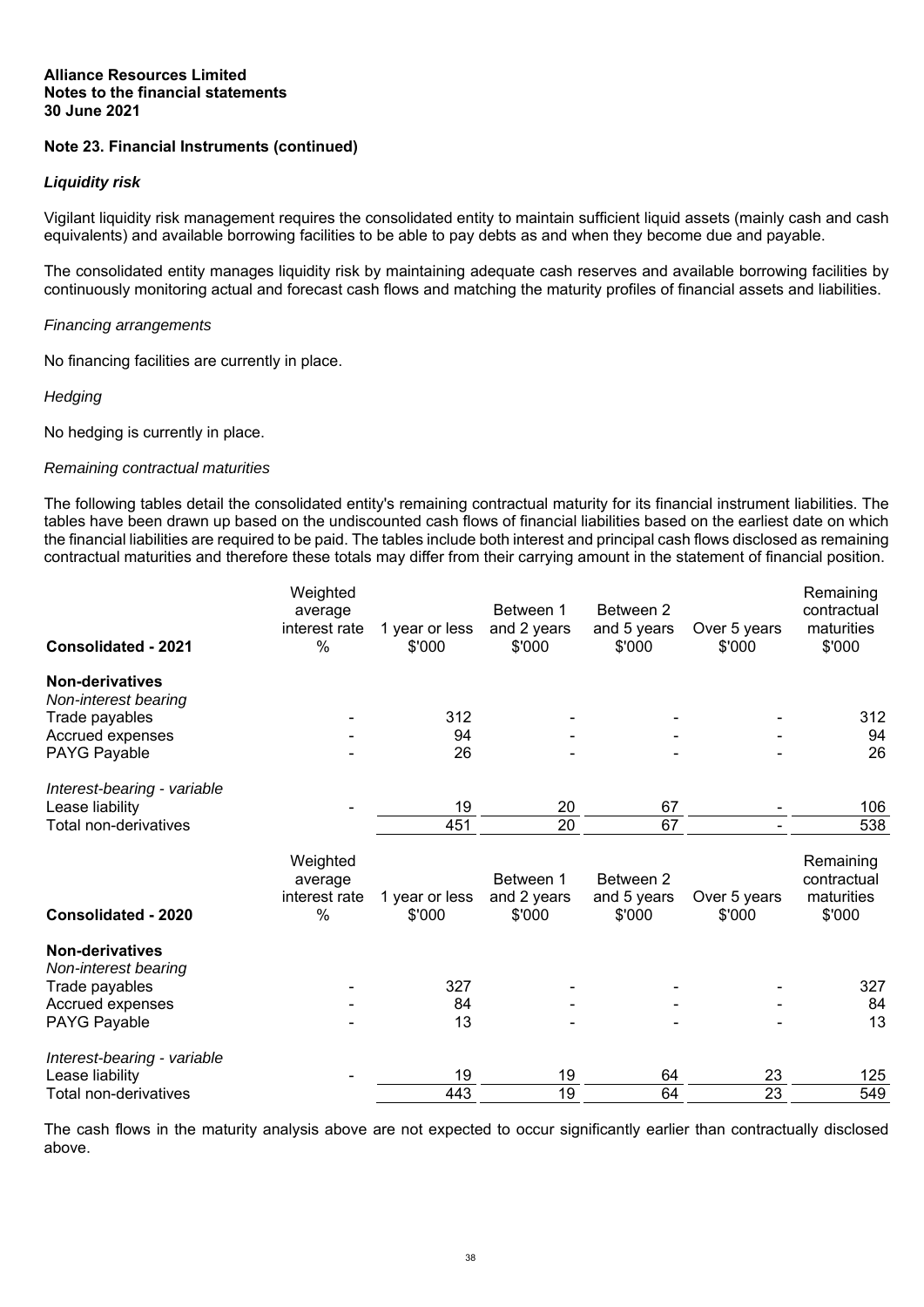## **Note 23. Financial Instruments (continued)**

#### *Fair value of financial instruments*

Unless otherwise stated, the carrying amounts of financial instruments reflect their fair value. The carrying amounts of trade receivables and trade payables are assumed to approximate their fair values due to their short-term nature. The fair value of financial liabilities is estimated by discounting the remaining contractual maturities at the current market interest rate that is available for similar financial instruments.

#### **Note 24. Fair Value Measurement**

#### *Fair value hierarchy*

The following tables detail the consolidated entity's assets and liabilities, measured or disclosed at fair value, using a three level hierarchy, based on the lowest level of input that is significant to the entire fair value measurement, being:

Level 1: Quoted prices (unadjusted) in active markets for identical assets or liabilities that the entity can access at the measurement date

Level 2: Inputs other than quoted prices included within Level 1 that are observable for the asset or liability, either directly or indirectly

Level 3: Unobservable inputs for the asset or liability

| Consolidated - 2021       | Level 1<br>\$'000 | Level 2<br>\$'000 | Level 3<br>\$'000 | Total<br>\$'000 |
|---------------------------|-------------------|-------------------|-------------------|-----------------|
| Assets<br>Ordinary shares | 149               |                   |                   | 149             |
| <b>Total assets</b>       | 149               | -                 |                   | 149             |
| Consolidated - 2020       | Level 1<br>\$'000 | Level 2<br>\$'000 | Level 3<br>\$'000 | Total<br>\$'000 |
| Assets<br>Ordinary shares | 341               | ۰                 |                   | 341             |
| <b>Total assets</b>       | 341               |                   |                   | 341             |

There were no transfers between levels during the financial year.

#### *Accounting policy for fair value measurement*

When an asset or liability, financial or non-financial, is measured at fair value for recognition or disclosure purposes, the fair value is based on the price that would be received to sell an asset or paid to transfer a liability in an orderly transaction between market participants at the measurement date; and assumes that the transaction will take place either: in the principal market; or in the absence of a principal market, in the most advantageous market.

Fair value is measured using the assumptions that market participants would use when pricing the asset or liability, assuming they act in their economic best interests. Valuation techniques that are appropriate in the circumstances and for which sufficient data is available to measure fair value, are used, maximising the use of relevant observable inputs and minimising the use of unobservable inputs.

Assets and liabilities measured at fair value are classified into three levels, using a fair value hierarchy that reflects the significance of the inputs used in making the measurements. Classifications are reviewed at each reporting date and transfers between levels are determined based on a reassessment of the lowest level of input that is significant to the fair value measurement.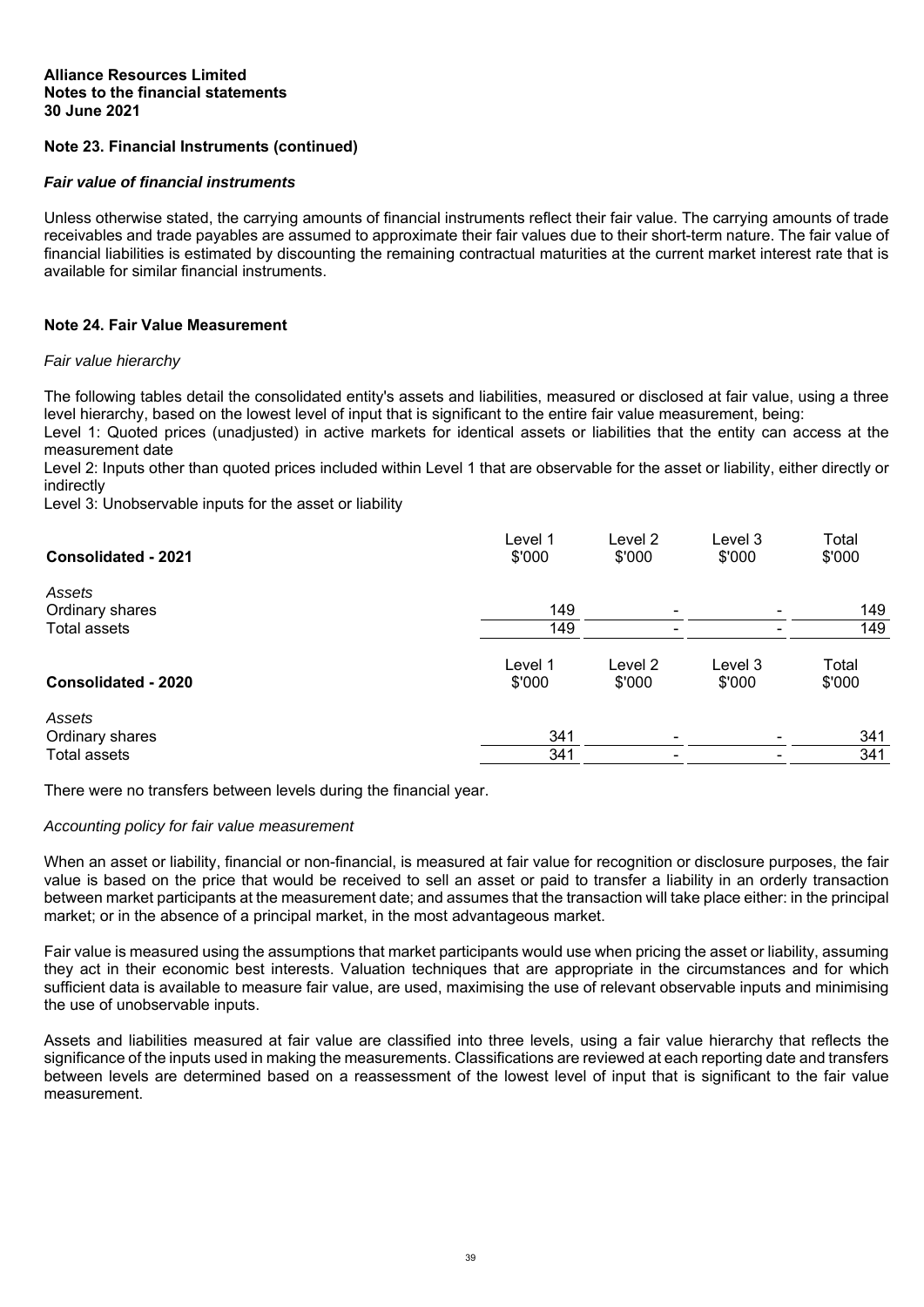## **Note 25. Key Management Personnel Disclosures**

#### *Directors*

The following persons were directors of Alliance Resources Limited during the financial year:

Chairman - Non-executive and Non-independent Mr I Gandel Executive Director Mr K Malaxos Non-executive Director Mr T Lethlean Mr S Johnston

#### *Other key management personnel*

The following persons also had the authority and responsibility for planning, directing and controlling the major activities of the consolidated entity, directly or indirectly, during the financial year:

| <b>Position</b>                             | Name          |
|---------------------------------------------|---------------|
| <b>Managing Director</b>                    | Mr K Malaxos  |
| Chief Financial Officer & Company Secretary | Mr R Tolliday |

#### *Compensation*

The aggregate compensation made to directors and other members of key management personnel of the consolidated entity is set out below:

|                              | <b>Consolidated</b> |            |
|------------------------------|---------------------|------------|
|                              | 2021                | 2020<br>\$ |
| Short-term employee benefits | 468,602             | 436,337    |
| Post-employment benefits     | 42,904              | 40,933     |
| Long-term benefits           | 3,219               | (83, 349)  |
| <b>Termination benefits</b>  |                     | 86,609     |
| Share-based payments         | 99,128              | 161,795    |
|                              | 613,853             | 642,325    |

The following transactions occurred with key management personnel and their related parties:

|                                                                                                                              | <b>Consolidated</b> |                |
|------------------------------------------------------------------------------------------------------------------------------|---------------------|----------------|
|                                                                                                                              | 2021<br>\$'000      | 2020<br>\$'000 |
| Payment for goods and services:<br>Transactions with Gandel Metals Pty Ltd (an entity associated with director, Ian Gandel): |                     |                |
| Financial & Company Secretarial support services                                                                             | 356.100             | 310.200        |
| Office & Administration costs                                                                                                | 111,928             | 65,689         |
| Geological services                                                                                                          | 106.110             | 229,550        |
| Gandel Metals Pty Ltd total                                                                                                  | 574.138             | 605,439        |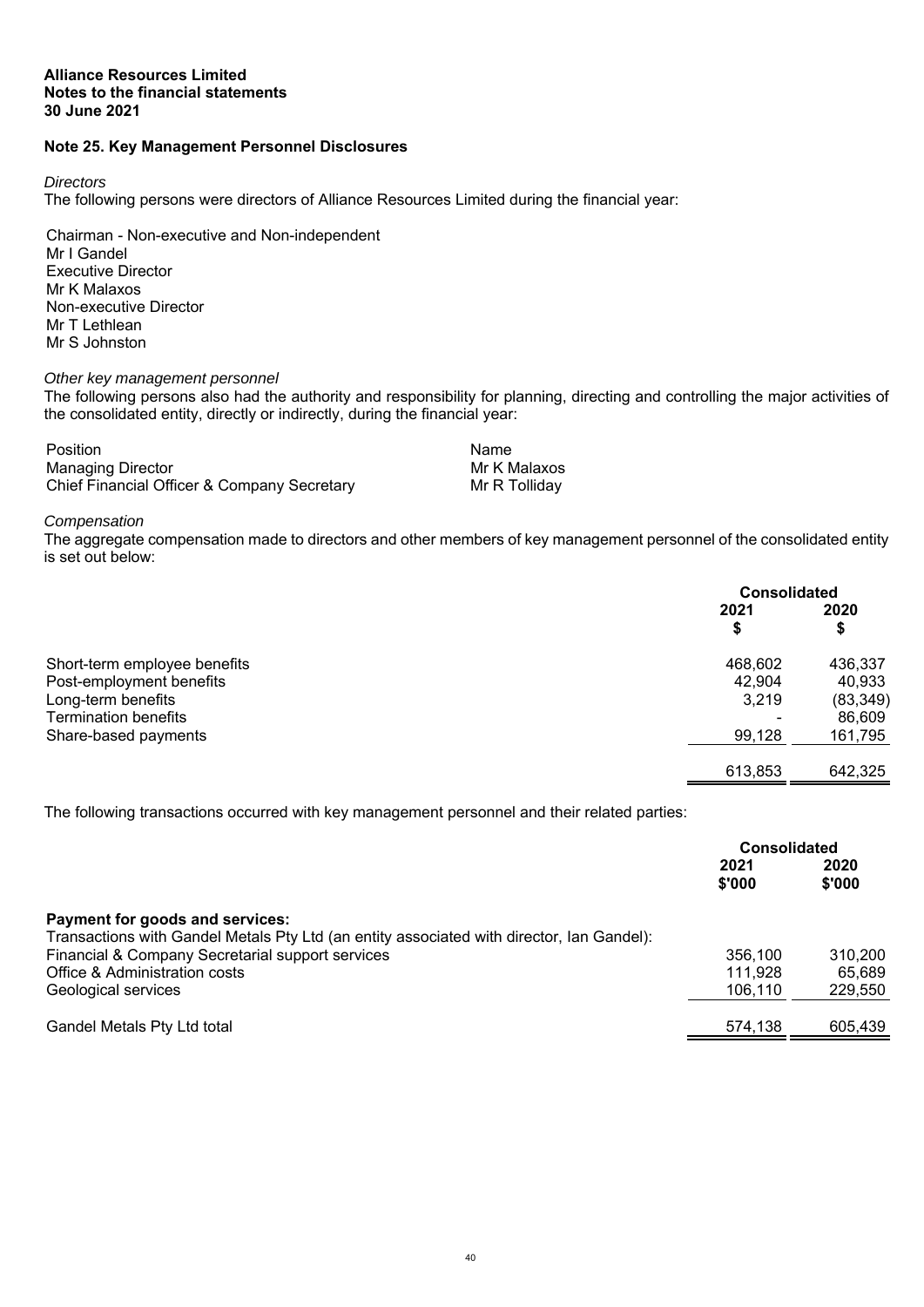# **Note 26. Remuneration of Auditors**

During the financial year the following fees were paid or payable for services provided by BDO:

|                                                                                   | <b>Consolidated</b> |            |
|-----------------------------------------------------------------------------------|---------------------|------------|
|                                                                                   | 2021<br>\$          | 2020<br>\$ |
| Audit services - BDO Audit Pty Ltd<br>Audit or review of the financial statements | 65,688              | 50,957     |
| Other services - BDO Services Pty Ltd<br>Preparation of the tax return            | 9,080               | 13,000     |
|                                                                                   | 9,080               | 13,000     |
|                                                                                   | 74,768              | 63,957     |

#### **Note 27. Commitments**

|                                                                             | <b>Consolidated</b> |                |
|-----------------------------------------------------------------------------|---------------------|----------------|
|                                                                             | 2021<br>\$'000      | 2020<br>\$'000 |
| <b>Exploration commitments</b>                                              |                     |                |
| Committed at the reporting date but not recognised as liabilities, payable: |                     |                |
| Within one year                                                             | 1,427               | 1,716          |
| One to five years                                                           | 957                 | 2,046          |
|                                                                             | 2,384               | 3,762          |

Exploration commitments - The consolidated entity must meet tenement expenditure commitments to maintain them until they expire, are otherwise disposed of, or are renegotiated. Exploration licenses have been granted for between 1 and 5 years for all states that the group operates in.

## **Note 28. Related Party Transactions**

#### *Parent entity*

Alliance Resources Limited is the parent entity.

*Subsidiaries* 

Interests in subsidiaries are set out in note 30.

*Key management personnel* 

Disclosures relating to key management personnel are set out in note 25 and the remuneration report included in the directors' report.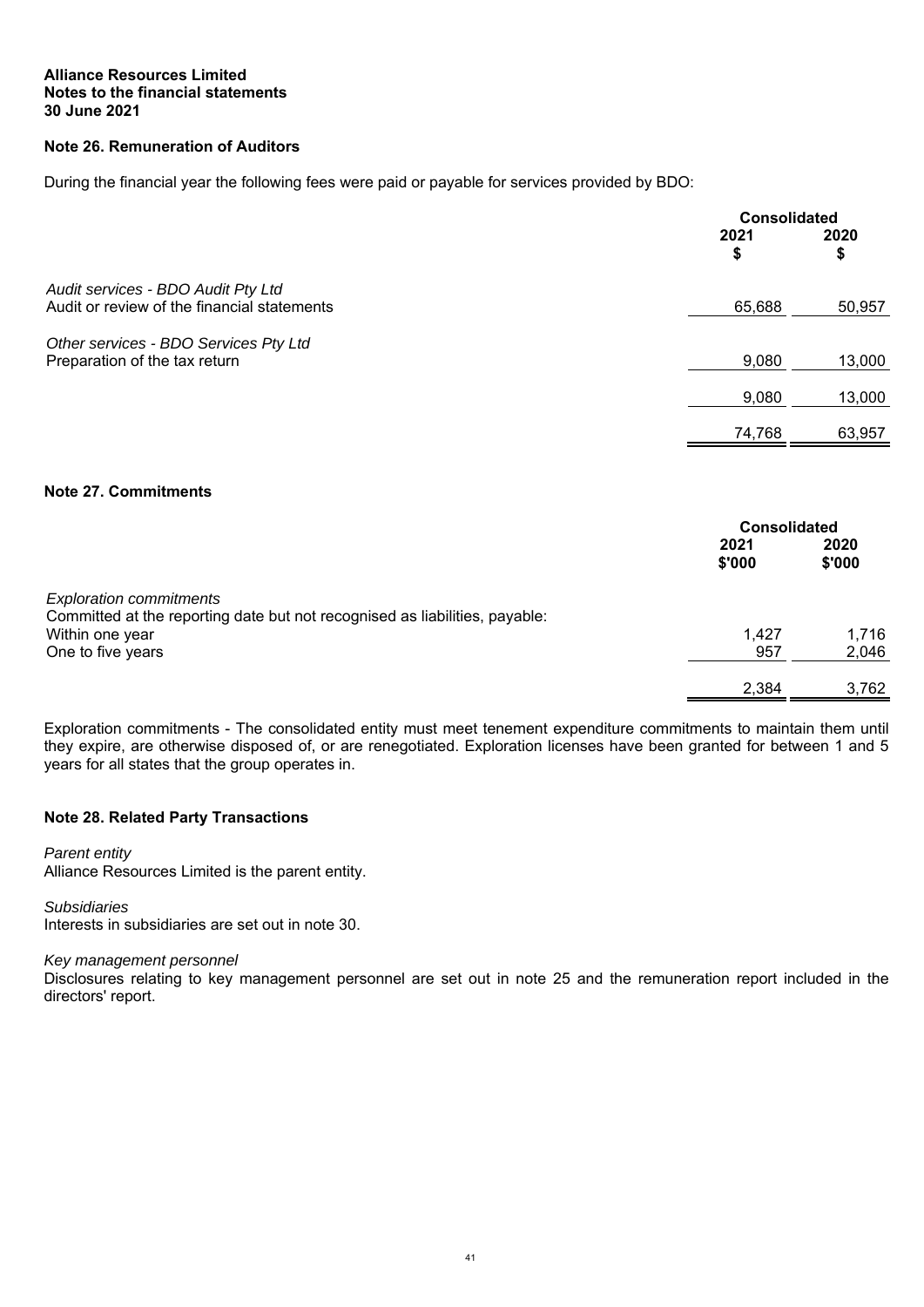## **Note 29. Parent Entity Information**

Set out below is the supplementary information about the parent entity.

*Statement of profit or loss and other comprehensive income* 

|                                                                                                                          | <b>Parent</b>                       |                                       |
|--------------------------------------------------------------------------------------------------------------------------|-------------------------------------|---------------------------------------|
|                                                                                                                          | 2021<br>\$'000                      | 2020<br>\$'000                        |
| Loss after income tax                                                                                                    | (1,228)                             | (1, 291)                              |
| Total comprehensive income                                                                                               | (1,228)                             | (1, 291)                              |
|                                                                                                                          | <b>Parent</b>                       |                                       |
|                                                                                                                          | 2021<br>\$'000                      | 2020<br>\$'000                        |
| Total current assets<br>Total assets<br><b>Total current liabilities</b><br><b>Total liabilities</b>                     | 2,653<br>19,524<br>45<br>206        | 1,633<br>15,066<br>188<br>195         |
| <b>Equity</b><br>Contributed equity<br><b>FVOCI reserve</b><br>Share-based payments reserve<br><b>Accumulated losses</b> | 58,750<br>(283)<br>421<br>(40, 450) | 53,814<br>(2,616)<br>323<br>(36, 650) |
|                                                                                                                          | 18,438                              | 14,871                                |

*Guarantees entered into by the parent entity in relation to the debts of its subsidiaries* 

The parent entity had no guarantees in relation to the debts of its subsidiaries as at 30 June 2021 other than Alliance (NSW) Pty Ltd for which a deed of cross guarantee exists. Alliance (NSW) Pty Ltd does not trade, has no material amounts going through the profit and loss and has trade creditors at 30 June 2021 of \$Nil (2020: \$267).

#### *Contingent liabilities*

The parent entity had no contingent liabilities as at 30 June 2021 (2020: \$Nil).

#### *Capital commitments - Property, plant and equipment*

The parent entity had no capital commitments for property, plant and equipment at as 30 June 2021 (2020: \$Nil).

#### *Significant accounting policies*

The accounting policies of the parent entity are consistent with those of the consolidated entity, as disclosed in note 1, except for the following:

- Investments in subsidiaries are accounted for at cost, less any impairment, in the parent entity.
- Dividends received from subsidiaries are recognised as other income by the parent entity and its receipt may be an indicator of an impairment of the investment.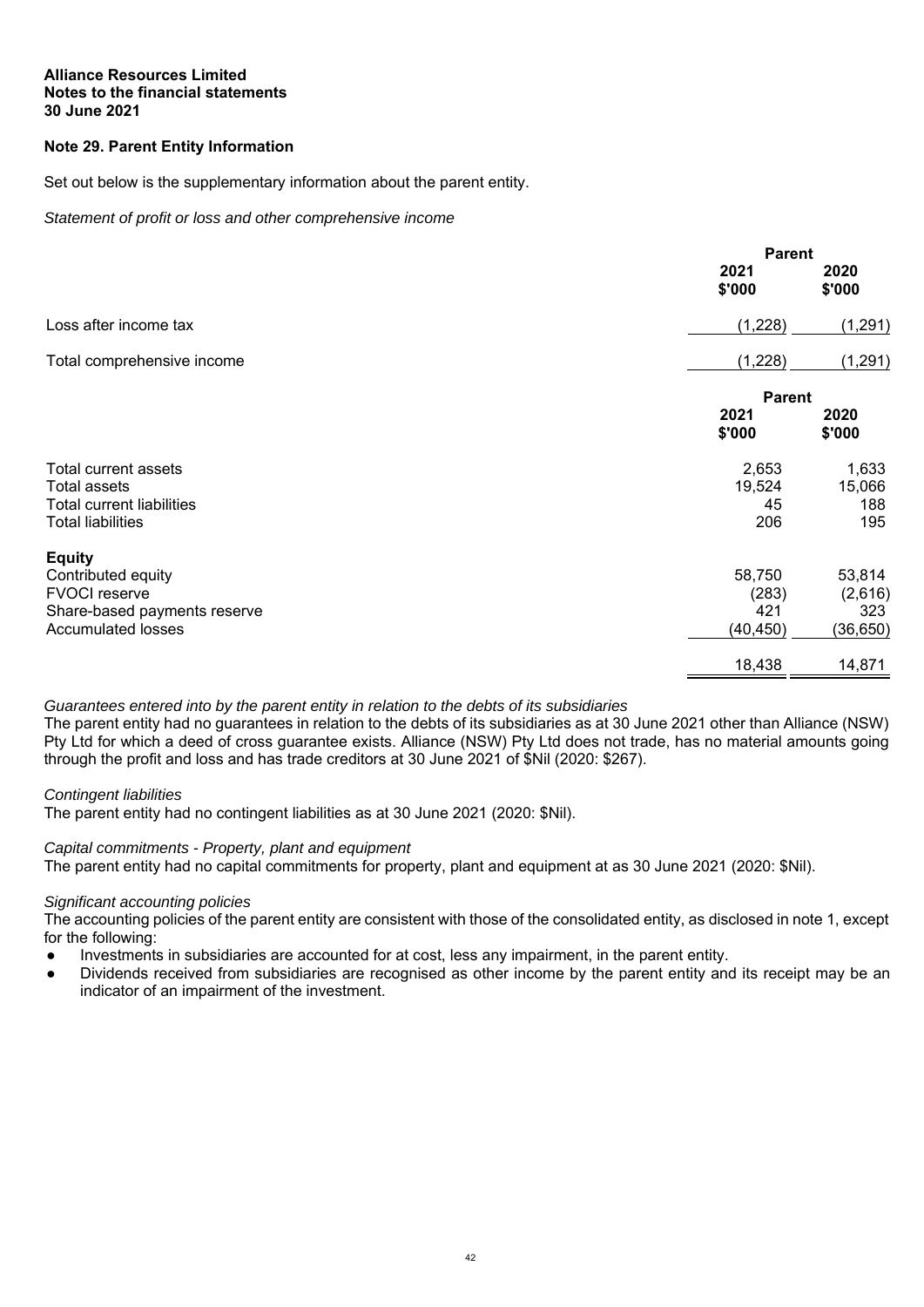# **Note 30. Interest In Subsidiaries**

The consolidated financial statements incorporate the assets, liabilities and results of the following subsidiaries in accordance with the accounting policies described in the notes:

|                                 |                                                                  | <b>Ownership interest</b> |           |
|---------------------------------|------------------------------------------------------------------|---------------------------|-----------|
| <b>Name</b>                     | Principal place of business /<br><b>Country of incorporation</b> | 2021<br>%                 | 2020<br>% |
| Alliance (NSW) Pty Ltd          | Australia                                                        | 100%                      | 100%      |
| Alliance Resources (WA) Pty Ltd | Australia                                                        | 100%                      | 100%      |
| Alliance (Eyre) Pty Ltd         | Australia                                                        | 100%                      | 100%      |
| Alliance (Chile) Pty Ltd        | Australia                                                        | 100%                      | 100%      |

# **Note 31. Reconciliation of loss after income tax to net cash used in operating activities**

|                                                 | <b>Consolidated</b> |                |
|-------------------------------------------------|---------------------|----------------|
|                                                 | 2021<br>\$'000      | 2020<br>\$'000 |
| Loss after income tax expense for the year      | (1, 377)            | (1,751)        |
| Adjustments for:                                |                     |                |
| Depreciation Plant and equipment                | 96                  | 98             |
| Depreciation right of use assets                | 23                  | 23             |
| Share-based payments                            | 98                  | 171            |
| Tenement costs abandoned                        | 13                  | 321            |
| Change in operating assets and liabilities:     |                     |                |
| Decrease in trade and other receivables         | 2                   | 57             |
| Decrease/(increase) in other assets             | 41                  | (41)           |
| Increase/(decrease) in trade and other payables | (2)                 | 126.           |
| Increase/(decrease) in employee benefits        | 103                 | (73)           |
| Increase in accruals                            | 11                  | 34             |
| Net cash used in operating activities           | (992)               | (1,035)        |

## **Note 32. Loss per share**

|                                                                                       | <b>Consolidated</b><br>2021<br>\$'000 | 2020<br>\$'000   |
|---------------------------------------------------------------------------------------|---------------------------------------|------------------|
| Loss after income tax attributable to the owners of Alliance Resources Limited        | (1, 377)                              | (1,751)          |
|                                                                                       | <b>Number</b>                         | <b>Number</b>    |
| Weighted average number of ordinary shares used in calculating basic loss per share   | 190,308,745                           | 155,535,712      |
| Weighted average number of ordinary shares used in calculating diluted loss per share | 190,308,745                           | 155,535,712      |
|                                                                                       | <b>Cents</b>                          | <b>Cents</b>     |
| Basic loss per share<br>Diluted loss per share                                        | (0.72)<br>(0.72)                      | (1.13)<br>(1.13) |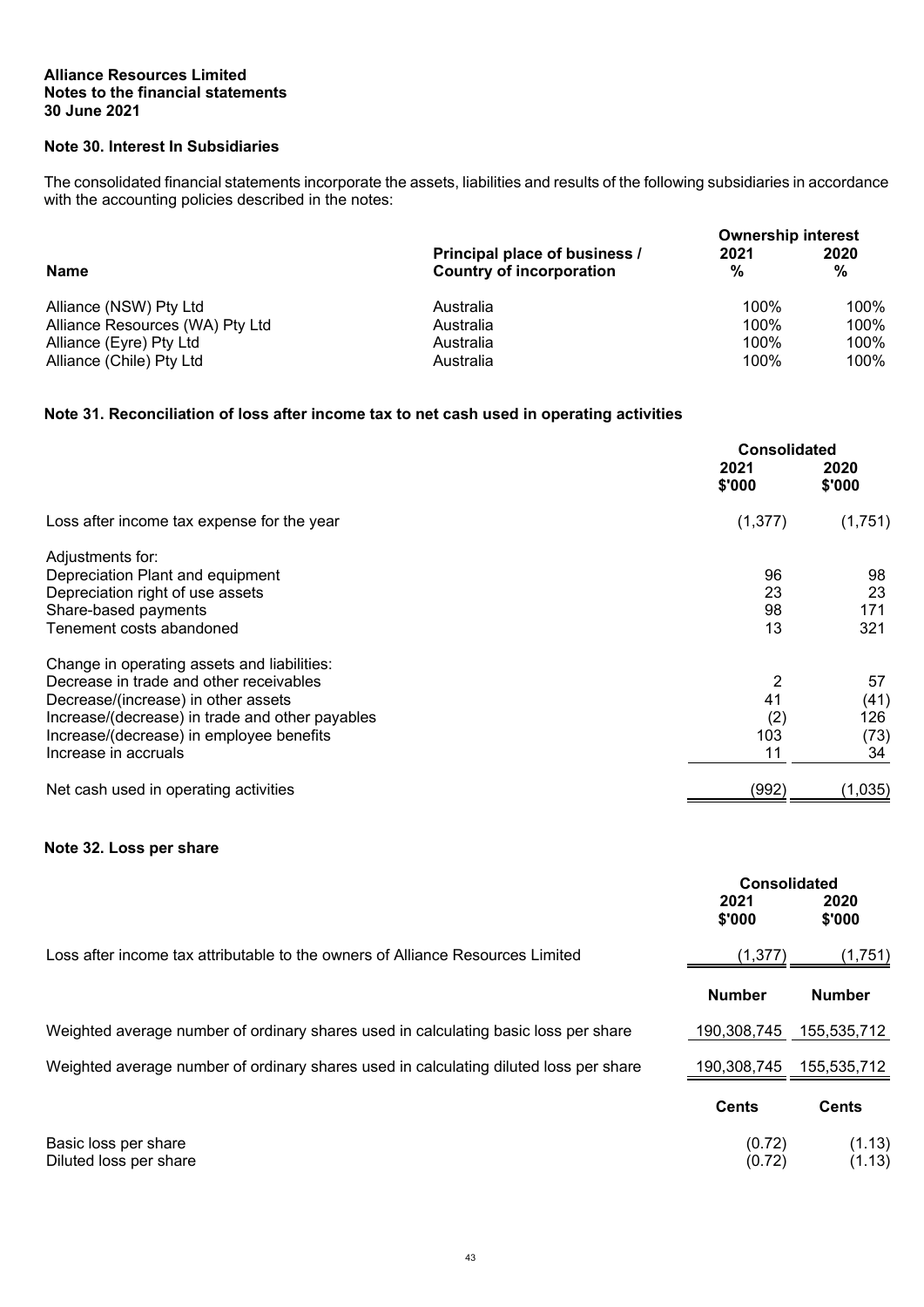## **Note 32. Loss per share (continued)**

#### *Accounting policy for loss per share*

#### *Basic loss per share*

Basic loss per share is calculated by dividing the loss attributable to the owners of Alliance Resources Limited, excluding any costs of servicing equity other than ordinary shares, by the weighted average number of ordinary shares outstanding during the financial year, adjusted for bonus elements in ordinary shares issued during the financial year.

#### *Diluted loss per share*

Diluted loss per share adjusts the figures used in the determination of basic loss per share to take into account the after income tax effect of interest and other financing costs associated with dilutive potential ordinary shares and the weighted average number of shares assumed to have been issued for no consideration in relation to dilutive potential ordinary shares. As the company has incurred a loss per AASB133 Earnings Per Share no adjustments have been made regarding the granted options as a reduction of the loss would be anti-dilutive.

#### **Note 33. Share-Based Payments**

An Employee Share Option Plan (ESOP) has been established by the company and approved by shareholders at a general meeting, whereby the company may, at the discretion of the Remuneration Committees, grant options over ordinary shares in the company to certain key management personnel of the company. The options are issued for nil consideration and are granted in accordance with performance guidelines established by the Remuneration Committee.

Set out below are summaries of options granted under the plan:

2021

|            |             | Exercise | Balance at<br>the start of |         |           | Expired/<br>forfeited/ | Balance at<br>the end of |
|------------|-------------|----------|----------------------------|---------|-----------|------------------------|--------------------------|
| Grant date | Expiry date | price    | the year                   | Granted | Exercised | other                  | the year                 |
| 30/11/2016 | 31/08/2020  | \$0.1592 | 1,000,000                  |         |           | (1,000,000)            |                          |
| 30/11/2016 | 31/08/2021  | \$0.1992 | 1,000,000                  |         |           |                        | 1,000,000                |
| 30/11/2016 | 31/08/2022  | \$0.2392 | 1,000,000                  |         |           |                        | 1,000,000                |
| 02/04/2017 | 31/03/2020  | \$0.1192 |                            |         |           |                        |                          |
| 02/04/2017 | 31/03/2021  | \$0.1592 | 550,000                    |         |           | (550,000)              |                          |
| 02/04/2017 | 31/03/2022  | \$0.1992 | 550,000                    |         |           |                        | 550,000                  |
| 02/04/2017 | 31/03/2023  | \$0.2392 | 550,000                    |         |           |                        | 550,000                  |
| 20/06/2019 | 31/01/2022  | \$0.1192 | 50,000                     |         |           |                        | 50,000                   |
| 20/06/2019 | 31/01/2023  | \$0.1592 | 50,000                     |         |           |                        | 50,000                   |
| 20/06/2019 | 31/01/2024  | \$0.1992 | 50,000                     |         |           |                        | 50,000                   |
| 20/06/2019 | 31/01/2025  | \$0.2392 | 50,000                     |         |           |                        | 50,000                   |
| 01/12/2019 | 30/11/2022  | \$0.1200 | 1,000,000                  |         |           |                        | 1,000,000                |
| 01/12/2019 | 30/11/2022  | \$0.1600 | 1,000,000                  |         |           |                        | 1,000,000                |
| 01/12/2019 | 30/11/2024  | \$0.1600 | 1,000,000                  |         |           |                        | 1,000,000                |
| 01/12/2019 | 30/11/2024  | \$0.2000 | 1,000,000                  |         |           |                        | 1,000,000                |
| 01/12/2019 | 01/07/2024  | \$0.2000 | 1,000,000                  |         |           |                        | 1,000,000                |
| 01/12/2019 | 01/10/2024  | \$0.2000 | 1,000,000                  |         |           |                        | 1,000,000                |
| 01/12/2019 | 01/07/2025  | \$0.2000 | 1,000,000                  |         |           |                        | 1,000,000                |
|            |             |          | 11,850,000                 |         |           | (1,550,000)            | 10,300,000               |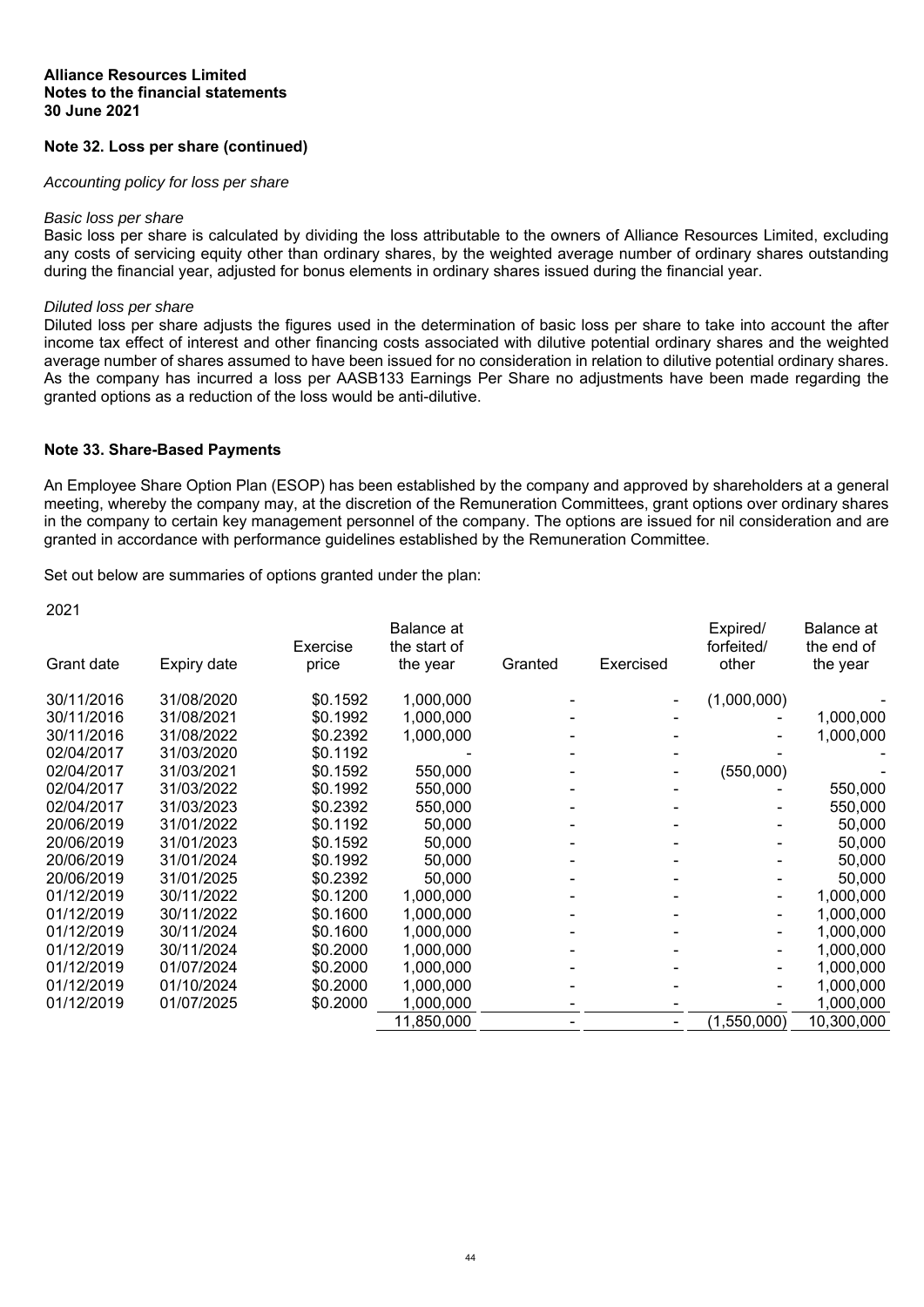# **Note 33. Share-Based Payments (continued)**

2020

|            |             |          | Balance at   |           |             | Expired/   | Balance at |
|------------|-------------|----------|--------------|-----------|-------------|------------|------------|
|            |             | Exercise | the start of |           |             | forfeited/ | the end of |
| Grant date | Expiry date | price    | the year     | Granted   | Exercised   | other      | the year   |
| 30/11/2016 | 31/08/2019  | \$0.1192 | 1,000,000    |           | (1,000,000) |            |            |
| 30/11/2016 | 31/08/2020  | \$0.1592 | 1,000,000    |           |             |            | 1,000,000  |
| 30/11/2016 | 31/08/2021  | \$0.1992 | 1,000,000    |           |             |            | 1,000,000  |
| 30/11/2016 | 31/08/2022  | \$0.2392 | 1,000,000    |           |             |            | 1,000,000  |
| 02/04/2017 | 31/03/2020  | \$0.1192 | 550,000      |           |             | (550,000)  |            |
| 02/04/2017 | 31/03/2021  | \$0.1592 | 550,000      |           |             |            | 550,000    |
| 02/04/2017 | 31/03/2022  | \$0.1992 | 550,000      |           |             |            | 550,000    |
| 02/04/2017 | 31/03/2023  | \$0.2392 | 550,000      |           |             |            | 550,000    |
| 20/06/2019 | 31/01/2022  | \$0.1192 | 50,000       |           |             |            | 50,000     |
| 20/06/2019 | 31/01/2023  | \$0.1592 | 50,000       |           |             |            | 50,000     |
| 20/06/2019 | 31/01/2024  | \$0.1992 | 50,000       |           |             |            | 50,000     |
| 20/06/2019 | 31/01/2025  | \$0.2392 | 50,000       |           |             |            | 50,000     |
| 01/12/2019 | 30/11/2022  | \$0.1200 |              | 1,000,000 |             |            | 1,000,000  |
| 01/12/2019 | 30/11/2022  | \$0.1600 |              | 1,000,000 |             |            | 1,000,000  |
| 01/12/2019 | 30/11/2024  | \$0.1600 |              | 1,000,000 |             |            | 1,000,000  |
| 01/12/2019 | 30/11/2024  | \$0.2000 |              | 1,000,000 |             |            | 1,000,000  |
| 01/12/2019 | 01/07/2024  | \$0.2000 |              | 1,000,000 |             |            | 1,000,000  |
| 01/12/2019 | 01/10/2024  | \$0.2000 |              | 1,000,000 |             |            | 1,000,000  |
| 01/12/2019 | 01/07/2025  | \$0.2000 |              | 1,000,000 |             |            | 1,000,000  |
|            |             |          | 6,400,000    | 7,000,000 | (1,000,000) | (550,000)  | 11,850,000 |

Set out below are the options exercisable at the end of the financial year:

|                  |             |          | 2021          | 2020      |
|------------------|-------------|----------|---------------|-----------|
| Exercisable date | Expiry date |          | <b>Number</b> | Number    |
| 01/09/2017       | 31/08/2020  |          |               | 1,000,000 |
| 01/04/2018       | 31/03/2021  |          |               | 550,000   |
| 01/09/2018       | 31/08/2021  |          | 1,000,000     | 1,000,000 |
| 01/04/2019       | 31/03/2022  |          | 550,000       | 550,000   |
| 20/06/2019       | 31/01/2022  |          | 50,000        | 50,000    |
| 19/08/2019       | 31/01/2025  | $\star$  | 50,000        | 50,000    |
| 19/08/2019       | 31/03/2023  | $^\star$ | 550,000       | 550,000   |
| 19/08/2019       | 31/01/2023  | $^\star$ | 50,000        | 50,000    |
| 19/08/2019       | 31/01/2024  | $\star$  | 50.000        | 50,000    |
| 19/08/2019       | 31/08/2022  | $\star$  | 1.000.000     | 1,000,000 |
| 01/12/2019       | 30/11/2022  |          | 2,000,000     | 2,000,000 |
|                  |             |          |               |           |
|                  |             |          | 5,300,000     | 6,850,000 |

\* On 19 August 2019 a take-over offer was launched resulting in all existing non-vested options at that time immediately vesting per the ESOP terms and conditions.

Set out below are the valuation model inputs used to determine the fair value at grant date of options granted: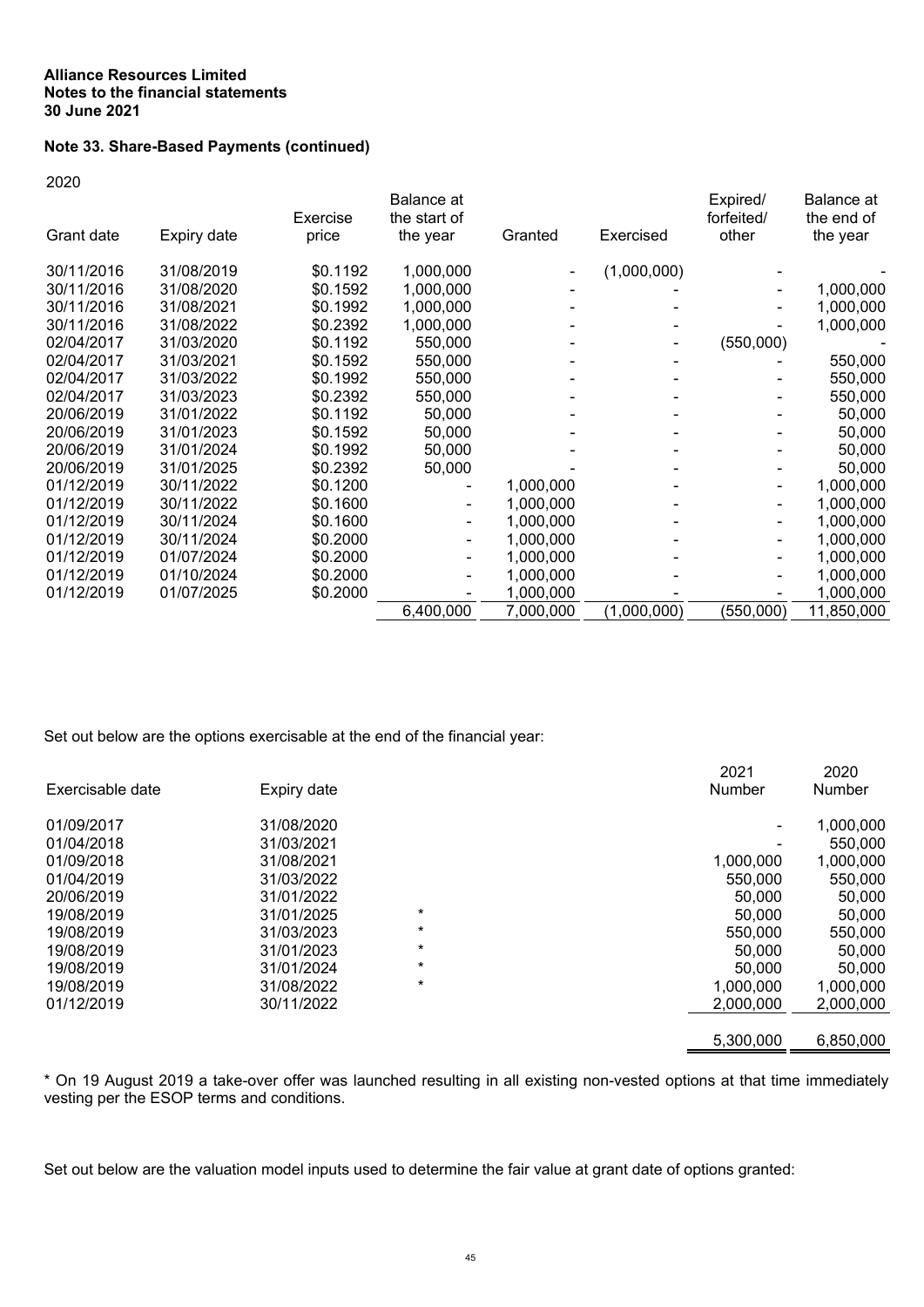## **Note 33. Share-Based Payments (continued)**

| Grant date | Expiry date | Share price<br>at grant date | Exercise<br>price | Expected<br>volatility<br>% | <b>Dividend</b><br>vield | Risk-free<br>interest rate<br>% | Fair value<br>at grant date |
|------------|-------------|------------------------------|-------------------|-----------------------------|--------------------------|---------------------------------|-----------------------------|
| 01/12/2019 | 30/11/2022  | \$0.11                       | \$0.12            | 71%                         |                          | 0.645%                          | \$50,000                    |
| 01/12/2019 | 30/11/2022  | \$0.11                       | \$0.16            | 71%                         | $\overline{\phantom{0}}$ | 0.645%                          | \$40,000                    |
| 01/12/2019 | 30/11/2024  | \$0.11                       | \$0.16            | 71%                         |                          | 0.730%                          | \$56,000                    |
| 01/12/2019 | 30/11/2024  | \$0.11                       | \$0.20            | 71%                         | $\sim$                   | 0.730%                          | \$46,000                    |
| 01/12/2019 | 01/07/2025  | \$0.11                       | \$0.20            | 71%                         |                          | 0.695%                          | \$37,000                    |
| 01/12/2019 | 01/07/2025  | \$0.11                       | \$0.20            | 71%                         |                          | 0.730%                          | \$44,000                    |
| 01/12/2019 | 01/10/2025  | \$0.11                       | \$0.20            | 71%                         |                          | 0.765%                          | \$51,000                    |

#### *Accounting policy for share-based payments*

Equity-settled transactions are awards of shares, or options over shares, that are provided to employees in exchange for the rendering of services.

The cost of equity-settled transactions are measured at fair value on grant date. Fair value is independently determined using either the Binomial or Black-Scholes option pricing model that takes into account the exercise price, the term of the option, the impact of dilution, the share price at grant date and expected price volatility of the underlying share, the expected dividend yield and the risk free interest rate for the term of the option, together with non-vesting conditions that do not determine whether the consolidated entity receives the services that entitle the employees to receive payment. No account is taken of any other vesting conditions.

The cost of equity-settled transactions are recognised as an expense with a corresponding increase in equity over the vesting period. The cumulative charge to profit or loss is calculated based on the grant date fair value of the award, the best estimate of the number of awards that are likely to vest and the expired portion of the vesting period. The amount recognised in profit or loss for the period is the cumulative amount calculated at each reporting date less amounts already recognised in previous periods.

If equity-settled awards are modified, as a minimum an expense is recognised as if the modification has not been made. An additional expense is recognised, over the remaining vesting period, for any modification that increases the total fair value of the share-based compensation benefit as at the date of modification.

If the non-vesting condition is within the control of the consolidated entity or employee, the failure to satisfy the condition is treated as a cancellation. If the condition is not within the control of the consolidated entity or employee and is not satisfied during the vesting period, any remaining expense for the award is recognised over the remaining vesting period, unless the award is forfeited.

If equity-settled awards are cancelled, it is treated as if it has vested on the date of cancellation, and any remaining expense is recognised immediately. If a new replacement award is substituted for the cancelled award, the cancelled and new award is treated as if they were a modification.

## **Note 34. Contingent Liabilities**

The group had no contingent liabilities as at 30 June 2021 (2020:\$Nil)

## **Note 35. Events after the reporting period**

No matter or circumstance has arisen since 30 June 2021 that has significantly affected, or may significantly affect the consolidated entity's operations, the results of those operations, or the consolidated entity's state of affairs in future financial years.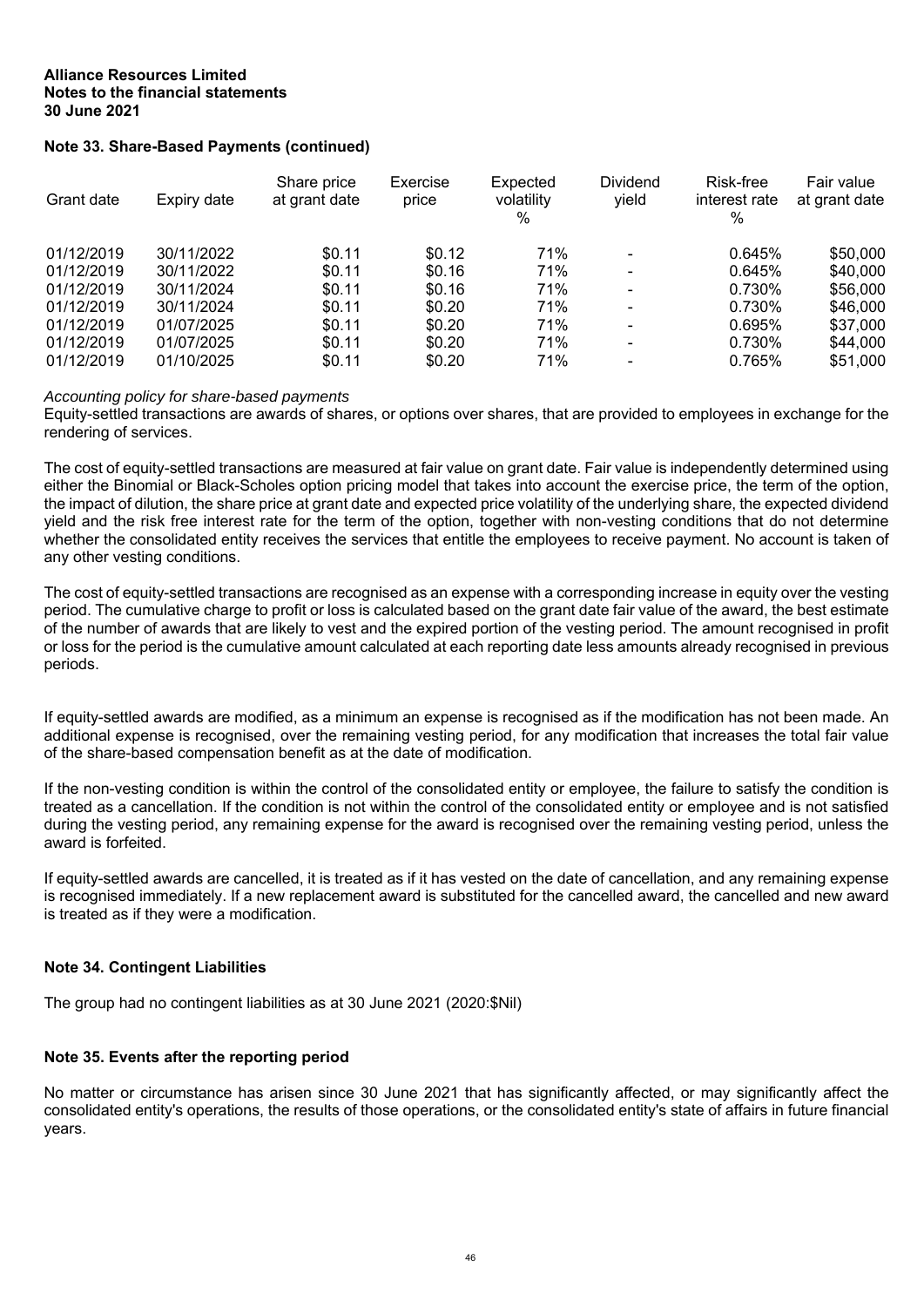#### **Alliance Resources Limited Directors' declaration 30 June 2021**

In the directors' opinion:

- the attached financial statements and notes comply with the Corporations Act 2001, the Accounting Standards, the Corporations Regulations 2001 and other mandatory professional reporting requirements;
- the attached financial statements and notes comply with International Financial Reporting Standards as issued by the International Accounting Standards Board as described in the notes to the financial statements;
- the attached financial statements and notes give a true and fair view of the consolidated entity's financial position as at 30 June 2021 and of its performance for the financial year ended on that date; and
- there are reasonable grounds to believe that the company will be able to pay its debts as and when they become due and payable.

The directors have been given the declarations required by section 295A of the Corporations Act 2001.

Signed in accordance with a resolution of directors made pursuant to section 295(5)(a) of the Corporations Act 2001.

On behalf of the directors

Tar Coundel

 $\mathcal{L}_\text{max}$  , where  $\mathcal{L}_\text{max}$  and  $\mathcal{L}_\text{max}$ 

Ian Gandel Chairman

30 September 2021 Melbourne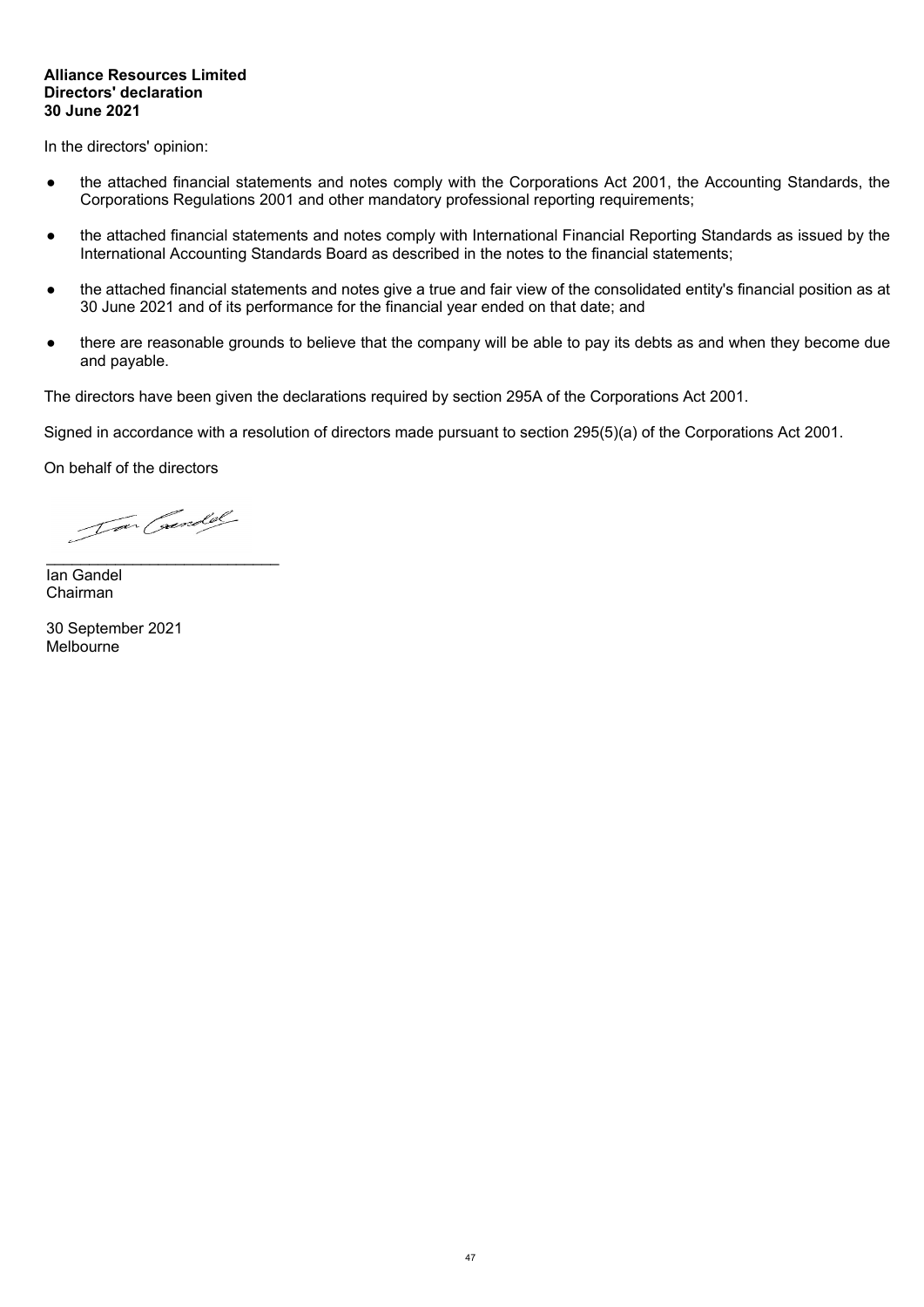

Collins Square, Tower Four Level 18, 727 Collins Street Melbourne VIC 3008 GPO Box 5099 Melbourne VIC 3001 Australia

## **INDEPENDENT AUDITOR'S REPORT**

To the members of Alliance Resources Limited

# **Report on the Audit of the Financial Report**

## **Opinion**

We have audited the financial report of Alliance Resources Limited (the Company) and its subsidiaries (the Group), which comprises the statement of financial position as at 30 June 2021, the statement of profit or loss and other comprehensive income, the statement of changes in equity and the statement of cash flows for the year then ended, and notes to the financial report, including a summary of significant accounting policies and the directors' declaration.

In our opinion the accompanying financial report of the Group, is in accordance with the *Corporations Act 2001*, including:

- (i) Giving a true and fair view of the Group's financial position as at 30 June 2021 and of its financial performance for the year ended on that date; and
- (ii) Complying with Australian Accounting Standards and the *Corporations Regulations 2001*.

#### **Basis for opinion**

We conducted our audit in accordance with Australian Auditing Standards. Our responsibilities under those standards are further described in the *Auditor's responsibilities for the audit of the Financial Report* section of our report. We are independent of the Group in accordance with the *Corporations Act 2001* and the ethical requirements of the Accounting Professional and Ethical Standards Board's APES 110 *Code of Ethics for Professional Accountants (including Independence Standards)* (the Code) that are relevant to our audit of the financial report in Australia. We have also fulfilled our other ethical responsibilities in accordance with the Code.

We confirm that the independence declaration required by the *Corporations Act 2001*, which has been given to the directors of the Company, would be in the same terms if given to the directors as at the time of this auditor's report.

We believe that the audit evidence we have obtained is sufficient and appropriate to provide a basis for our opinion.

#### **Key audit matters**

Key audit matters are those matters that, in our professional judgement, were of most significance in our audit of the financial report of the current period. These matters were addressed in the context of our audit of the financial report as a whole, and in forming our opinion thereon, and we do not provide a separate opinion on these matters.

BDO Audit Pty Ltd ABN 33 134 022 870 is a member of a national association of independent entities which are all members of BDO Australia Ltd ABN 77 050 110 275, an Australian company limited by guarantee. BDO Audit Pty Ltd and BDO Australia Ltd are members of BDO International Ltd, a UK company limited by guarantee, and form part of the international BDO network of independent member firms. Liability limited by a scheme approved under Professional Standards Legislation.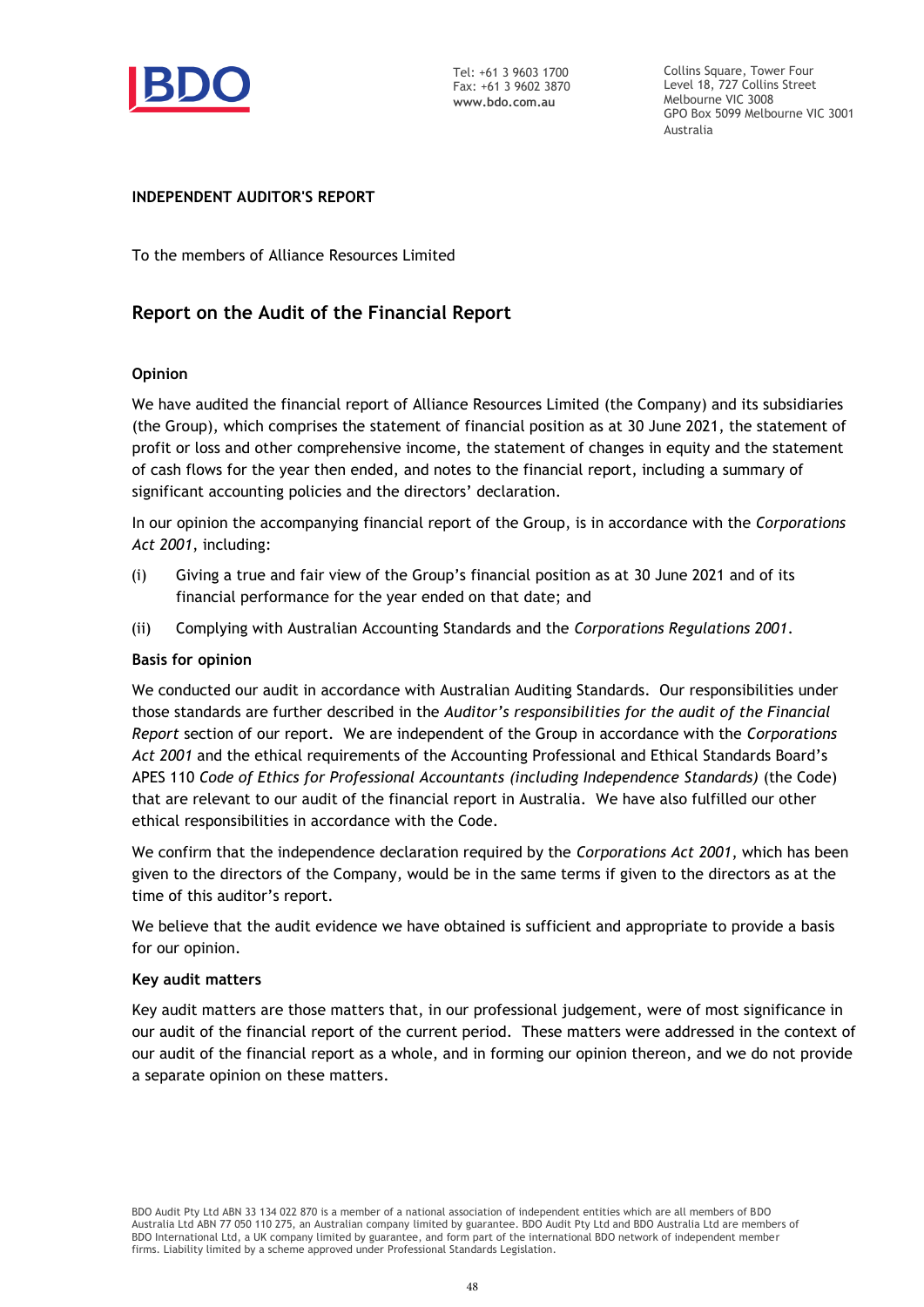

## **EXPLORATION AND EVALUATION COSTS**

| Key audit matter | How the matter was addressed in our audit |
|------------------|-------------------------------------------|
|                  |                                           |

The Group has incurred significant exploration and evaluation expenditures which have been capitalised. As the carrying value of exploration and evaluation expenditures represents a significant asset of the Group, we considered it necessary to assess whether facts and circumstances existed to suggest that the carrying amount of this asset may exceed its recoverable amount.

*AASB 6 Exploration for and Evaluation of Mineral Resources* contains detailed requirements with respect to both the initial recognition of such assets and ongoing requirements to continue to carry forward the assets.

Note 13 to the financial statements contains the accounting policy and disclosures in relation to exploration and evaluation expenditures.

The accounting of exploration and evaluation expenditures is also considered a key accounting judgement area as disclosed in note 2 to the financial statements.

Our audit procedures included, amongst others:

- Obtaining evidence that the Group has valid rights to explore in the areas represented by the capitalised exploration and evaluation expenditures by performing independent searches;
- Confirming whether the rights to tenure of the areas of interest remained current at reporting date as well as confirming that rights to tenure are expected to be renewed for tenements that will expire in the near future;
- Agreeing a sample of the additions to capitalised exploration expenditures during the year to supporting documentation, and ensuring that the amounts were permissible and capitalised correctly; net of any funding received;
- Reviewing the directors' assessment of the carrying value of the exploration and evaluation expenditures, ensuring that management have considered the effect of potential impairment indicators, , its capacity to meet its future exploration expenditure commitments and the release of any unfavourable results based on the current stage of the Group's project; and
- Reviewing public (ASX) announcements and minutes of directors' meetings to ensure that the Group had not decided to discontinue activities in any of its areas of interest.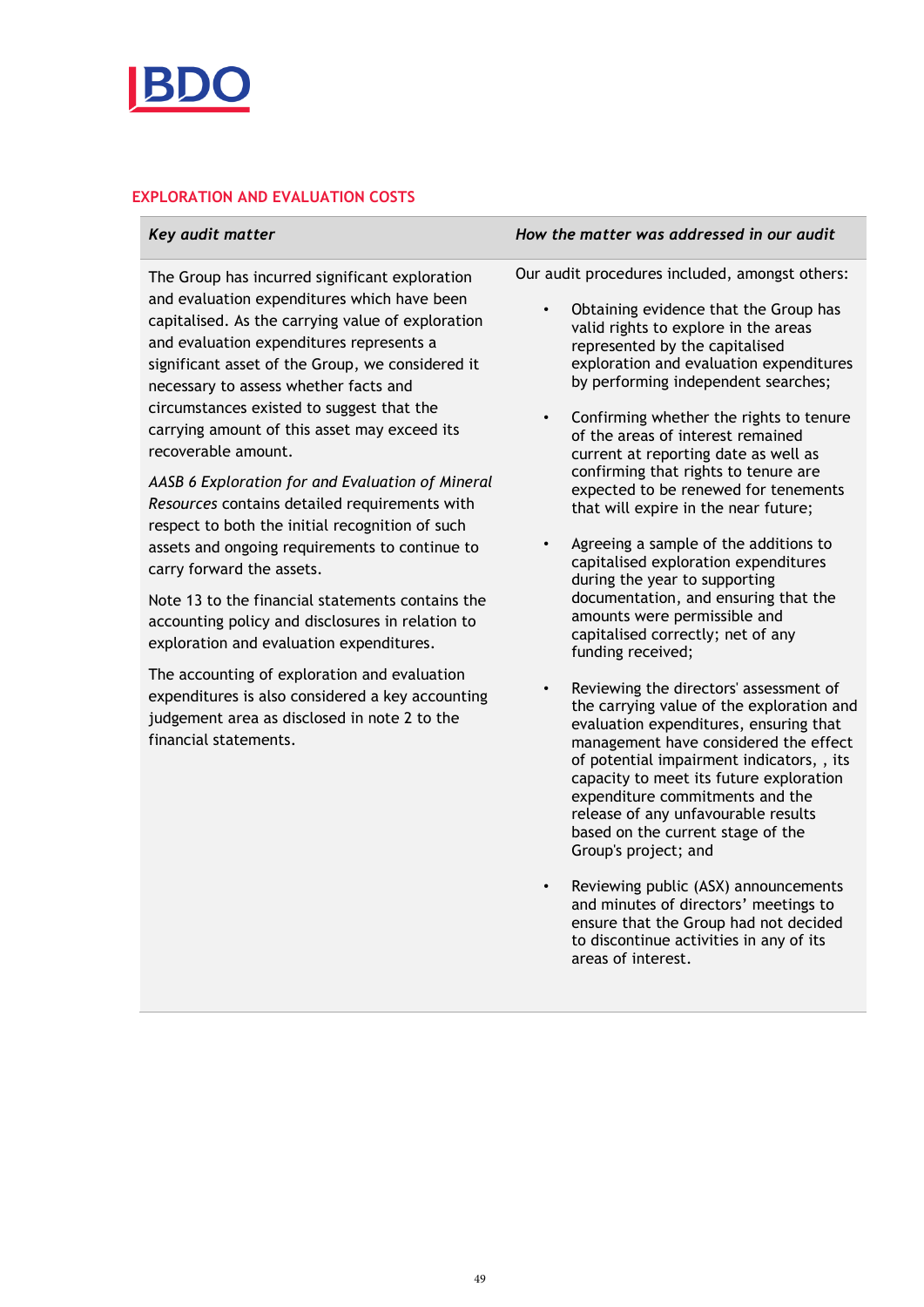

## **Other information**

The directors are responsible for the other information. The other information comprises the information in the Group's annual report for the year ended 30 June 2021, but does not include the financial report and the auditor's report thereon, which we obtained prior to the date of this auditor's report, and the Chairman's address, review of operations and tenement schedule reports, which are expected to be made available to us after that date.

Our opinion on the financial report does not cover the other information and we do not express any form of assurance conclusion thereon.

In connection with our audit of the financial report, our responsibility is to read the other information and, in doing so, consider whether the other information is materially inconsistent with the financial report or our knowledge obtained in the audit or otherwise appears to be materially misstated.

If, based on the work we have performed, we conclude that there is a material misstatement of this other information, we are required to report that fact. We have nothing to report in this regard.

When we read the Chairman's address, review of operations and tenement schedule reports, if we conclude that there is a material misstatement therein, we are required to communicate the matter to the directors and will request that it is corrected. If it is not corrected, we will seek to have the matter appropriately brought to the attention of users for whom our report is prepared.

## **Responsibilities of the directors for the Financial Report**

The directors of the Company are responsible for the preparation of the financial report that gives a true and fair view in accordance with Australian Accounting Standards and the *Corporations Act 2001* and for such internal control as the directors determine is necessary to enable the preparation of the financial report that gives a true and fair view and is free from material misstatement, whether due to fraud or error.

In preparing the financial report, the directors are responsible for assessing the ability of the Group to continue as a going concern, disclosing, as applicable, matters related to going concern and using the going concern basis of accounting unless the directors either intend to liquidate the Group or to cease operations, or has no realistic alternative but to do so.

## **Auditor's responsibilities for the audit of the Financial Report**

Our objectives are to obtain reasonable assurance about whether the financial report as a whole is free from material misstatement, whether due to fraud or error, and to issue an auditor's report that includes our opinion. Reasonable assurance is a high level of assurance, but is not a guarantee that an audit conducted in accordance with the Australian Auditing Standards will always detect a material misstatement when it exists. Misstatements can arise from fraud or error and are considered material if, individually or in the aggregate, they could reasonably be expected to influence the economic decisions of users taken on the basis of this financial report.

A further description of our responsibilities for the audit of the financial report is located at the Auditing and Assurance Standards Board website [\(http://www.auasb.gov.au/Home.aspx\)](http://www.auasb.gov.au/Home.aspx) at:

[https://www.auasb.gov.au/admin/file/content102/c3/ar1\\_2020.pdf](https://www.auasb.gov.au/admin/file/content102/c3/ar1_2020.pdf)

This description forms part of our auditor's report.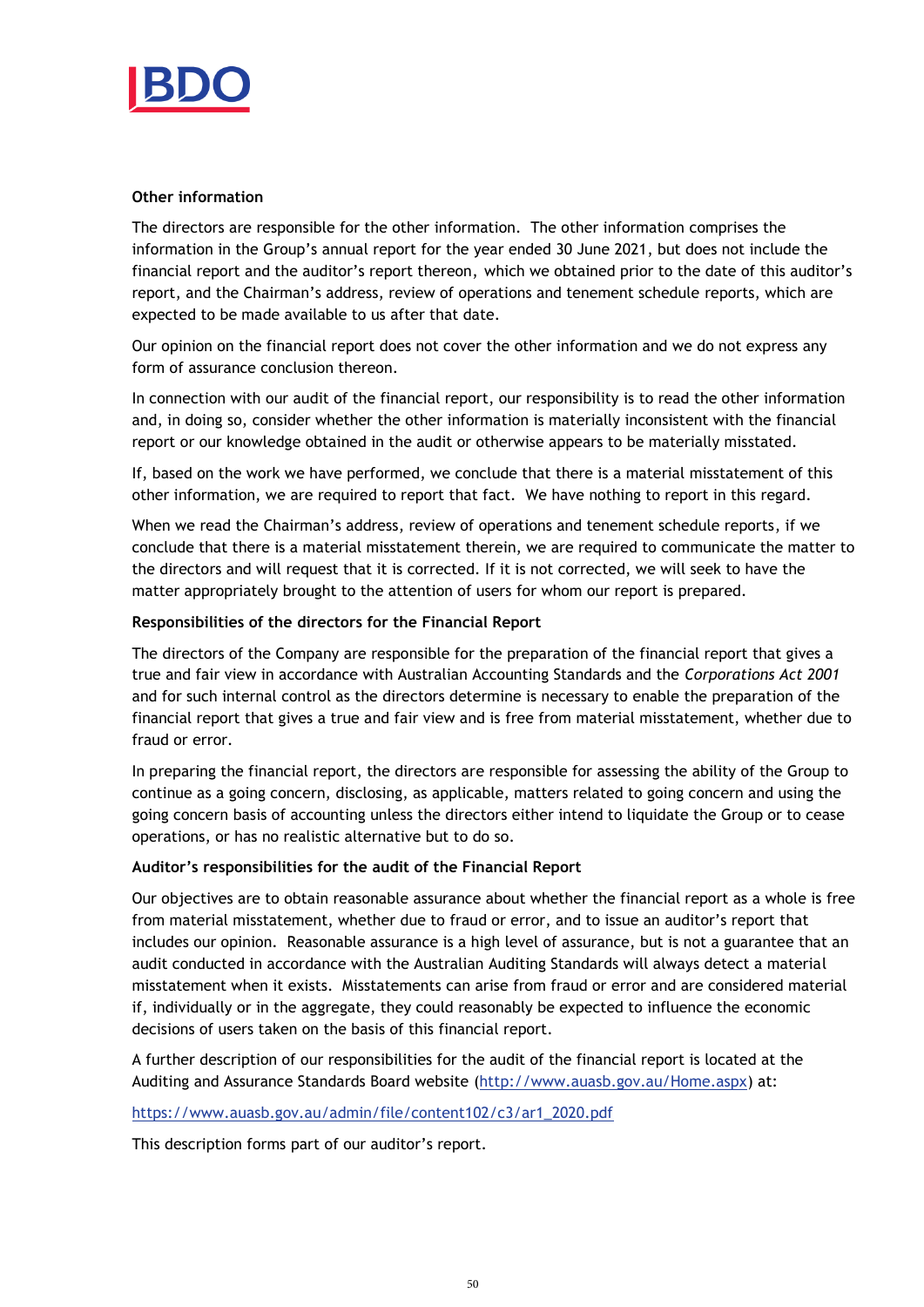

# **Report on the Remuneration Report**

## **Opinion on the Remuneration Report**

We have audited the Remuneration Report included on pages 5 to 10 of the directors' report for the year ended 30 June 2021.

In our opinion, the Remuneration Report of Alliance Resources Limited, for the year ended 30 June 2021, complies with section 300A of the *Corporations Act 2001*.

## **Responsibilities**

The directors of the Company are responsible for the preparation and presentation of the Remuneration Report in accordance with section 300A of the *Corporations Act 2001*. Our responsibility is to express an opinion on the Remuneration Report, based on our audit conducted in accordance with Australian Auditing Standards.

**BDO Audit Pty Ltd** BDO

pritting

Wai Aw Director

Melbourne, 30 September 2021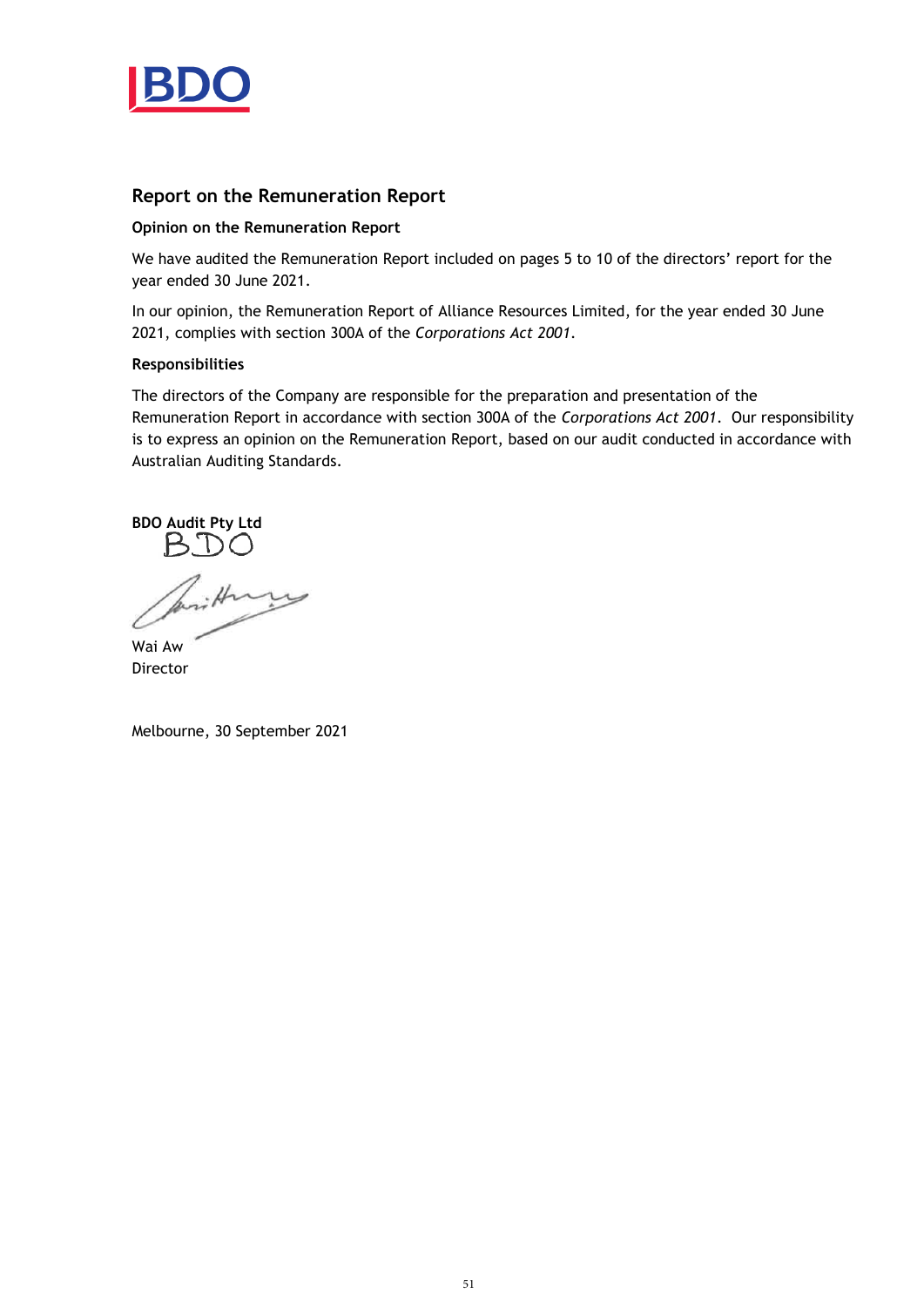## **Alliance Resources Limited Shareholder information 30 June 2021**

The shareholder information set out below was applicable as at 27 September 2021.

## **Ordinary shares**

208,017,134 fully paid ordinary shares are held by 827 shareholders.

# **Distribution of equitable securities**

Analysis of number of equitable security holders by size of holding:

|                                       | <b>Number</b><br>of holders<br>of ordinary<br>shares | <b>Number of</b><br>holders<br>of options<br>over<br>ordinary<br>shares |
|---------------------------------------|------------------------------------------------------|-------------------------------------------------------------------------|
| 1 to 1,000                            | 165                                                  |                                                                         |
| 1,001 to 5,000                        | 144                                                  |                                                                         |
| 5,001 to 10,000<br>10,001 to 100,000  | 208<br>255                                           |                                                                         |
| 100,001 and over                      | 55                                                   | $\,6$                                                                   |
|                                       | 827                                                  | 6                                                                       |
| Holding less than a marketable parcel | 231                                                  |                                                                         |
|                                       |                                                      |                                                                         |